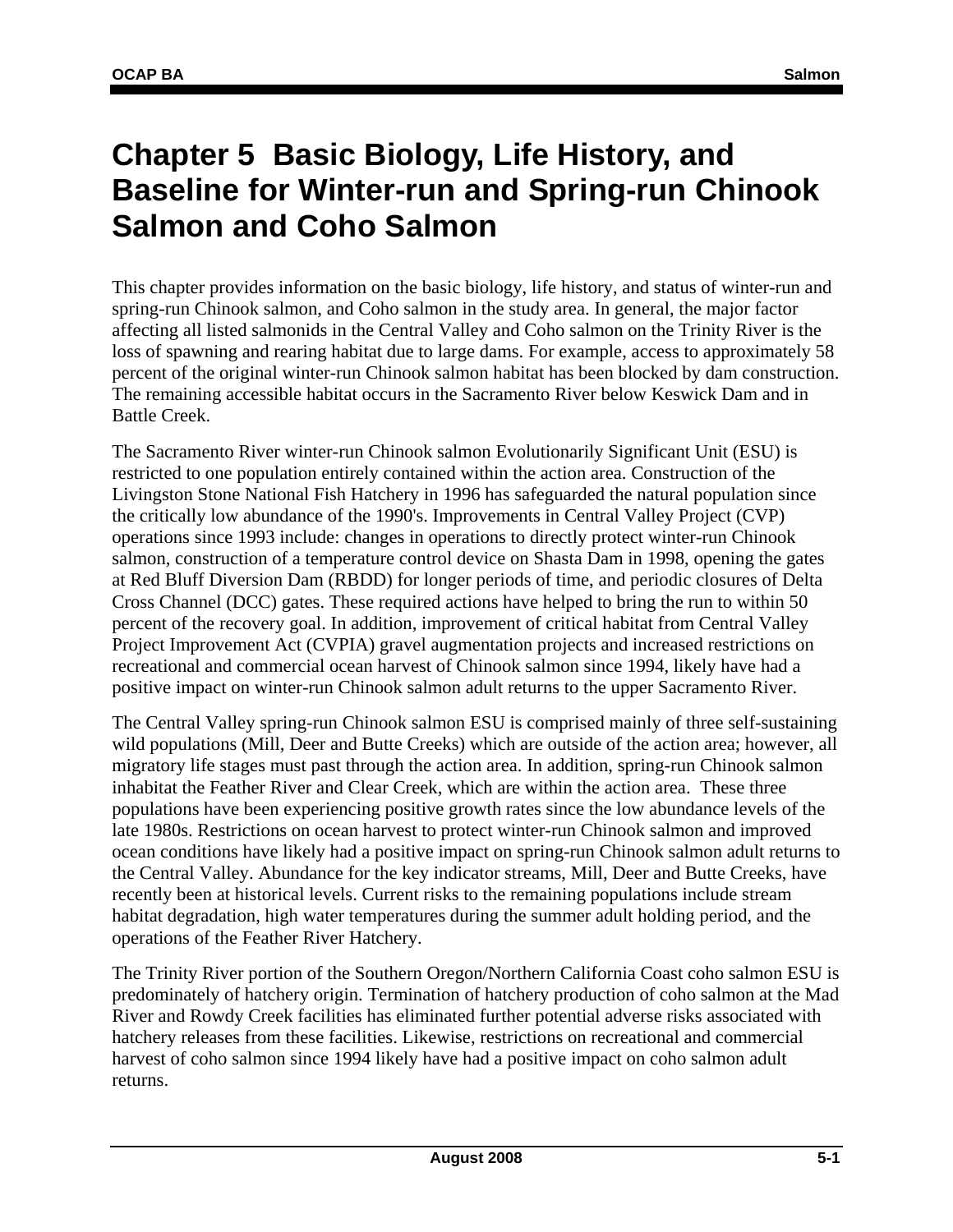# **Status**

Sacramento River winter-run Chinook salmon were originally listed as threatened in August 1989, under emergency provisions of the Federal Endangered Species Act (ESA), and formally listed as threatened in November 1990 (55 FR 46515). The Sacramento River winter-run Chinook salmon ESU consists of only one population that uses spawning habitat confined to the upper Sacramento River in California's Central Valley. The National Marine Fisheries Service (NMFS) designated critical habitat for winter-run Chinook salmon on June 16, 1993 (58 FR 33212). They were reclassified as endangered on January 4, 1994 (59 FR 440) due to increased variability of run sizes, expected weak returns as a result of two small year classes in 1991 and 1993, and a 99 percent decline between 1966 and 1991. Critical habitat area was delineated as the Sacramento River from Keswick Dam, (River Mile [RM] 302) to Chipps Island (RM 0) at the westward margin of the Sacramento- San Joaquin Delta, including Kimball Island, Winter Island, and Brown's Island; all waters from Chipps Island westward to the Carquinez Bridge, including Honker Bay, Grizzly Bay, Suisun Bay, and the Carquinez Strait; all waters of San Pablo Bay westward of the Carquinez Bridge, and all waters of San Francisco Bay north of the San Francisco-Oakland Bay Bridge. The critical habitat designation identifies those physical and biological features of the habitat that are essential to the conservation of the species and that may require special management consideration and protection. Within the Sacramento River this includes the river water, river bottom (including those areas and associated gravel used by winter-run Chinook salmon as spawning substrate), and adjacent riparian zone used by fry and juveniles for rearing. In the areas west of Chipps Island, including San Francisco Bay to the Golden Gate Bridge, this designation includes the estuarine water column and essential foraging habitat and food resources utilized by winter-run Chinook salmon as part of their juvenile outmigration or adult spawning migrations.

Central Valley spring-run Chinook salmon were listed as threatened on June 18, 2005 (70 FR 37160). This ESU consists of spring-run Chinook salmon occurring in the Sacramento River Basin. Critical habitat was designated for spring-run Chinook on September 2, 2005 (70 FR 52488).

Southern Oregon/Northern California Coast (SONCC) coho salmon were listed as threatened under the ESA on June 18, 2005 (70 FR 37160). This ESU consists of populations from Cape Blanco, Oregon, south to Punta Gorda, California, including coho salmon in the Trinity River. NMFS designated critical habitat for SONCC coho salmon on May 5, 1999 (64 FR 24049) as accessible reaches of all rivers (including estuarine areas and tributaries) between the Elk River in Oregon and the Mattole River in California, inclusive). The critical habitat designation includes all waterways, substrate, and adjacent riparian zones, excluding: 1) areas above specific dams identified in the Federal Register notice (including Lewiston Dam); 2) areas above longstanding, natural impassable barriers (*i.e.*, natural waterfalls in existence for at least several hundred years); and 3) Indian tribal lands.

NMFS listed winter-run Chinook as threatened under emergency provisions of the ESA on August 4, 1989 (54 FR 32085), and formally listed the species as threatened on November 5, 1990 (55 FR 46515). The State of California listed winter-run Chinook as endangered in 1989 under the California Endangered Species Act (CESA). On January 4, 1994, NMFS reclassified the winter-run Chinook as an endangered species. The Central Valley spring-run Chinook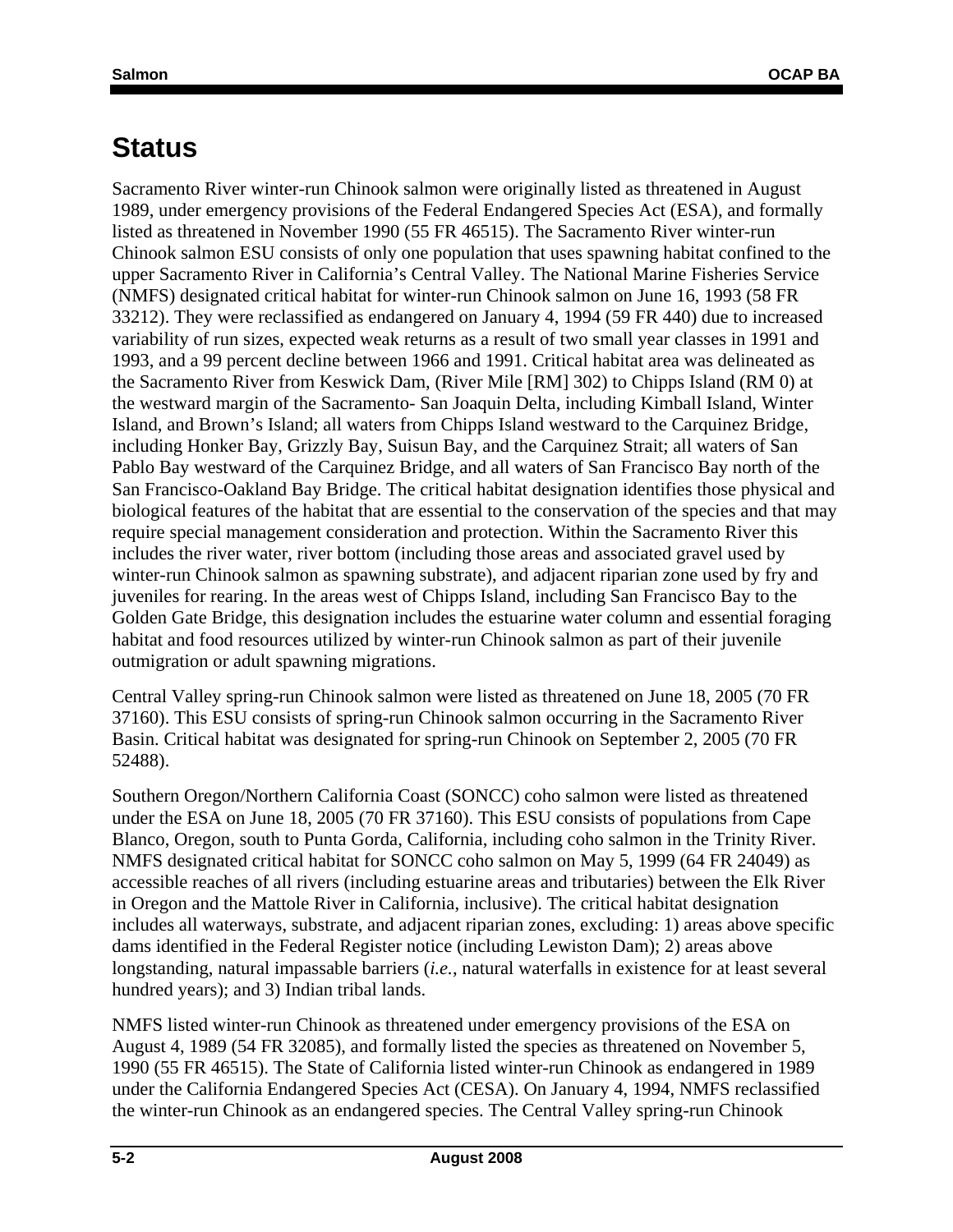salmon ESU is listed as a threatened species under both the California and the Federal ESAs. The State and Federal listing decisions were finalized in February 1999 and September 1999, respectively. The fall and late-fall runs of Chinook salmon are currently Federal Species of Concern, but have not been listed. They are included in this consultation to cover Essential Fish Habitat (EFH) consultation requirements as specified in the Magnuson Stevens Fisheries Conservation and Management Act, as amended in 1996.

# **Taxonomy**

Chinook salmon (*Oncorhynchus tshawytscha*) (Walbaum) is one of nine *Oncorhynchus* species distributed around the North Pacific Rim (California Department of Fish and Game [DFG] 1998). The Chinook is most closely related to the coho salmon (*Oncorhynchus kisutch*) (Walbaum). The Chinook is physically distinguished from other salmon species by its large size (occasionally exceeding 50 pounds.), the presence of small black spots on both lobes of the caudal fin, black pigment along the base of the teeth, and a large number of pyloric cecae (Moyle 2002). The anal fin of Chinook fry and parr is not sickle-shaped with the leading edge longer than the base as seen in coho salmon fry and parr (Pollard et al. 1997). Juvenile characteristics are highly variable, however, and in areas where several salmon species co-occur, reliable identification can be dependent on branchiostegal and pyloric cecae counts. The Chinook, like other Pacific salmon, is anadromous. Adults spawn in fresh water and juveniles emigrate to the ocean where they grow to adulthood. Upon their return to freshwater, adults spawn and then die. On the North American coast, spawning populations of Chinook salmon are known to be distributed from Kotzebue Sound, Alaska, to central California (Healey 1991). The southernmost populations of Chinook salmon occur in the Sacramento-San Joaquin River systems.

## **Central Valley Chinook Salmon Biology and Life History**

Chinook salmon stocks exhibit considerable variability in size and age of maturation, and at least some portion of this variation is genetically determined. The relationship between fish size and length of migration may also reflect the earlier timing of river entry and the cessation of feeding for Chinook salmon stocks that migrate to the upper reaches of river systems. Body size, which is correlated with age, may be an important factor in migration and redd (nest) construction success. Roni and Quinn (1995) reported that under high-density conditions on the spawning ground, natural selection may produce stocks with exceptionally large returning adults.

Among Chinook salmon, two distinct types have evolved: stream and ocean-rearing types (Groot and Margosis 1991). The stream-type is found most commonly in headwater streams. Streamtype Chinook salmon have a longer freshwater residency, and perform extensive offshore migrations before returning to their natal streams in the spring or summer months. Stream-type juveniles are much more dependent on freshwater stream ecosystems because of their extended residence in these areas. A stream-type life history may be adapted to areas that are more consistently productive and less susceptible to dramatic changes in water flow, allowing juveniles to survive a full year or more in freshwater and grow larger prior to smolting. At the time of saltwater entry, stream-type (yearling) smolts are much larger, averaging 73 to 134 millimeters (mm) depending on the river system, than their ocean-type (subyearling) counterparts and are, therefore, able to move offshore relatively quickly. Stream-type Chinook salmon are found migrating far from the coast in the central North Pacific (Healey 1991).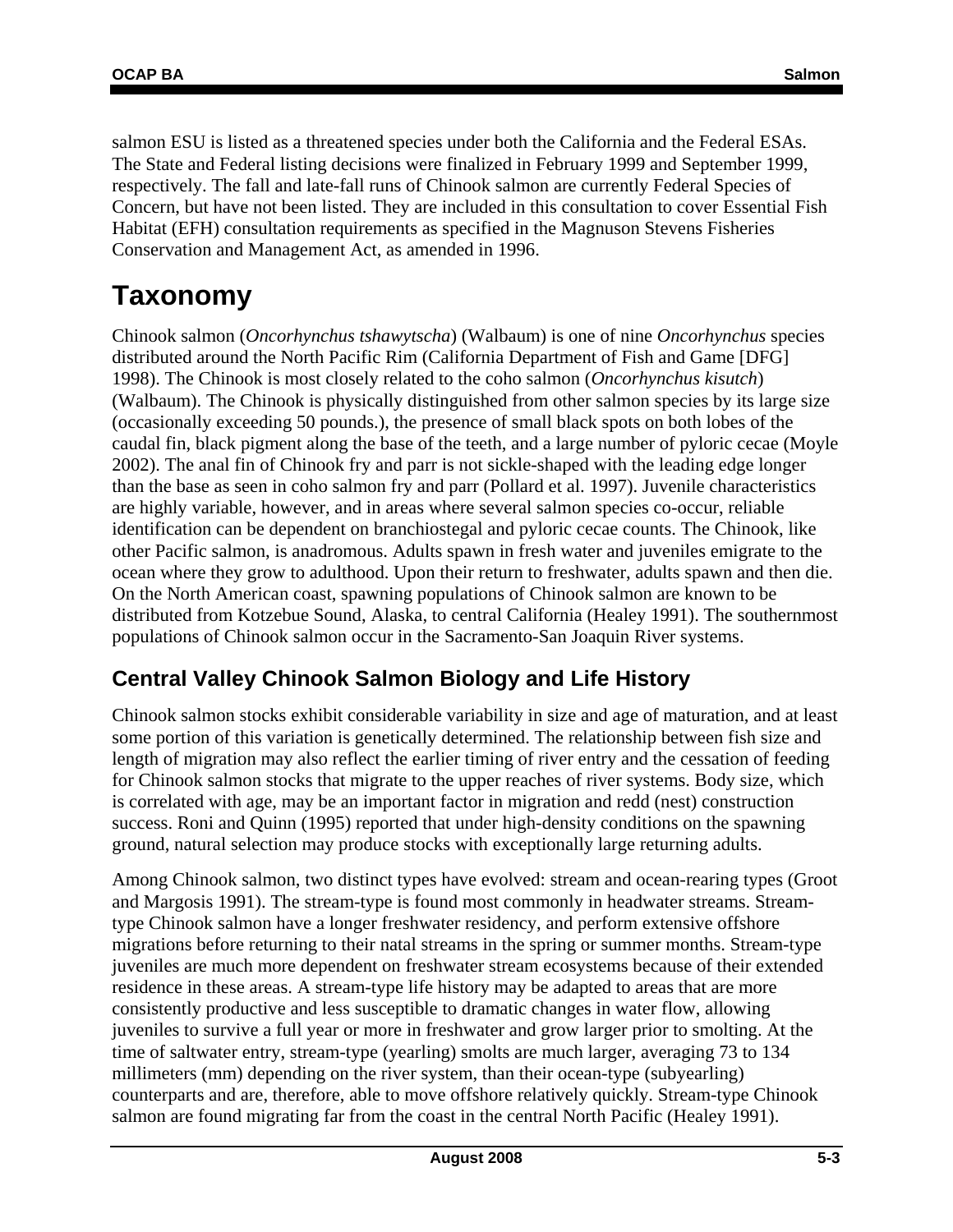Ocean-type Chinook are commonly found in coastal streams in North America. Ocean-type Chinook typically migrate to sea within the first 3 months of emergence, but a few spend up to a year in freshwater prior to emigration. They also spend their ocean life in coastal waters. Oceantype Chinook salmon return to their natal streams or rivers as spring-run, winter-run, summerrun, fall-run, and late-fall-run, but summer and fall-runs predominate. Ocean-type Chinook salmon tend to use estuaries and coastal areas more extensively for juvenile rearing. The development of the ocean-type life history strategy may have been a response to the limited carrying capacity of smaller stream systems and unproductive watersheds, or a means of avoiding the effects of seasonal floods. Ocean-type Chinook salmon tend to migrate along the coast. Populations of Chinook salmon south of the Columbia River drainage, including Central Valley stocks, appear to consist predominantly of ocean-type fish, although many Central Valley winter-run and spring-run juveniles do remain in their natal streams for up to a year.

The DFG (1998) recognizes four Chinook salmon runs in the Central Valley, which are differentiated by the timing of the adult spawning migration (fall-run, late-fall-run, winter-run, and spring-run). NMFS (1999) determined the four Central Valley Chinook races comprise only three distinct ESUs: the fall/late-fall-run, the spring-run, and the winter-run. NMFS (1999) determined that the Central Valley spring-run Chinook salmon ESU specifically comprises fish occupying the Sacramento River basin, which enter the Sacramento River between March and July and spawn between late August and early October.

Molecular data, including variability in multiple microsatellites (Banks et al. 2000), major histocompatibility complexes (Kim et al. 1999), and mitochondrial DNA (NMFS 1999) have been used to demonstrate genetic distinction between Central Valley Chinook salmon ESUs. This work complements long-recognized differences in life history (DFG 1998), but also adds to our understanding of Chinook salmon population genetics in the Central Valley. The historical Chinook phenotypes were differentiated by the timing of spawning migration, degree of sexual maturity when entering fresh water, spawning habitats, and to some degree, by the timing of the juvenile emigration (Moyle 1976, 2002; DFG 1998). However, recent results by Banks et al. (2000) suggest the spring-run phenotype in the Central Valley is actually shown by two genetically distinct subpopulations, Butte Creek spring-run and Deer and Mill Creeks spring-run. Spring-run acquired and maintained genetic integrity through spatio-temporal isolation from other Central Valley Chinook salmon runs. Historically, spring-run Chinook was temporally isolated from winter-run, and largely isolated in both time and space from the fall-run. As discussed below, much of this historical spatio-temporal integrity has broken down, due to spatial constraints on spawning habitat by dam construction, resulting in intermixed life history traits and hybridization in many remaining habitats.

## **Spawning**

Spawning occurs in gravel beds that are often located at the tails of holding pools (US Fish and Wildlife Service [FWS] 1995a, as cited in DFG 1998). Adults have been observed spawning in water as shallow as 0.8 foot deep and in water velocities of 1.2 to 3.5 feet per second (Puckett and Hinton 1974, as cited in DFG 1998). Montgomery et al. (1999) reported adult Chinook tend to spawn in stream reaches characterized as low-gradient pool-riffle or forced pool-riffle reaches. Like steelhead, Chinook dig a redd (nest) and deposit their eggs within the stream sediment where incubation, hatching, and subsequent emergence take place. Optimum substrate for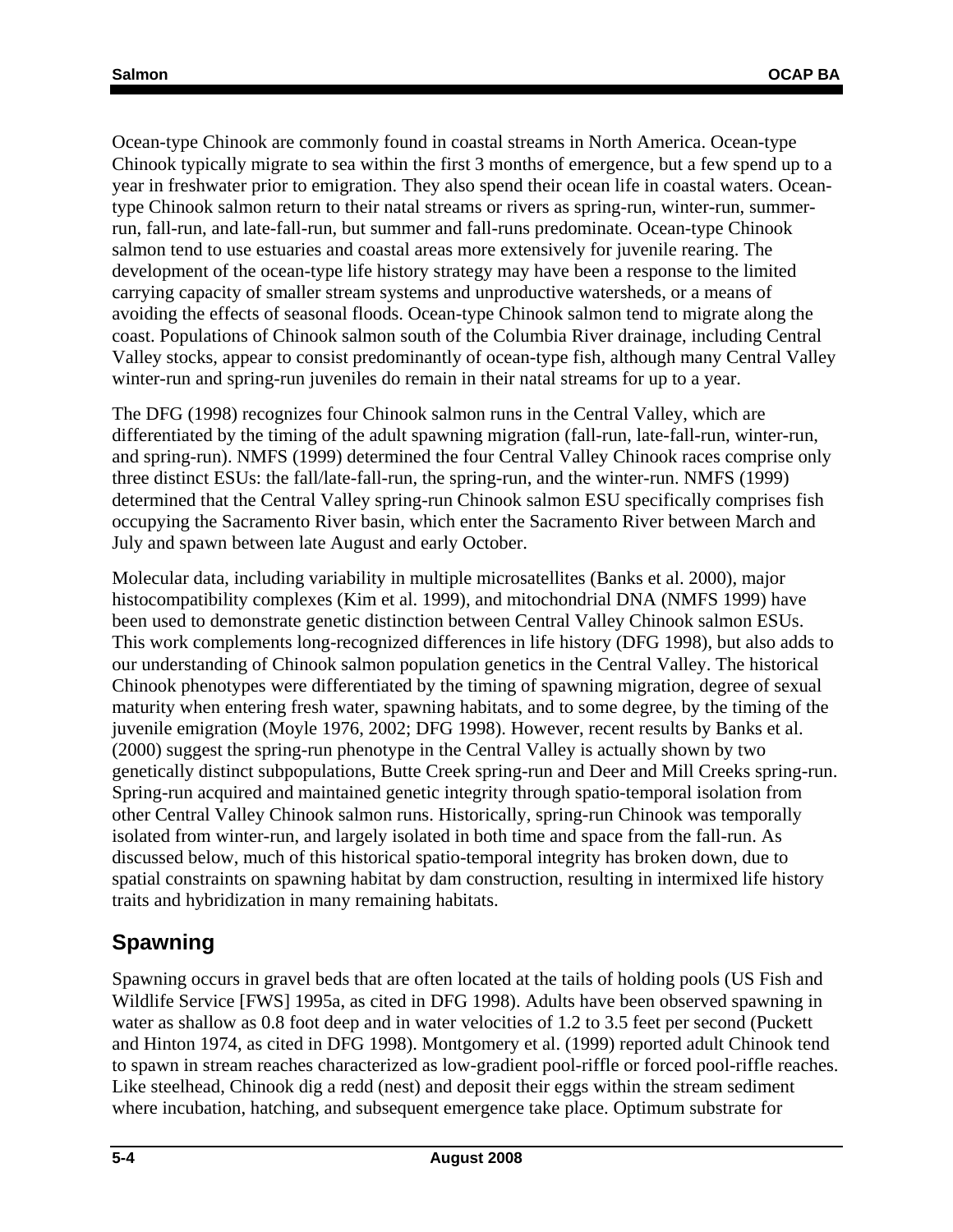embryos is a gravel/cobble mixture with a mean diameter of 1 to 4 inches and a composition including less than 5 percent fines (particles less than 0.3 inch in diameter) (Platts et al. 1979; Reiser and Bjornn 1979 both as cited in DFG 1998). Spawning habitat requirements are similar for all races of Chinook salmon. Spawning habitat defined by habitat suitability models is generally found in riffles but when structure such as woody debris, boulders, pools, and overhanging vegetation is present salmonids often preferentially select these areas for spawning (Wheaton et al. 2004, Merz 2001).

## **Winter-run Life History and Habitat Requirements**

The following information on winter-run Chinook salmon biology is from the proposed winterrun Chinook recovery plan (NMFS 1997).

Adult winter-run Chinook salmon return to freshwater during the winter but delay spawning until the spring and summer. Juveniles spend about 5 to 9 months in the river and estuary systems before entering the ocean. This life-history pattern differentiates the winter-run Chinook from other Sacramento River Chinook runs and from all other populations within the range of Chinook salmon (Hallock and Fisher 1985, Vogel 1985, DFG 1989).

In addition to their unique life-history patterns, the behavior of winter-run Chinook adults as they return to spawn differentiates the population. Adults enter freshwater in an immature reproductive state, similar to spring-run Chinook, but winter-run Chinook move upstream much more quickly and then hold in the cool waters below Keswick Dam for an extended period before spawning (Moyle et al. 1989.)

The habitat characteristics in areas where winter-run adults historically spawned suggest unique adaptations by the population. Before the construction of Shasta Dam, winter-run Chinook spawned in the headwaters of the McCloud, Pit, and Little Sacramento rivers and Hat Creek as did spring-run Chinook salmon. Scofield (1900) reported that salmon arriving "earlier" than spring-run (presumably winter-run) ascended Pit River Falls and entered the Fall River while the succeeding spring-run Chinook remained to spawn in the waters below. This indicates that winter-run Chinook, unlike the other runs, ascended to the highest portions of the headwaters, and into streams fed mainly by the flow of constant-temperature springs arising from the lavas around Mount Shasta and Mount Lassen. These headwater areas probably provided winter-run Chinook with the only available cool, stable temperatures for successful incubation egg over the summer (Slater 1963).

### **Adult Spawning Migration and Distribution**

Sacramento River winter-run Chinook salmon enter San Francisco Bay from November through May or June. Their migration past RBDD at river mile 242 begins in mid-December and continues into early August. The majority of the run passes RBDD between January and May, with the peak in mid-March (Hallock and Fisher 1985). In general, winter-run Chinook spawn in the area from Redding downstream to Tehama. However, the spawning distribution, as determined by aerial redd surveys is somewhat dependent on the operation of the gates at RBDD, river flow, and probably temperature. At present, winter-run Chinook salmon are found only in the Sacramento River below Keswick Dam.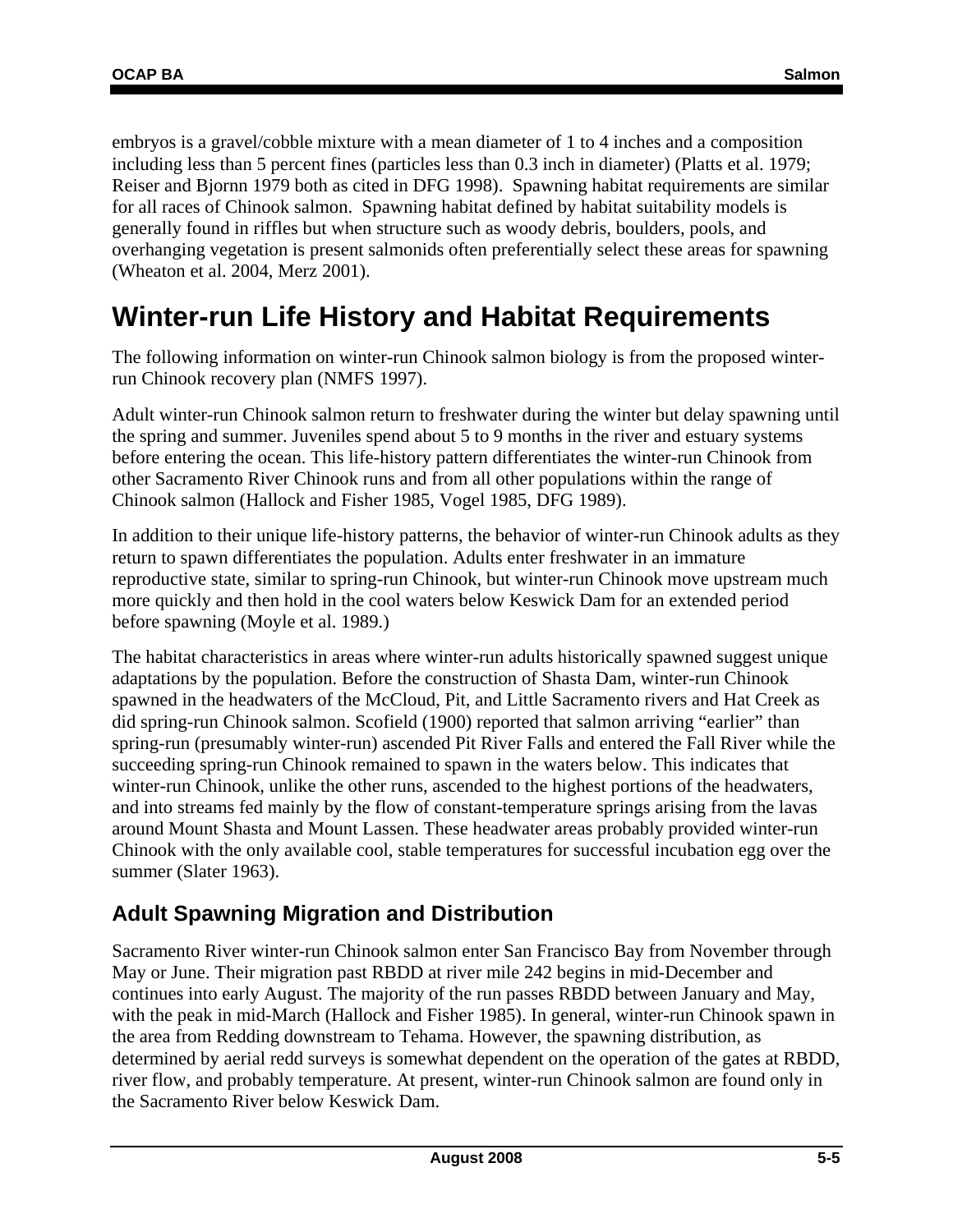## **Timing of Spawning and Fry Emergence**

Winter-run Chinook spawn from late-April through mid-August with peak spawning in May and June. Fry emergence occurs from mid-June through mid-October. Once fry emerge, storm events may cause en masse emigration pulses. Martin et al. (2001) evaluated brood years (BYs) 1995 through 1999 and found that emergence began in July during all BYs with peak dispersal occurring in September and October (based on RBDD data through 2007).

## **Juvenile Emigration**

From 1995 through 1999, the pre-smolt/smolt emigration (greater than 45 mm fork length) started in September with 100 percent of production passing RBDD 2 to 3 months prior to the next brood year. Between 44 and 81 percent of winter-run production used areas below RBDD for nursery habitat and the relative use above and below RBDD appeared to be influenced by river discharge during fry emergence (Martin et al. 2001). Emigration past Red Bluff (RM 242) may begin in late July, generally peaks in September, and can continue until mid-March in drier years (Vogel and Marine 1991). Juveniles are found above Deer Creek from July through September and spread downstream to Princeton (RM 164) between October and March (Johnson et al. 1992). The peak emigration of winter-run through the Delta generally occurs in January and extends through April (USFWS data at Sacramento and DFG data at Knights Landing). Winter-run are detected leaving the Delta from September to June with a peak in March and April (USFWS trawl data at Chipps Island). Distinct emigration pulses appear to coincide with high precipitation and increased turbidity (Hood 1990 and Data Assessment Team).

Scale analysis indicates that winter-run Chinook smolts enter the ocean at an average fork length of about 118 mm, while fall-run smolts average about 85-mm fork lengths (DFG unpublished data). This suggests that winter-run juveniles reside in fresh and estuarine waters for 5 to 9 months, exceeding freshwater residence of fall-run Chinook by 2 to 4 months.

It is believed that winter-run Chinook salmon, like all Central Valley Chinook, remain localized primarily in California coastal waters. Coded wire tag (CWT) returns indicate that only 4 percent of winter-run hatchery production recoveries from ocean waters occurred in Oregon (Regional Mark Information System [RMIS] database). The majority of ocean tag recoveries were from the Monterey Bay, San Francisco Bay, and North Coast regions.

# **Historical and Current Distribution and Abundance of Winter-run Chinook Salmon**

Following is a summary of original winter-run distribution from Yoshiyama et al. (2001):

The winter-run, unique to the Central Valley (Healey 1991), originally existed in the upper Sacramento River system (Little Sacramento, Pit, McCloud, and Fall rivers) and in Battle Creek. There is no evidence that winter runs naturally occurred in any of the other major drainages before the era of watershed development for hydroelectric and irrigation projects. The winter-run typically ascended far up the drainages to the headwaters (CFC 1890). All streams in which winter-run were known to exist were fed by cool, constant springs that provided the flows and low temperatures required for spawning, incubation,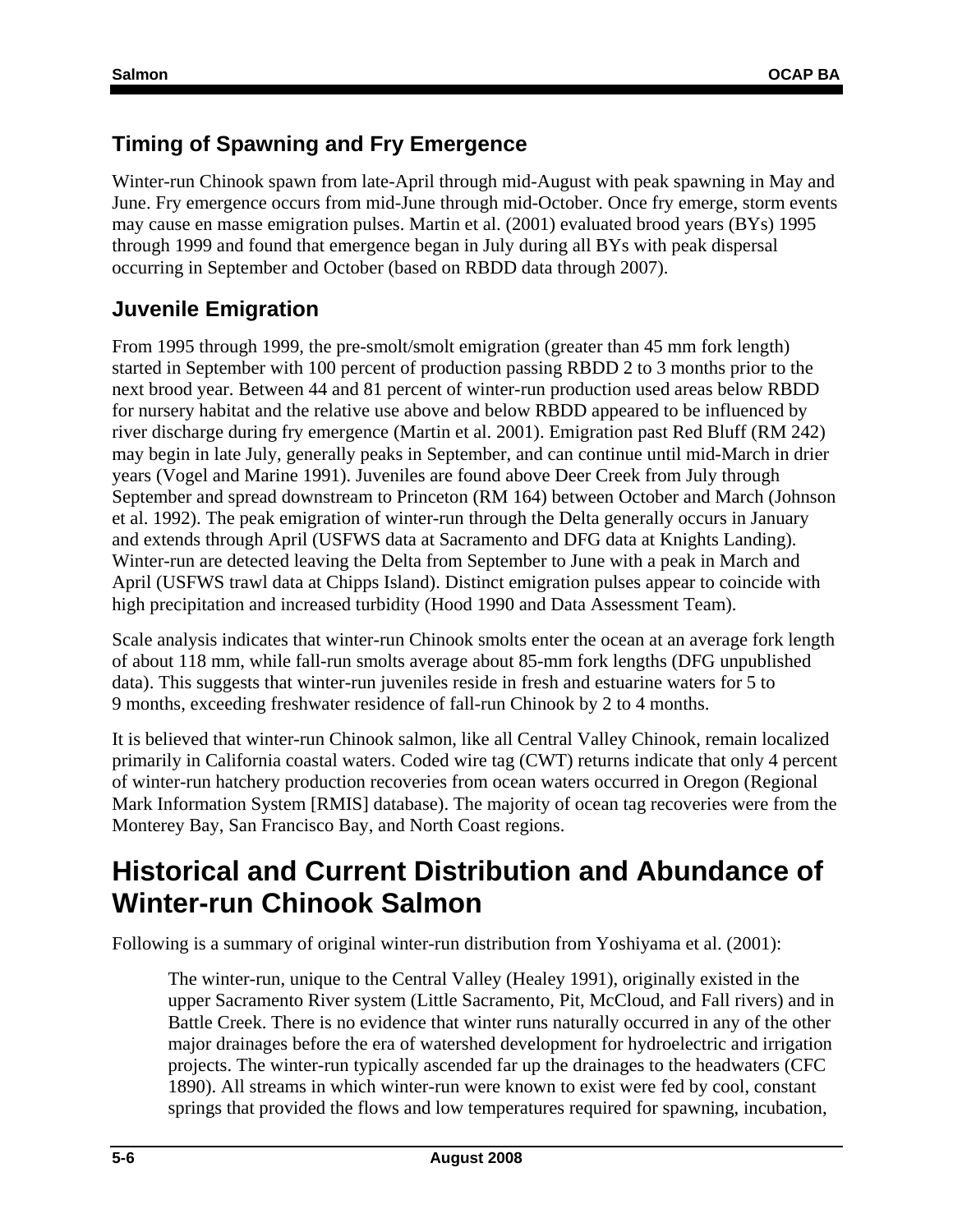lower barriers was not given.

and rearing during the summer season (Slater 1963) when most streams typically had low flows and elevated temperatures.

Access to approximately 58 percent of the original winter-run habitat has been blocked by dam construction (Table 5-1). The remaining accessible habitat occurs in the Sacramento River below Keswick Dam and in Battle Creek. Shasta and Keswick dams blocked access to the original winter-run spawning habitat in the Sacramento River. The population now spawns downstream of Keswick Dam. Until recent years, salmon passage was not allowed above the Coleman Hatchery barrier weir located on Battle Creek. In recent years, there has been no winter-run spawning observed in Battle Creek but winter-run Chinook were detected above the weir in 2006 (high flow year). All winter-run production occurs in the Sacramento River (DFG 2003).

| Table 5-1 Historical upstream limits of winter-run Chinook salmon in the California Central Valley |  |
|----------------------------------------------------------------------------------------------------|--|
| drainage (from Yoshiyama et al. 2001).                                                             |  |

| <b>Stream</b>                      | <b>Upstream Distributional Limit</b>                                                                                                                                                                                                              | Miles of<br><b>Stream</b><br><b>Historically</b><br><b>Available</b> | <b>Miles of</b><br><b>Stream</b><br><b>Currently</b><br><b>Available</b> | <b>Miles</b><br>Lost | <b>Percent</b><br>Lost |
|------------------------------------|---------------------------------------------------------------------------------------------------------------------------------------------------------------------------------------------------------------------------------------------------|----------------------------------------------------------------------|--------------------------------------------------------------------------|----------------------|------------------------|
| Mainstem<br>Sacramento River       | none                                                                                                                                                                                                                                              | 299                                                                  | 286                                                                      | 13                   | 4                      |
| <b>Pit River</b>                   | Mouth of Fall River                                                                                                                                                                                                                               | 99                                                                   | $\Omega$                                                                 | 99                   | 100                    |
| <b>Fall River</b>                  | Source springs near Dana, about<br>9 miles above mouth                                                                                                                                                                                            |                                                                      |                                                                          |                      |                        |
| <b>McCloud River</b>               | Lower McCloud Falls                                                                                                                                                                                                                               | 50                                                                   | $\Omega$                                                                 | 50                   | 100                    |
| Upper (Little)<br>Sacramento River | Vicinity of Box Canyon Dam<br>(Mt. Shasta City) and Lake Siskiyou<br>(Box Canyon Reservoir)                                                                                                                                                       | 52                                                                   | 0                                                                        | 52                   | 100                    |
| <b>Battle Creek</b><br>North Fork  | Falls 3 miles above Volta<br>Powerhouse                                                                                                                                                                                                           | 43                                                                   | $43*$                                                                    | $\Omega$             | $\mathbf{0}$           |
| Digger Creek                       | Vicinity of Manton, possibly higher                                                                                                                                                                                                               |                                                                      |                                                                          |                      |                        |
| South Fork                         | Falls near Highway 36 crossing                                                                                                                                                                                                                    |                                                                      |                                                                          |                      |                        |
| Total                              |                                                                                                                                                                                                                                                   | 543                                                                  | 329                                                                      | 214                  | 39                     |
| $\star$                            | Yoshiyama et al. (2001) lists Battle Creek as having unobstructed passage for winter-run but according to Kier Associates<br>(2000) the fish ladders around existing dams are ineffective and need replacement. Length of habitat below/above the |                                                                      |                                                                          |                      |                        |

Yearly winter-run escapement was estimated by counts in traps at the top of fish ladders at RBDD and more recently has been estimated using carcass counts (Figure 5-1). Escapements have declined from that which occurred in the 1960's and 1970's. The low escapements during dry years in the early 1990's prompted the listing. Escapement subsequently increased after RBDD operations were modified and temperature control shutters were installed on Shasta Dam.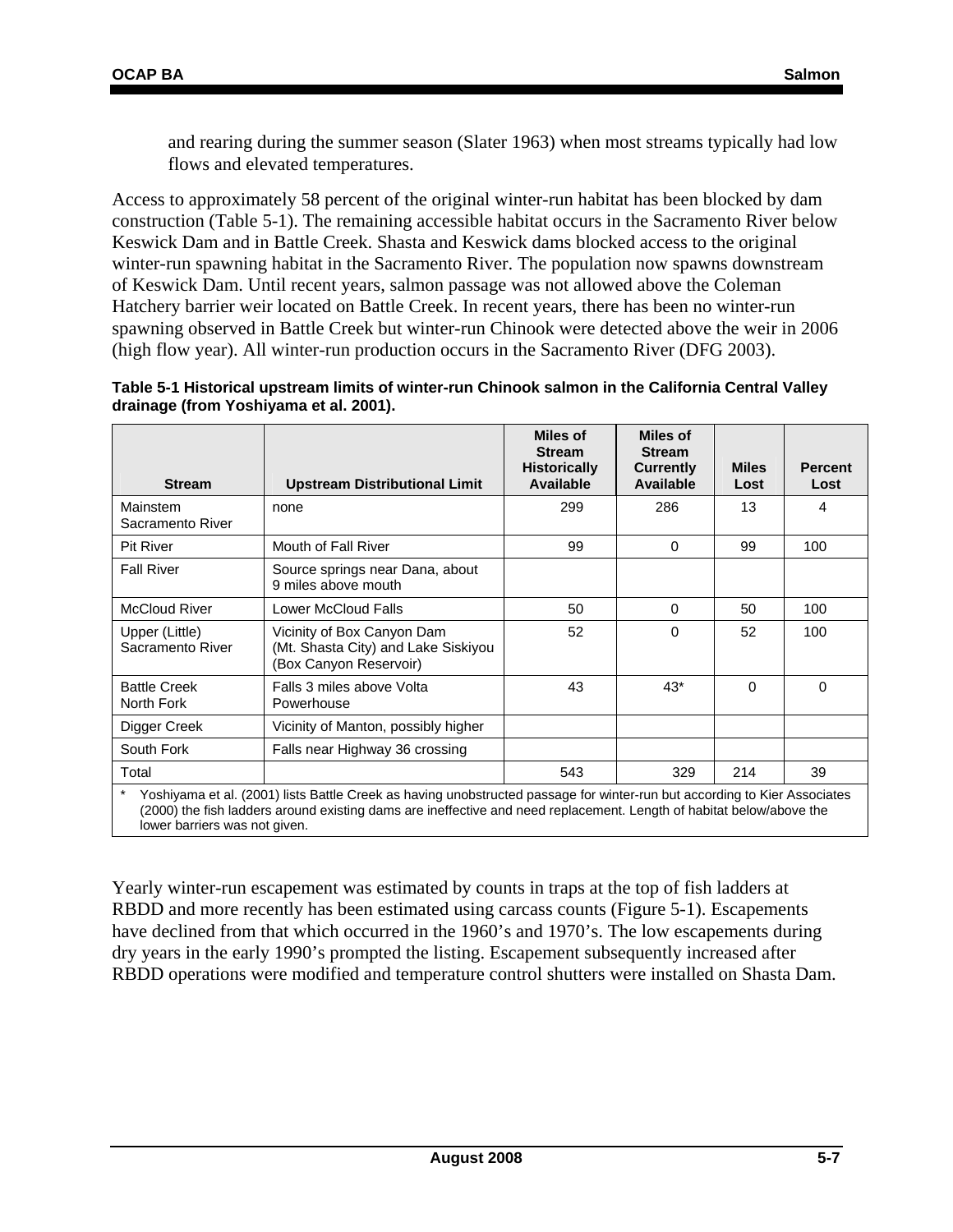

**Figure 5-1 Sacramento River winter-run Chinook escapement. (brackets indicate preliminary data).** 

The Cohort Replacement Rate (CRR) is a parameter used to describe the number of future spawners produced by each spawner and is thus a measure of whether the population is increasing or decreasing. This spawner-to-spawner ratio is defined as the number of naturally produced and naturally spawning adults in one generation divided by the number of naturally spawning adults (regardless of parentage) in the previous generation. As such, the ratio describes the rate at which each subsequent generation, or cohort, replaces the previous one, and can be described as a natural CRR. When this rate is 1.0, the subsequent cohort exactly replaces the parental cohort and the population is in equilibrium, neither increasing nor decreasing. When the rate is less than 1.0, subsequent cohorts fail to fully replace their parents and abundance declines. If the ratio is greater than 1.0, there is a net increase in the number of fish surviving to reproduce naturally in each generation and abundance increases.

Figure 5-2 and Table 5-2 show that winter-run CRRs were generally less than 1 for the data up to 1990, i.e., the population was declining. CRRs have been mostly greater than 1 every year since 1990, indicating a generally increasing population in recent years. The winter-run population declined in 2007, consistent with the larger decline in fall-run Chinook.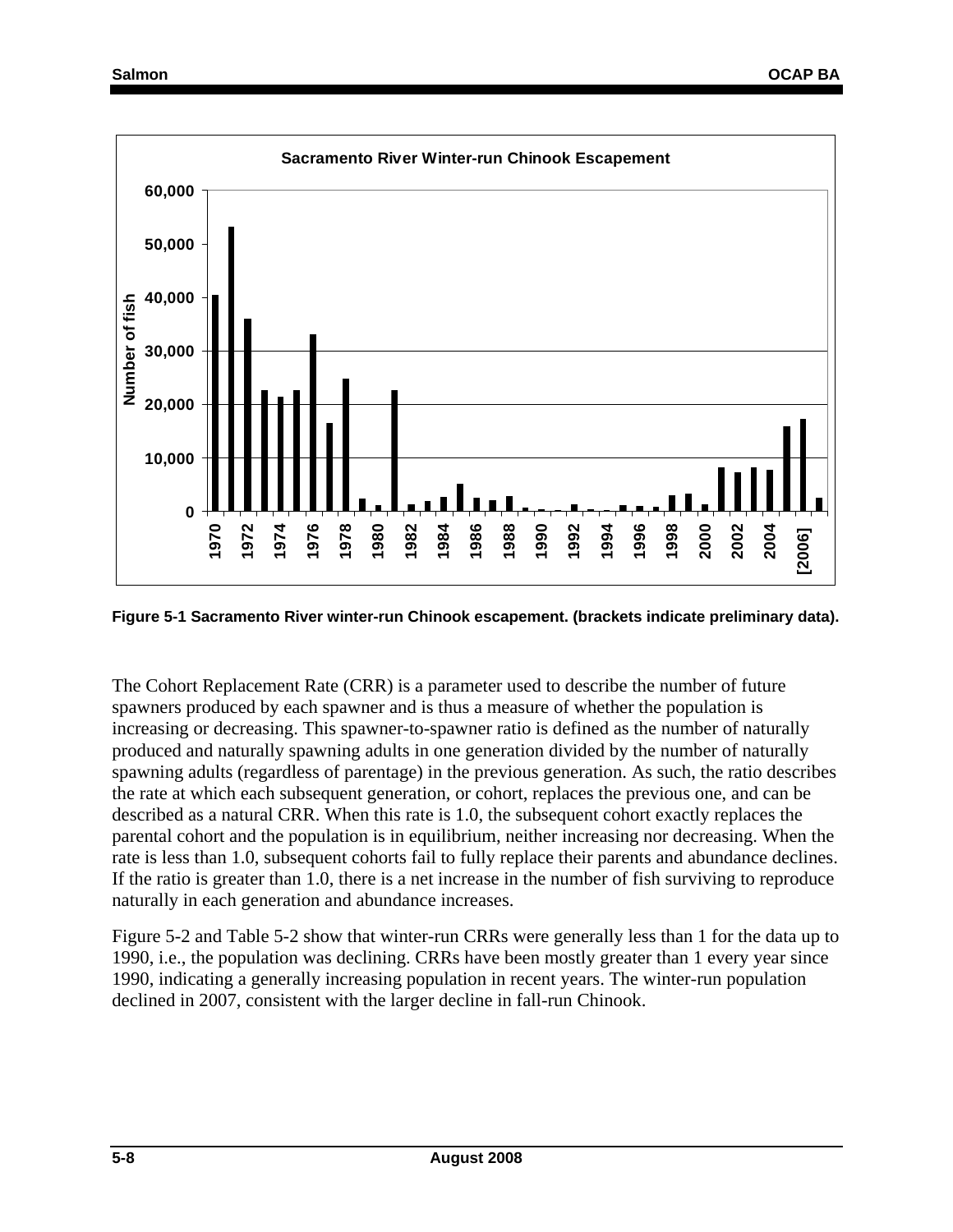



#### **Figure 5-2 Sacramento River winter-run and spring run Chinook salmon cohort replacement rates (brackets indicate that the escapement estimate is preliminary).**

*Rates in the top chart were calculated by taking the BY escapement and dividing it by the sum of grilse 2 years later, 3-year olds 3 years later, and 4-year olds 4 years later; assuming that 95 percent of adults are 3-year olds and 5 percent are 4 years old, i.e., the 1999 CRR is based on adult returns in 2000 - 2002 (age distributions based on 2001 scale data).*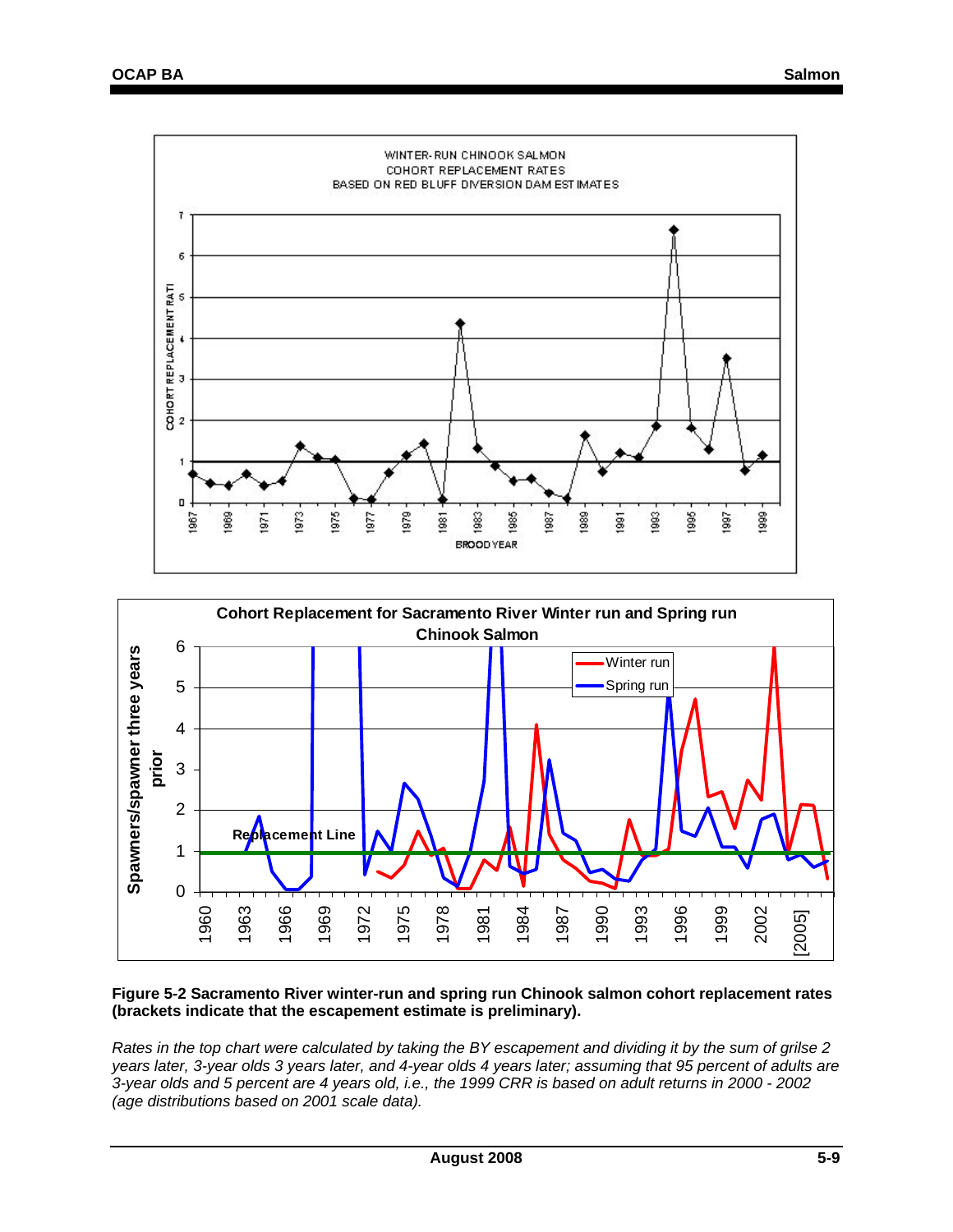**Table 5-2 Sacramento River winter-run and Central Valley spring-run escapements and cohort replacement rates. Brackets around years indicate preliminary data (data from DFG's Grandtab spreadsheet dated 3-7-2008).** 

|             | Escapement |            | <b>Cohort Replacement Rates</b> |            |  |  |  |  |
|-------------|------------|------------|---------------------------------|------------|--|--|--|--|
| <b>Tear</b> | Winter run | Spring run | Winter run                      | Spring run |  |  |  |  |
| 1960        |            | 11,068     |                                 |            |  |  |  |  |
| 1961        |            | 4,327      |                                 |            |  |  |  |  |
| 1962        |            | 3,642      |                                 |            |  |  |  |  |
| 1963        |            | 10,817     |                                 | 0.98       |  |  |  |  |
| 1964        |            | 8,021      |                                 | 1.85       |  |  |  |  |
| 1965        |            | 1,788      |                                 | 0.49       |  |  |  |  |
| 1966        |            | 427        |                                 | 0.04       |  |  |  |  |
| 1967        |            | 476        |                                 | 0.06       |  |  |  |  |
| 1968        |            | 663        |                                 | 0.37       |  |  |  |  |
| 1969        |            | 21,378     |                                 | 50.07      |  |  |  |  |
| 1970        | 45,673     | 7,672      |                                 | 16.12      |  |  |  |  |
| 1971        | 53,089     | 9,281      |                                 | 14.00      |  |  |  |  |
| 1972        | 35,929     | 8,844      |                                 | 0.41       |  |  |  |  |
| 1973        | 22,651     | 11,430     | 0.50                            | 1.49       |  |  |  |  |
| 1974        | 18,536     | 9,251      | 0.35                            | 1.00       |  |  |  |  |
| 1975        | 23,079     | 23,578     | 0.64                            | 2.67       |  |  |  |  |
| 1976        | 33,529     | 25,840     | 1.48                            | 2.26       |  |  |  |  |
| 1977        | 16,470     | 12,730     | 0.89                            | 1.38       |  |  |  |  |
| 1978        | 24,885     | 8,126      | 1.08                            | 0.34       |  |  |  |  |
| 1979        | 2,339      | 3,116      | 0.07                            | 0.12       |  |  |  |  |
| 1980        | 1,142      | 12,464     | 0.07                            | 0.98       |  |  |  |  |
| 1981        | 19,795     | 22,105     | 0.80                            | 2.72       |  |  |  |  |
| 1982        | 1,233      | 27,890     | 0.53                            | 8.95       |  |  |  |  |
| 1983        | 1,827      | 7,958      | 1.60                            | 0.64       |  |  |  |  |
| 1984        | 2,762      | 9,599      | 0.14                            | 0.43       |  |  |  |  |
| 1985        | 5,048      | 15,221     | 4.09                            | 0.55       |  |  |  |  |
| 1986        | 2,596      | 25,696     | 1.42                            | 3.23       |  |  |  |  |
| 1987        | 2,186      | 13,888     | 0.79                            | 1.45       |  |  |  |  |
| 1988        | 2,885      | 18,933     | 0.57                            | 1.24       |  |  |  |  |
| 1989        | 696        | 12,163     | 0.27                            | 0.47       |  |  |  |  |
| 1990        | 430        | 7,683      | 0.20                            | 0.55       |  |  |  |  |
| 1991        | 211        | 5,927      | 0.07                            | 0.31       |  |  |  |  |
| 1992        | 1,240      | 3,044      | 1.78                            | 0.25       |  |  |  |  |
| 1993        | 387        | 6,075      | 0.90                            | 0.79       |  |  |  |  |
| 1994        | 186        | 6,187      | 0.88                            | 1.04       |  |  |  |  |
| 1995        | 1,297      | 15,238     | 1.05                            | 5.01       |  |  |  |  |
| 1996        | 1,337      | 9,082      | 3.45                            | 1.49       |  |  |  |  |
| 1997        | 880        | 8,448      | 4.73                            | 1.37       |  |  |  |  |
| 1998        | 3,002      | 31,471     | 2.31                            | 2.07       |  |  |  |  |
| 1999        | 3,288      | 9,835      | 2.46                            | 1.08       |  |  |  |  |
| 2000        | 1,352      | 9,234      | 1.54                            | 1.09       |  |  |  |  |
| 2001        | 8,224      | 17,698     | 2.74                            | 0.56       |  |  |  |  |
| 2002        | 7,348      | 17,409     | 2.23                            | 1.77       |  |  |  |  |
| 2003        | 8,105      | 17,570     | 5.99                            | 1.90       |  |  |  |  |
| 2004        | 7,784      | 13,986     | 0.95                            | 0.79       |  |  |  |  |
| [2005]      | 15,730     | 16,117     | 2.14                            | 0.93       |  |  |  |  |
| [2006]      | 17,153     | 10,652     | 2.12                            | 0.61       |  |  |  |  |
| $[2007]$    | 2,488      | 10,571     | 0.32                            | 0.76       |  |  |  |  |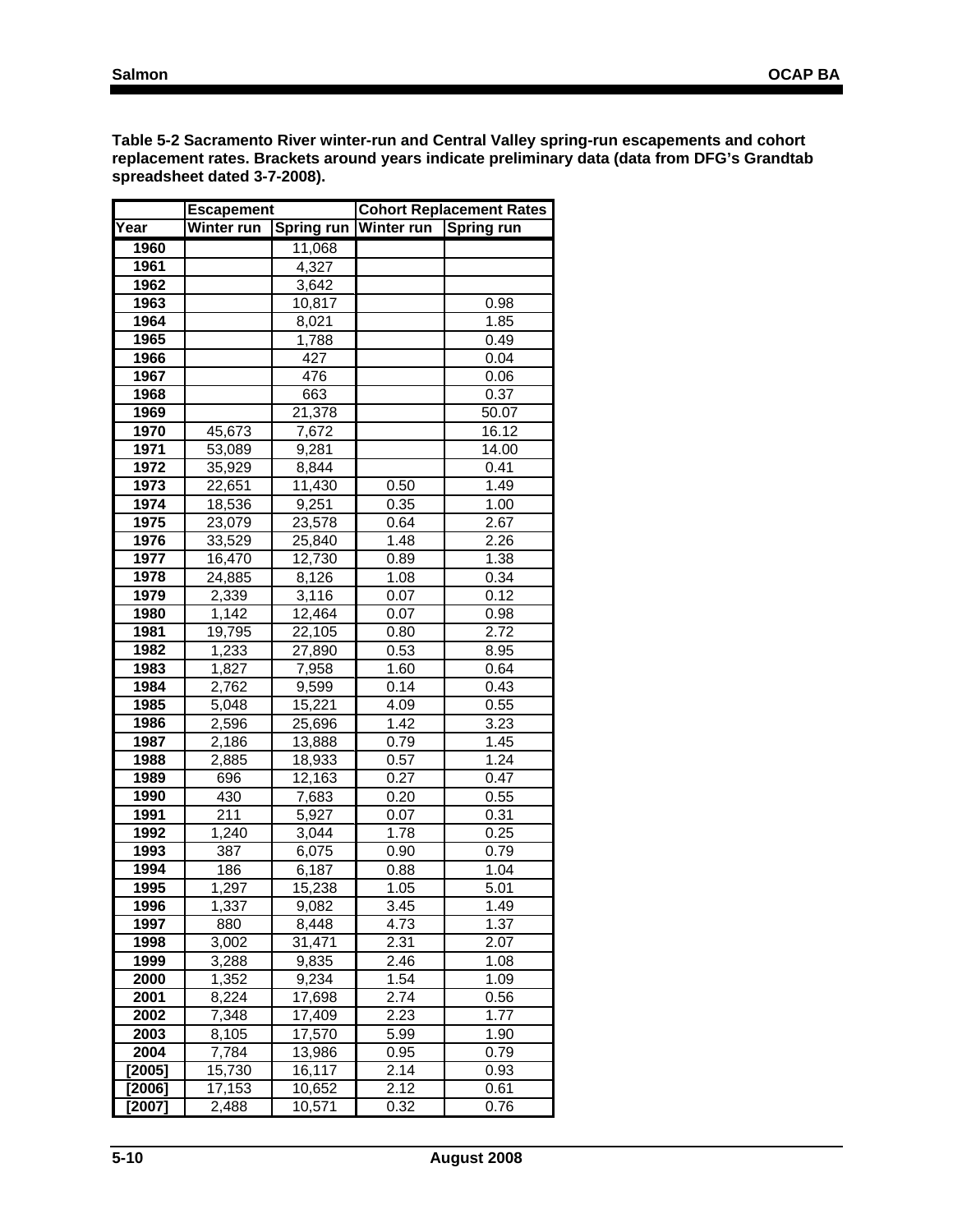The number of grilse in the population is probably over-estimated in the current RBDD counts. Current RBDD estimates are based on the late portion of the run, passing the dam after May 15 when the dam gates are closed. Historically, when dam counts were made year-round, there was a greater proportion of grilse in the later portion of the run. The proportion of grilse tends to be highly variable from year-to-year. The carcass count escapement data are believed to provide better abundance estimates, but there is not enough carcass survey data yet to draw any conclusions. Table 5-3 shows a comparison between RBDD fish ladder counts and carcass counts.

|      | <b>Grilse RBDD</b> | <b>Adult RBDD</b>         | <b>Total RBDD</b> | <b>Carcass Count</b> |
|------|--------------------|---------------------------|-------------------|----------------------|
| 1996 | 629                | 708                       | 1,337             | 820                  |
| 1997 | 352                | 528                       | 880               | 2,053                |
| 1998 | 924                | 2,079                     | 3,002             | 5,501                |
| 1999 | 2,466              | 822                       | 3,288             | 2,262                |
| 2000 | 789                | 563                       | 1,352             | 6,670                |
| 2001 | 3,827              | 1,696                     | 5,523             | 12,797               |
|      |                    | Mean                      | 2,564             | 5,017                |
|      |                    | <b>Standard Deviation</b> | 1,748             | 4,416                |

**Table 5-3 Comparison of RBDD winter-run Chinook escapement vs. carcass count (Peterson estimate) winter-run escapement.** 

Aerial redd counts provide information on spatial distribution of spawners and number of redds constructed by winter-run Chinook. DFG has conducted yearly aerial redd surveys for Chinook spawning in the upper Sacramento River since 1969. The surveys attempted to enumerate winterrun redds beginning in the 1980s. Table 5-4 shows the distribution of redds by reach summarized by time. RBDD gate operations were changed from 1989 through 1993 to the current September 15 through May 15 gates-up operation. Redd distribution showed a clear shift to nearly all redds now occurring in locations upstream of RBDD. New fish ladders at the Anderson-Cottonwood Irrigation District (ACID) diversion dam began operating in 2001. Almost no winter-run redds were counted upstream of the ACID dam prior to 2001. Surveys counted 484 winter-run redds upstream of the ACID dam in 2001 and 297 redds in 2002. Table 5-5 shows winter-run spawning distribution 2001-2005. The spawning distribution over this period is used in the temperature model for assessing water temperature effects on spawning and incubating Chinook salmon eggs.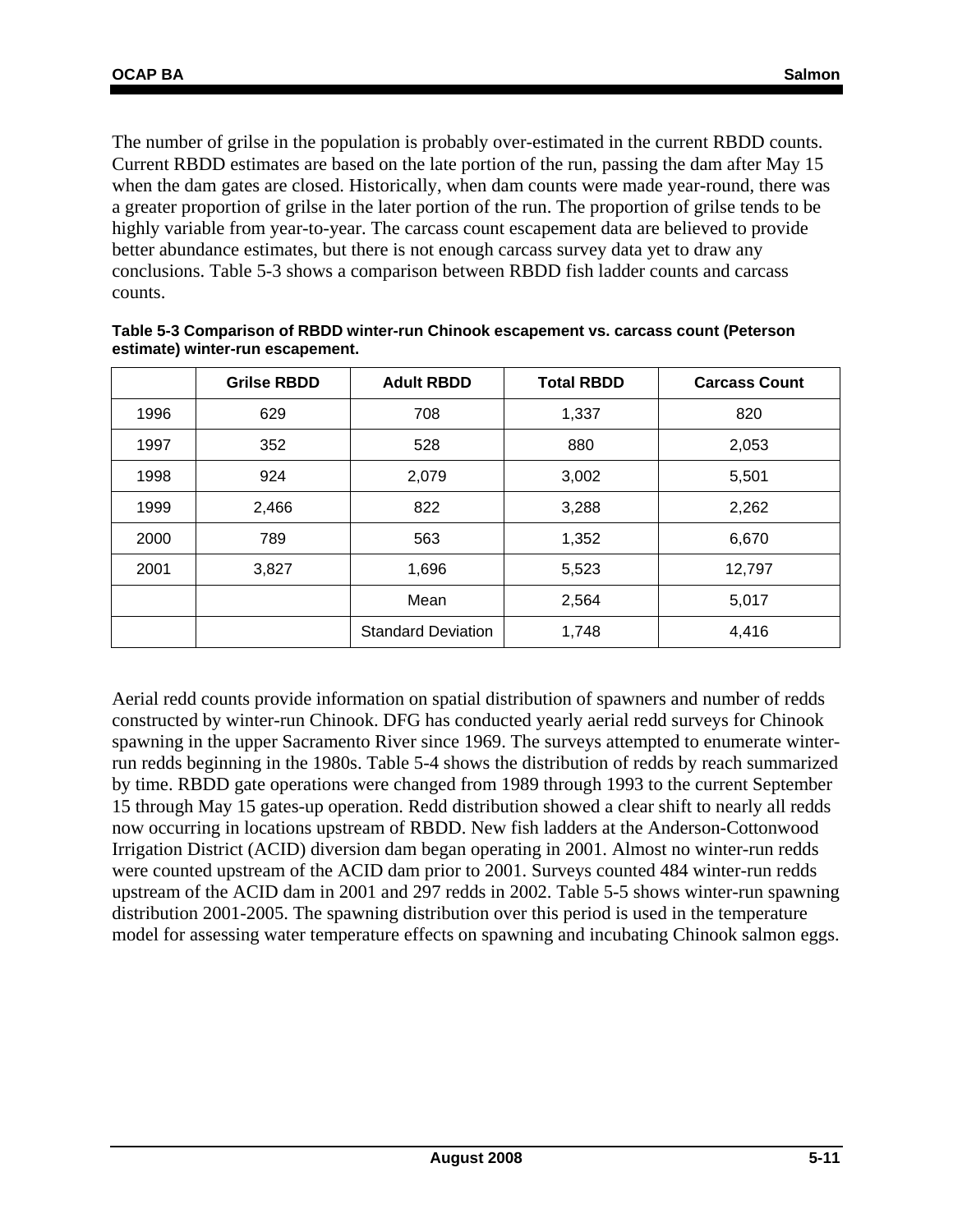|                                               | vears | yearly               | %               | years 93-yearly |         | $\%$    | vears 87 overall |         | $\%$           |
|-----------------------------------------------|-------|----------------------|-----------------|-----------------|---------|---------|------------------|---------|----------------|
|                                               | 87-92 | average distrib 2005 |                 |                 | average | distrib | 2005             | average | distrib.       |
| Keswick to A.C.I.D. Dam.                      | 17    |                      |                 | 2,563           | 197     | 33      | 2,580            | 136     | 27             |
| A.C.I.D. Dam to Highway 44 Bridge             | 411   | 69                   | 23              | 2,282           | 176     | 30      | 2,693            | 142     | 28             |
| Highway 44 Br. to Airport Rd. Br.             | 544   | 91                   | 30 <sub>l</sub> | 2,566           | 197     | 33      | 3,110            | 164     | 33             |
| Airport Rd. Br. to Balls Ferry Br.            | 159   | 27                   | 9               | 127             | 10      | n       | 286              | 15      | $\overline{3}$ |
| <b>Balls Ferry Br. to Battle Creek.</b>       | 62    | 10 <sup>1</sup>      |                 | 65              | 5       |         | 127              |         |                |
| <b>Battle Creek to Jellys Ferry Br.</b>       | 88    | 15 <sup>1</sup>      | 5               | 15              |         | 0       | 103              | 5       |                |
| Jellys Ferry Br. to Bend Bridge               | 166   | 28                   | 9               | 55              | 4       |         | 221              | 12      | $\overline{a}$ |
| <b>Bend Bridge to Red Bluff Diversion Dam</b> | 23    | 4                    |                 | 0               | 0       |         | 23               |         | $\overline{0}$ |
| Red Bluff Diversion Dam to Tehama Br.         | 226   | 38                   | 12              | 17              |         |         | 243              | 13      | $\overline{3}$ |
| Tehama Br. To Woodson Bridge                  | 124   | 21                   |                 | 0               | 0       |         | 124              |         |                |
| <b>Woodson Bridge to Hamilton City Br.</b>    |       |                      |                 | 0               | 0       |         |                  |         | 0              |
| Hamilton City Bridge to Ord Ferry Br.         |       | 0                    |                 | 0               | 0       |         |                  |         | $\overline{0}$ |
| Ord Ferry Br. To Princeton Ferry.             | 0     | 0                    |                 | 0               | 0       |         | Λ                |         | $\overline{0}$ |
| <b>Total</b>                                  | 1,824 | 304                  | 100             | 7,690           | 592     | 100     | 9,514            | 501     | 100            |

**Table 5-4 Sacramento River winter-run Chinook salmon spawning distribution from aerial redd surveys grouped by 1987-92, 1993-2005, and all years combined.** 

**Table 5-5 Sacramento River winter-run and spring-run redd distribution 2001 through 2005 (winter) and 2001-2004 (spring).** 

|                                              | Winter Redds Percent Spring redds Percent |                  |                 |        |
|----------------------------------------------|-------------------------------------------|------------------|-----------------|--------|
| Keswick to A.C.I.D. Dam.                     | 1,931                                     | 42%              | 91              | 5%     |
| A.C.I.D. Dam to Highway 44 Bridge            | 1,269                                     | 27%              | 38              | 19%    |
| Highway 44 Br. to Airport Rd. Br.            | 1,332                                     | 29%              | 63              | 32%    |
| Airport Rd. Br. to Balls Ferry Br.           | 68                                        | 1%               | 35              | 18%    |
| <b>Balls Ferry Br. to Battle Creek.</b>      | 51                                        | 0%               | 21              | 11%    |
| <b>Battle Creek to Jellys Ferry Br.</b>      | 2                                         | $\overline{0\%}$ | 30 <sup>l</sup> | 15%    |
| Jellys Ferry Br. to Bend Bridge              | 8                                         | 0%               | 31              | 2%     |
| Bend Bridge to Red Bluff Diversion Dam       | 0                                         | 0%               | ΩI              | $0\%$  |
| <b>Red Bluff Diversion Dam to Tehama Br.</b> | 9                                         | 0%               |                 | 1%     |
| <b>Tehama Br. To Woodson Bridge</b>          | 0                                         | 0%               | ΩI              | $0\%$  |
| <b>Woodson Bridge to Hamilton City Br.</b>   | 0                                         | 0%               | 01              | $0\%$  |
| Hamilton City Bridge to Ord Ferry Br.        | 0                                         | 0%               | ΩI              | 0%     |
| Ord Ferry Br. To Princeton Ferry.            | 0                                         | 0%               | 0l              | 0%     |
|                                              | 4,624                                     | 100%             | 200             | 100.0% |

# **Spring-Run Life History and Habitat Requirements Adult Upstream Migration, Holding, and Spawning**

Adult Sacramento River spring-run Chinook probably begin to leave the ocean for their upstream migration in late January to early February based on time of entry to natal tributaries (DFG 1998). They enter the Feather River as immature adults from March to September (DFG 1998; Sommer et al. 2001). Spring-run in other tributaries sometimes hold downstream and migrate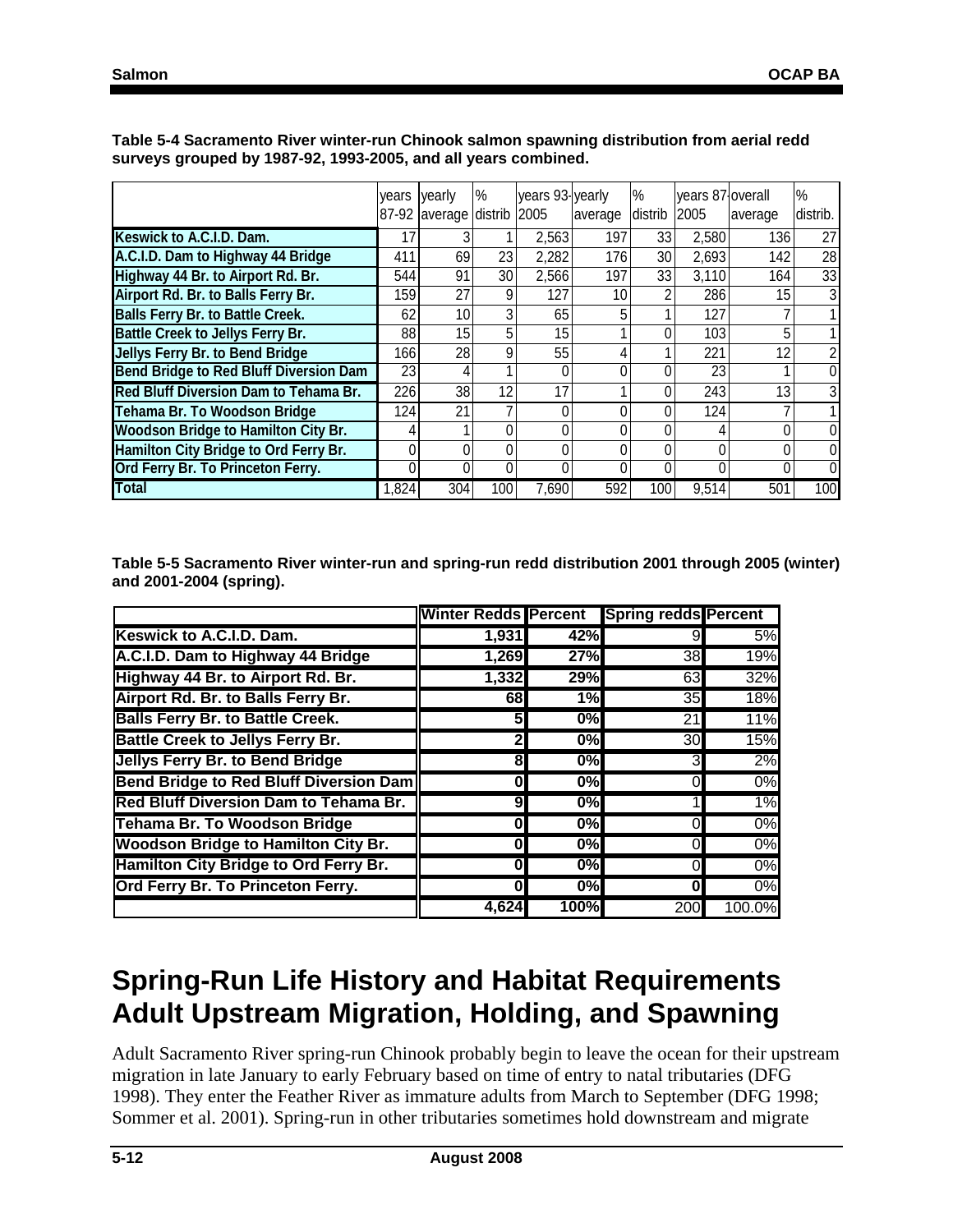later in the summer (Marcotte 1984). Spring-run Chinook are sexually immature when they enter freshwater. Their gonads mature during the summer holding period. Adult Chinook salmon of any race do not feed in freshwater. Stored body fat reserves are used for maintenance and gonadal development. During their upstream migration, adults require sufficient streamflow to provide olfactory and other orientation cues to locate their natal streams. Adequate streamflow is also necessary to allow adult passage to holding and spawning habitat. The timing of the springrun migration is believed to be an adaptation that allowed the fish to use high spring outflow to gain access to upper basin areas (NMFS 1998).

The most complete historical record of spring-run Chinook migration timing and spawning is contained in reports to the U.S. Fish Commissioners of Baird Hatchery operations on the McCloud River (Stone 1893, 1895, 1896a, 1896b, 1896c, 1898; Williams 1893, 1894; Lambson 1899, 1900, 1901, 1902, 1904, all as cited in DFG 1998). Spring-run Chinook migration in the upper Sacramento River and tributaries extended from mid-March through the end of July with a peak in late May and early June. Baird Hatchery intercepted returning adults and spawned them from mid-August through late September (Table 5-6). Peak spawning occurred during the first half of September. The average time between the end of spring-run spawning and the onset of fall-run spawning at Baird Hatchery was 32 days from 1888 through 1901.

| Year | Spring-run   | <b>Fall-run</b> | Reference         |
|------|--------------|-----------------|-------------------|
| 1888 | 8/15-9/24    | 10/29-12/15     | <b>Stone 1893</b> |
| 1889 | 8/27-9/26    | No egg take     | Williams 1893     |
| 1890 | 8/15-9/23    | 11/6-11/25      | Williams 1893     |
| 1891 | 8/31-9/19    | 10/30-11/10     | Williams 1894     |
| 1892 | 8/13-9/12    | 10/20-11/26     | <b>Stone 1895</b> |
| 1893 | 8/22-9/15    | 10/21-11/28     | <b>Stone 1896</b> |
| 1894 | 8/24-9/30    | 10/22-11/23     | Stone 1896        |
| 1895 | 8/26-9/30    | 10/18-11/14     | <b>Stone 1896</b> |
| 1896 | $8/2 - 9/20$ | No egg take     | Stone 1898        |
| 1897 | 8/14-9/20    | 10/8-12/8       | Lambson 1897      |
| 1898 | 8/15-9/17    | 11/5-12/27      | Lambson 1900      |
| 1899 | 8/21-9/27    | 10/18-11/9      | Lambson 1901      |
| 1900 | 8/18-9/22    | No egg take     | Lambson 1902      |
| 1901 | 8/16-9/25    | 10/25-11/25     | Lambson 1904      |

**Table 5-6 Dates of spring-run and fall-run Chinook salmon spawning at Baird Hatchery on the McCloud River (DFG 1998).**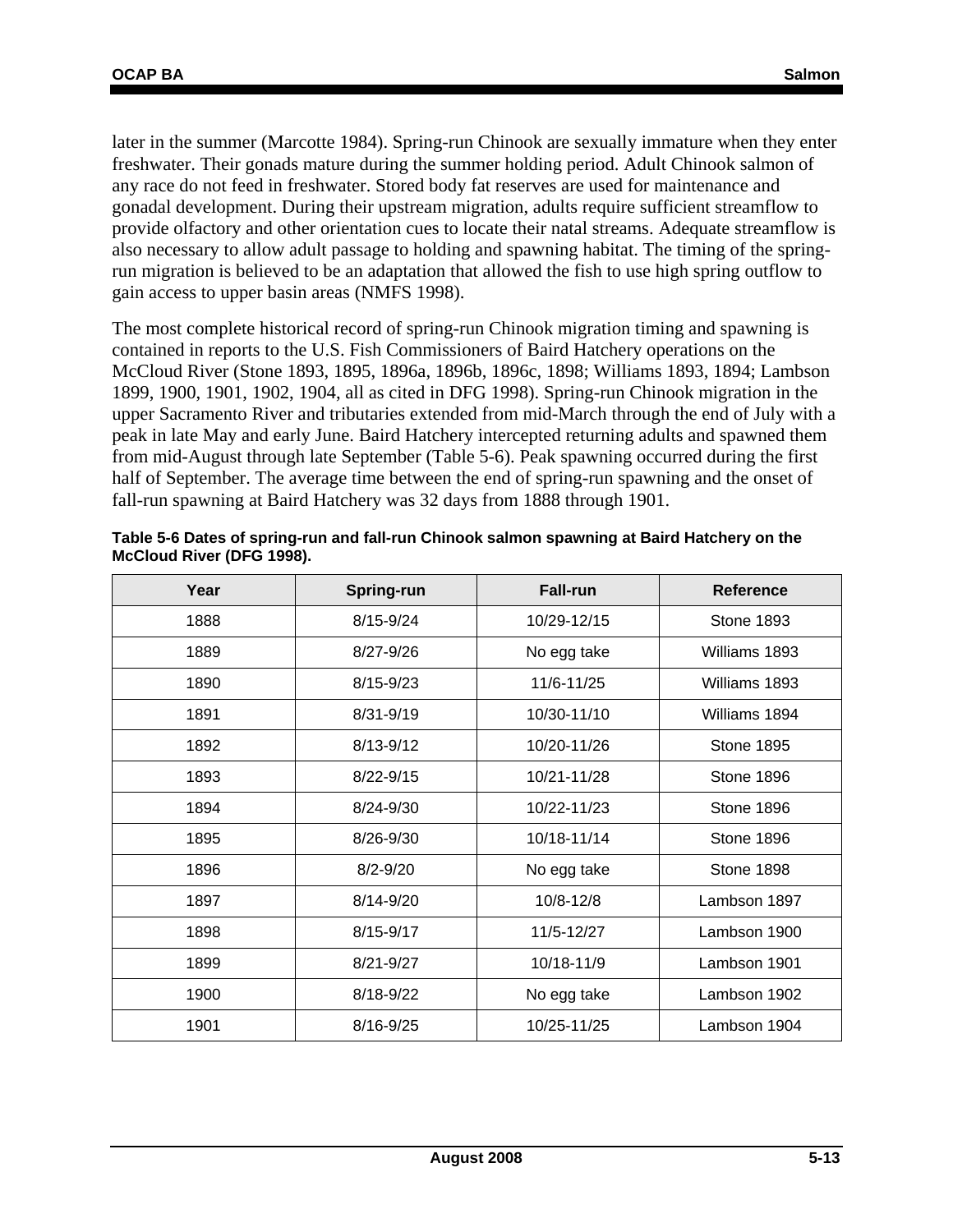## **Adult Holding**

Spring-run adults may hold in their natal tributaries for up to several months before spawning (DFG 1998). Pools in the holding areas need to be sufficiently deep, cool (about 64 F or less), and oxygenated to allow over-summer survival. Adults tend to hold in pools near quality spawning gravel. DFG (1998) characterized these holding pools as having moderate water velocities (0.5 to 1.3 feet per second) and cover, such as bubble curtains.

## **Spawning**

Spawning occurs in gravel beds that are often located at the tails of holding pools (FWS 1995a, as cited in DFG 1998). Adult Chinook have been observed spawning in water greater than 0.8 foot deep and in water velocities of 1.2 to 3.5 feet per second (Puckett and Hinton 1974, as cited in DFG 1998). Montgomery et al. (1999) reported adult Chinook tend to spawn in stream reaches characterized as low-gradient pool-riffle or forced pool-riffle reaches. Like steelhead, Chinook dig a redd and deposit their eggs within the stream sediment where incubation, hatching, and subsequent emergence take place. Optimum substrate for embryos is a gravel/cobble mixture with a mean diameter of 1 to 4 inches and a composition including less than 5 percent fines (particles less than 0.3 inch in diameter) (Platts et al. 1979; Reiser and Bjornn 1979 both as cited in DFG 1998).

Currently, adult Chinook that DFG consider spring-run, spawn from mid to late August through early October, with peak spawning times varying among locations (Figure 5-3). For instance, in Deer Creek, spawning begins first at higher elevations, which are the coolest reaches. Spawning occurs progressively later in the season at lower elevations as temperatures cool (Harvey 1995, 1996, 1997, all as cited in DFG 1998). Water temperatures between 42 F and 58 F are considered most suitable for spawning.

## **Sex and Age Structure**

Fisher (1994) reported that 87 percent of spring-run adults are 3-year olds based on observations of adult Chinook salmon trapped and examined at RBDD between 1985 and 1991. Studies of CWT'ed Feather River Hatchery spring-run recovered in the ocean fishery indicated harvest rates average 18 to 22 percent for 3-year-old fish, 57 to 85 percent for 4-year-old fish, and 97 to 100 percent for 5-year-old fish (DFG 1998). These data are consistent with Fisher's (1994) finding that most of the spawning population are 3-year olds.

## **Fecundity**

DFG (1998) developed a regression model to predict Sacramento River Chinook fecundity from fork length. Using this model, they estimated Central Valley spring-run fecundity ranged from 1,350 to 7,193 eggs per female, with a weighted average of 4,161 eggs per female. These values are very similar to the fecundity of spring-run estimated for the Baird Hatchery in the latter nineteenth century using the number of females spawned and total egg take. Baird Hatchery estimates ranged from 3,278 to 4,896 eggs and averaged 4,159 eggs per female between 1877 and 1901.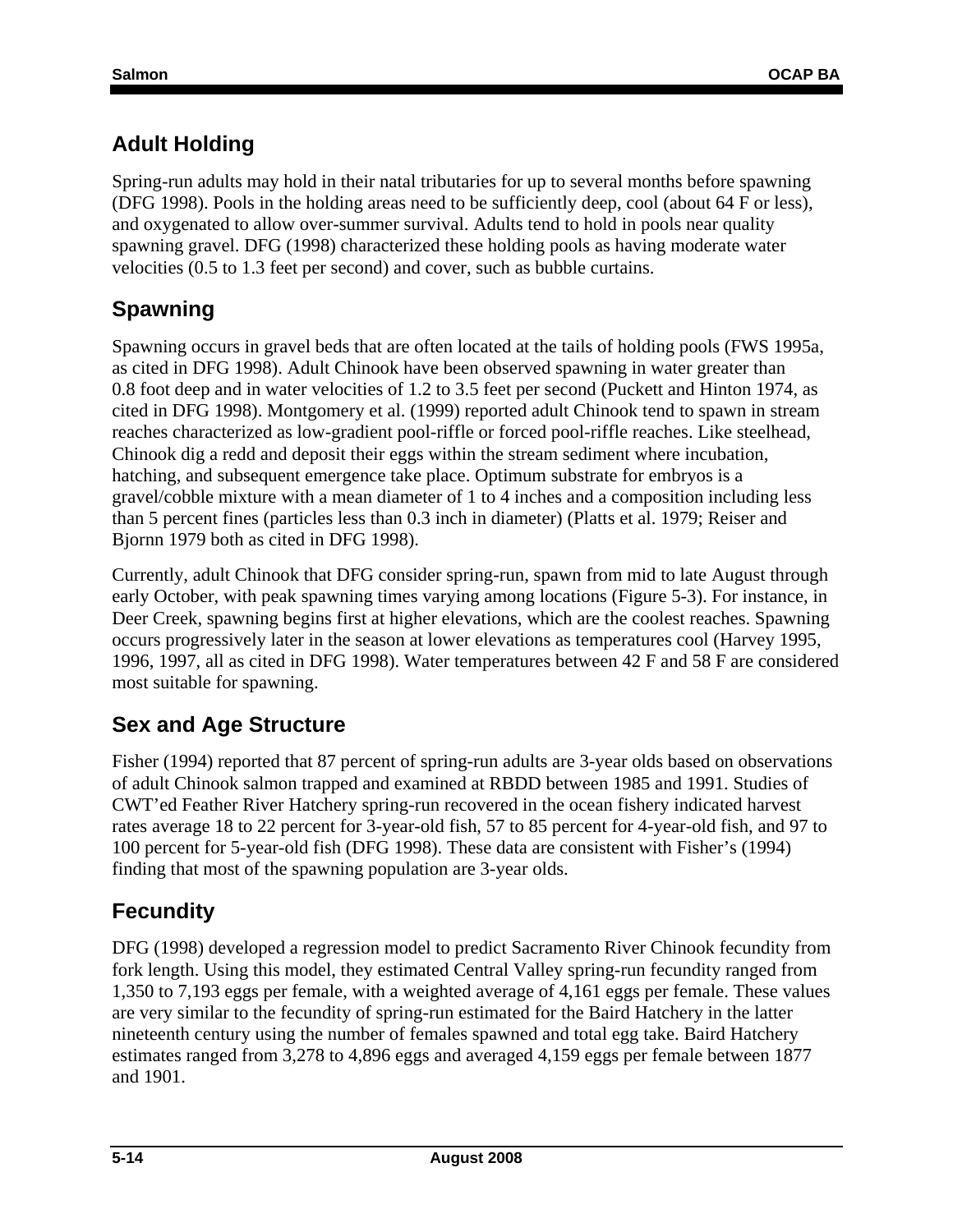### **Egg and Larval Incubation**

Egg survival rates are dependent, in part, on water temperature. Chinook salmon eggs had the highest survival in the American River when water temperatures were 53 to 54 degrees Fahrenheit (°F) (Hinze et al. 1959, as cited in Boles et al. 1988). Incubating eggs from the Sacramento River showed reduced viability and increased mortality at temperatures greater than 58°F, and suffered 100 percent mortality at temperatures greater than 65°F (Seymour 1956 as cited in Boles et al. 1988). Healey (1979) observed greater than 82% mortality in Sacramento River fall-run Chinook eggs at temperatures over 57 F and that post-hatching mortality was higher in warmer water. He concluded that Sacramento River fall-run eggs are no more tolerant of high water temperatures than more northern Chinook stocks. Velson (1987) (as cited in DFG 1998) found developing Chinook salmon embryos also experienced 100 percent mortality at temperatures less than or equal to 35°F. The time for incubating eggs to reach specific embryonic developmental stages is determined by water temperature. At an incubation temperature of 56°F, eggs would be in the gravel approximately 70 days. Chinook eggs and alevins are in the gravel (spawning to emergence) for 900 to 1,000 accumulated temperature units. One accumulated temperature unit is equal to a temperature of 1°C for 1 day. Expressed in degrees Fahrenheit, the range is 1,652 to 1,832 accumulated temperature units.

### **Juvenile Rearing and Emigration**

Juvenile spring-run rear in natal tributaries, the Sacramento River mainstem, nonnatal tributaries to the Sacramento River, and the Delta (DFG 1998). Emigration timing is highly variable (Figure 5-3). Juvenile spring-run from Mill and Deer creeks are thought to emigrate as yearlings in greater proportions than spring-run from other tributaries (DFG 1998).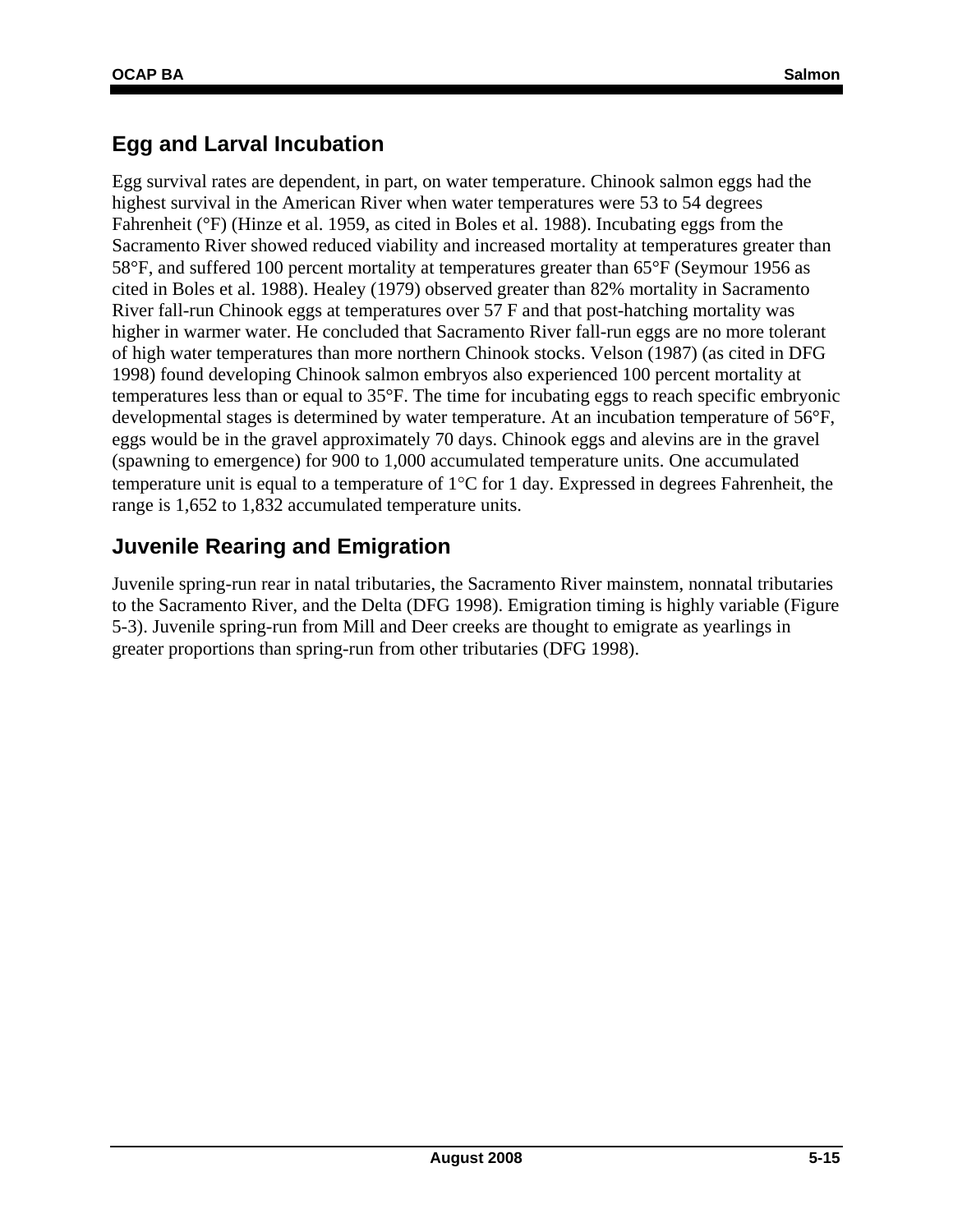

**Figure 5-3 Spring-run Chinook salmon life cycle for various Central Valley streams. Cross hatching indicates period of peak occurrence.**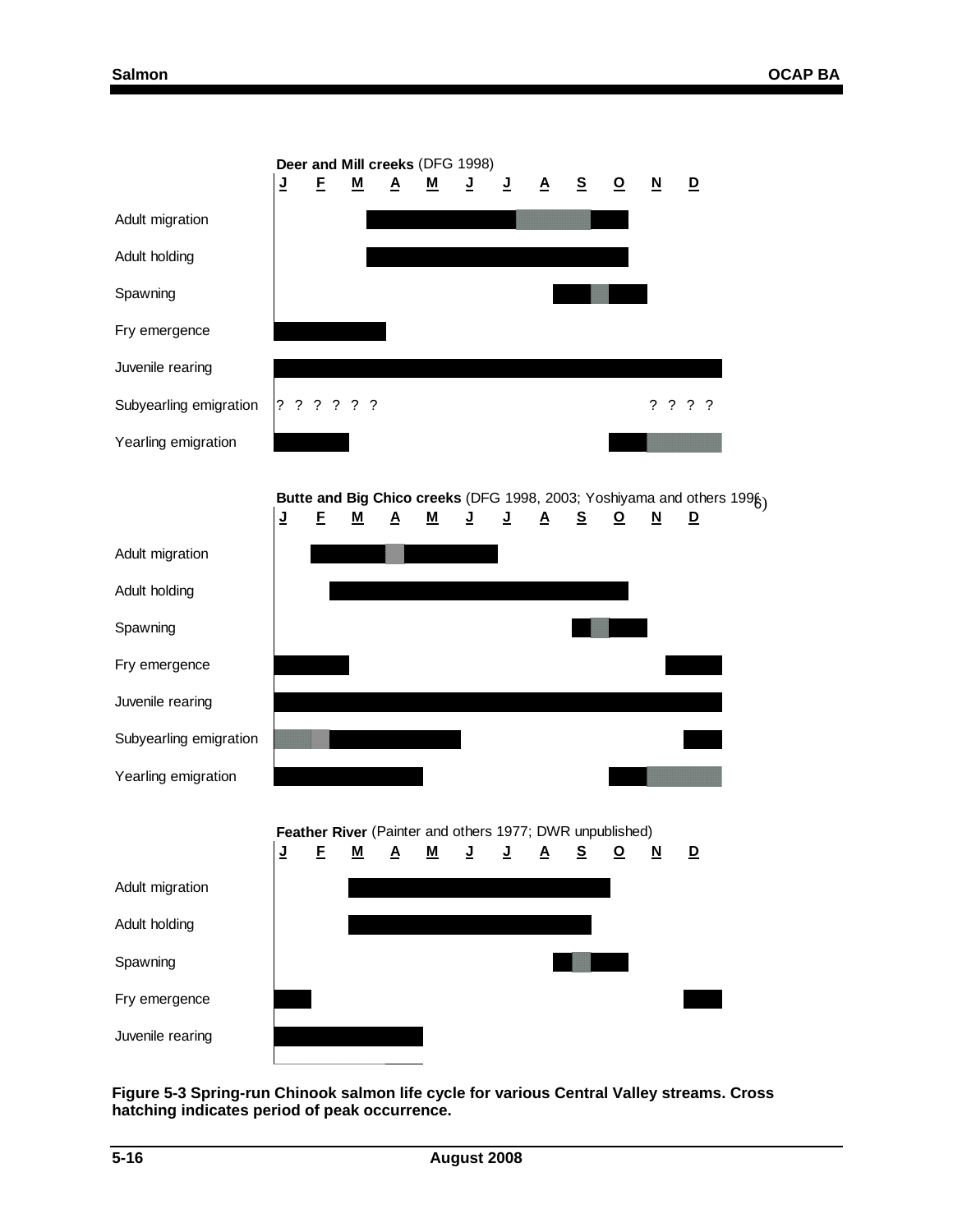This was apparently not the typical historical emigration pattern for the majority of Central Valley spring-run Chinook (NMFS 1998). Yearling emigration occurs from October through March and may be triggered in part by precipitation events. In some years however, under certain flow and/or water temperature conditions, greater proportions of juveniles in Mill and Deer Creeks may emigrate as fry or fingerlings soon after emergence. The bulk of Butte and Big Chico Creek production emigrates as fry from natal tributaries in December and January (Brown 1995 as cited in DFG 1998). Some also emigrate as fingerlings from February through May, and as yearlings from October through February. In contrast, no yearling emigration has been detected in the Feather River (DWR 1999c, 1999d). Instead, rotary screw trap (RST) data from 1998 to 2000 suggest that emigration of spring-run sized Chinook salmon from the Feather River peaks in December and is followed by another pulse of juvenile young-of-the-year (YOY) emigrants at Live Oak in April and May (DWR 2003, Seesholtz et al. 2004).

Juvenile rearing habitat must provide adequate space, cover, and food supply (DFG 1998). Optimal upstream habitat includes abundant instream and overhead cover (for example, undercut banks, submergent and emergent vegetation, logs, roots, other woody debris, and dense overhead vegetation) to provide refuge from predators, and a sustained, abundant supply of invertebrate and larval fish prey. Further downstream, fry use low-velocity areas where substrate irregularities and other habitat features create velocity refuges and they may increasingly rely on turbidity as cover (Gregory and Levings 1998).

Juvenile Chinook, including spring-run, also rear in ephemeral habitats including the lower reaches of small intermittent streams (Maslin et al. 1997) and in floodplain areas (Sommer et al. 2001b). Growth rates and mean condition factors were higher for juvenile Chinook rearing in intermittent tributaries than in the heavily channelized Sacramento River (Moore 1997). Similarly, growth rates and bioenergetic status were found to be significantly higher for juvenile Chinook rearing in the intermittent habitat of the Yolo Bypass floodplain than in the adjacent reach of the Sacramento River (Sommer et al. 2001b). These results highlight the importance of off-channel seasonal rearing habitats to young Central Valley salmon.

It is not known how similar the rearing patterns of Central Valley spring-run are to the fall-run because the Delta rearing patterns of spring-run Chinook have not been studied. Juvenile emigration is thought to alternate between active movement, resting, and feeding. The amounts of time spent doing each are unknown (DFG 1998), but studies have generally shown feeding is most intense during daylight or crepuscular periods (Sagar and Glova 1988). Juvenile outmigration monitoring results from throughout the Central Valley and elsewhere indicate that active emigration is most prevalent at night. Juvenile fall-run salmon may rear for up to several months within the Delta before ocean entry (Kjelson et al. 1982). Rearing within the Delta occurs principally in tidal freshwater habitats. Juveniles typically do not move into brackish water until they have smolted, after which NMFS studies indicate they move quickly to the ocean.

Chironomidae (midges) are typically cited as an important prey for juvenile Chinook upstream of the Delta (Sasaki 1966; Merz and Vanicek 1996; Moore 1997; Sommer et al. 2001b), whereas crustaceans may be more important in the western Delta (Sasaki 1966; Kjelson et al. 1982). Juvenile Chinook diets often vary by habitat type, resulting in differences in caloric intake and growth rate (Rondorf et al. 1990; Moore 1997; Sommer et al. 2001b). However, it remains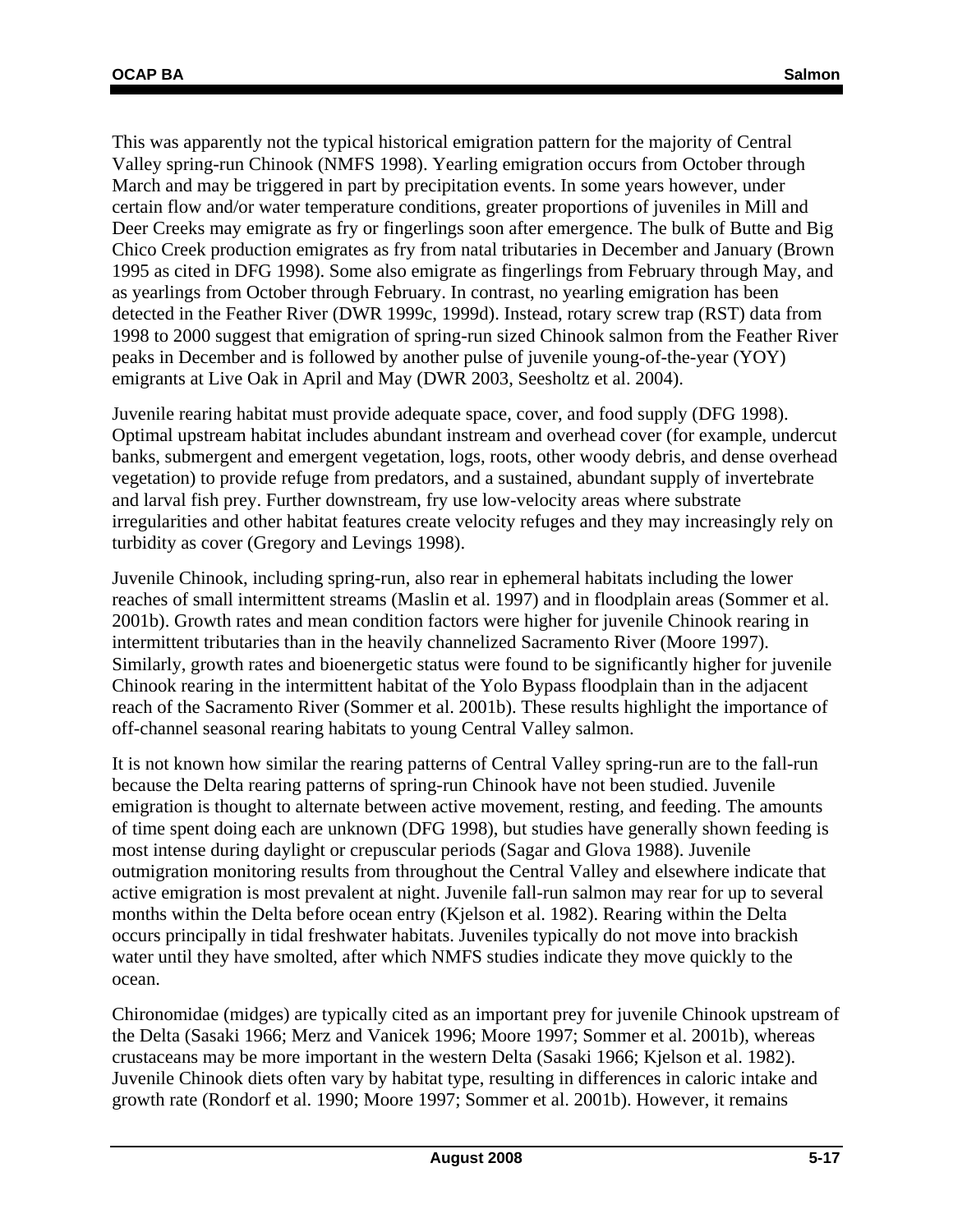unclear whether these spatial differences in feeding and growth translate into improved survival (Sommer et al. 2001b).

Before entering the ocean, juvenile Chinook smolt, a physiologic transformation that prepares them for the transition to salt water (Moyle 1976, 2002). The transformation includes lowered swimming stamina and increased buoyancy, which make the fish more likely to be passively transported by currents (Saunders 1965, Folmar and Dickhoff 1980, Smith 1982, all as cited in DFG 1998). It is believed to be optimal for smoltification to be completed as fish near the lowsalinity zone of an estuary (DFG 1998). Too long a migration delay after the process begins may cause the fish to miss a biological window of optimal physiological condition for the transition (Walters et al. 1978, as cited in DFG 1998). Chinook salmon that complete the juvenile and smolt phases in the 55 to 61°F range are optimally prepared for saltwater survival (Marine and Cech 2004). The optimal thermal range during smoltification and seaward migration was estimated to be 50 to 55°F (Boles et al. 1988), based largely on studies of steelhead and coho salmon in the Northwest.

## **Ocean Distribution**

CWT recoveries from harvested hatchery-released adult spring-run Chinook provide information on ocean distribution and harvest of adult spring-run. Table 5-7 shows that most recoveries of hatchery-released spring-run (all from Feather River Hatchery) occur off the California Coast but some do occur along the Oregon Coast. Recent CWT studies conducted on Butte Creek springrun have shown 12 percent were harvested in the Garibaldi to Coos Bay area, 14 percent from Crescent City to Fort Bragg, 44 percent from Fort Ross to Santa Cruz, and 30 percent from Monterey to Point Sur (DFG 2003).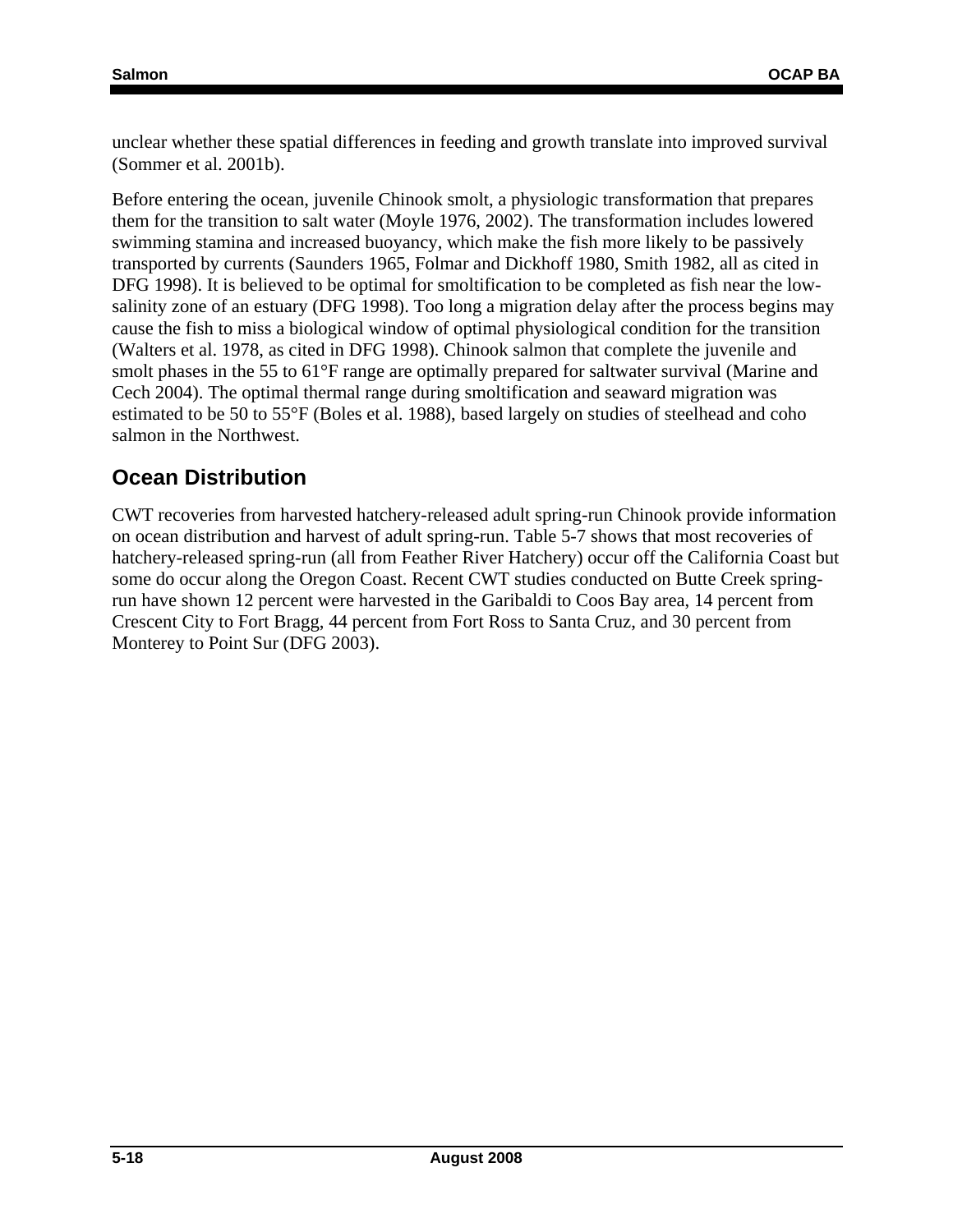#### **Table 5-7 Recovery locations of hatchery-released spring-run and estimated number recovered, 1978 – 2002 (RMIS database). All are from the Feathery River Hatchery. Location identifiers with less than 8 recoveries (48 of them) are not shown.**

| Sum of estimated_number       | run_year |      |      |                |                       |      |      |      |                       |                |                 |    |           |      |      |      |      |      |                |                |       |                           |       |
|-------------------------------|----------|------|------|----------------|-----------------------|------|------|------|-----------------------|----------------|-----------------|----|-----------|------|------|------|------|------|----------------|----------------|-------|---------------------------|-------|
| recovery_location_name        | 1978     | 1979 | 1980 |                | 1981 1983             | 1984 | 1985 | 1986 | 1987                  | 1988           | 1989            |    | 1990 1993 | 1994 | 1995 | 1996 | 1998 | 1999 | 2000           | 2001           |       | 2002 Grand Total percenta |       |
| FORT ROSS-PIGEON PT           | 787      | 1,98 | 539  | 51             | 12                    | 177  | 248  | 400  | 412                   | 488            | 404             |    | 11        | 96   | 236  | 8    | 129  | 568  | 430            |                |       | 6,976                     | 23.3% |
| <b>FEATHER RIVER</b>          |          |      |      |                |                       |      |      |      |                       |                |                 |    |           |      |      |      |      |      | 414            | 42             | 4,412 | 4,867                     | 16.2% |
|                               |          |      |      |                |                       |      |      |      |                       |                |                 |    |           |      |      |      |      |      |                |                |       |                           |       |
| PIGEON PT.-POINT SUR          | 159      | 478  | 219  | 14             |                       | 116  | 33   | 375  | 320                   | 260            | 186             | 17 |           | 5    | 216  | 22   |      | 244  | 970            | 744            | 315   | 4,693                     | 15.7% |
| <b>FEATHER R HATCHERY</b>     |          |      |      |                |                       |      |      |      |                       |                |                 |    |           |      |      |      |      |      | 342            | 749            | 420   | 1,511                     | 5.0%  |
| <b>NEWPORT TROLL 4</b>        |          |      |      |                |                       | 6    |      | 60   | 58                    | 104            | 66              |    |           |      | 60   | 6    |      | 37   | 63             | 773            | 236   | 1,470                     | 4.9%  |
| PT.REYES-PIGEON PT.           |          |      |      |                |                       |      |      |      |                       |                |                 |    |           |      |      |      |      |      |                | 631            | 829   | 1,460                     | 4.9%  |
| C.VIZCAINO-NAVARR.HD          | 87       | 424  | 71   | 8              |                       |      | 16   | 84   | 15                    | 140            | 24              |    |           |      | 6    | 5    |      | 11   | 23             | 57             | 89    | 1,068                     | 3.6%  |
| FORT ROSS-POINT SUR           |          |      |      |                |                       |      |      |      |                       |                | 139             | 10 |           | 24   | 45   |      |      | 551  | 280            |                |       | 1,049                     | 3.5%  |
| <b>COOS BAY TROLL 5</b>       |          |      |      |                |                       | 5    | 18   | 106  | 60                    | 118            | 58              |    |           |      |      |      |      | 107  | 108            | 298            | 108   | 989                       | 3.3%  |
| POINT SUR-CA/MEX.BOR          |          |      |      |                |                       |      |      | 141  | 95                    | 60             |                 |    |           | 10   | 168  | 3    |      |      | 146            | 76             | 41    | 744                       | 2.5%  |
| PT.ARENA-PT.REYES             |          |      |      |                |                       |      |      |      |                       |                |                 |    |           |      |      |      |      |      |                | 476            | 239   | 715                       | 2.4%  |
| SPAN.FLAT-C.VIZCAINO          |          |      |      |                |                       | 15   | 18   |      |                       | 149            | 44              |    |           |      |      |      |      | 14   | 33             | 6C             |       | 560                       | 1.9%  |
|                               |          |      |      |                |                       |      |      | 81   | 85                    |                |                 |    |           |      |      |      |      |      |                |                | 55    |                           |       |
| <b>BIG LAG.-CENTERV.BEA</b>   |          | 147  | 15   |                |                       |      | 20   | 11   | 53                    |                | 18              |    |           |      | 5    |      |      | 35   | 29             | 54             | 33    | 438                       | 1.5%  |
| <b>NAVARRO HD-FORT ROSS</b>   |          |      |      |                |                       |      | 5    | 32   | 154                   | 44             | 11              |    |           | 2    |      |      |      |      |                |                |       | 249                       | 0.8%  |
| <b>COLUSA TO RBDD</b>         |          |      |      |                |                       |      |      |      |                       |                |                 |    |           |      |      |      |      |      |                | 239            |       | 239                       | 0.8%  |
| <b>GARIBALDI TROLL 3</b>      |          |      |      |                |                       |      |      | 14   | 11                    | 10             | 5               |    |           |      | 12   |      |      | 15   | 19             | 94             | 38    | 218                       | 0.7%  |
| <b>AMERICAN RIVER</b>         |          |      |      |                |                       |      |      |      |                       |                |                 |    |           |      |      |      |      |      | 43             |                | 126   | 169                       | 0.6%  |
| SPAN.FLAT-PT.ARENA            |          |      |      |                |                       |      |      |      |                       |                |                 |    |           |      |      |      |      |      |                | 32             | 135   | 167                       | 0.6%  |
| <b>CA/OR BOR-FA.KLAM.RC</b>   | 18       | 20   | 4    | 4              |                       | 31   | 17   | 6    | 14                    | 8              | 16              |    |           |      |      |      |      |      | 14             | 5              |       | 157                       | 0.5%  |
| <b>WINCHESTER B TROLL 5</b>   |          |      |      |                |                       |      | 4    | 29   | 15                    | 33             | 18              |    |           |      |      |      |      | 11   | 12             | 25             | 5     | 153                       | 0.5%  |
| <b>LOW FLOW AREA</b>          |          |      |      |                |                       |      |      |      |                       |                |                 |    |           |      |      |      |      |      |                |                |       | 153                       |       |
|                               |          |      |      |                |                       |      |      |      |                       |                |                 |    |           |      |      |      |      |      |                | 153            |       |                           | 0.5%  |
| <b>WINCHESTER B SPORT 5</b>   |          |      |      |                | $\boldsymbol{\Delta}$ |      | 3    |      | 14                    | 26             | $\overline{2}$  |    |           |      |      |      |      |      | 10             | 56             | 29    | 144                       | 0.5%  |
| <b>BROOKINGS SPORT 6</b>      |          |      |      |                | ঽ                     |      | 22   |      | 28                    | 27             | $\overline{4}$  |    |           |      |      | 2    |      | 3    | 7              | 18             | 21    | 142                       | 0.5%  |
| NAVARRO HD-PIGEON PT          |          |      |      |                |                       |      |      |      |                       | 40             | 66              |    |           |      |      |      |      |      |                |                |       | 106                       | 0.4%  |
| <b>PIGEON PT-CA/MEX.BOR</b>   |          |      |      |                |                       |      |      |      |                       |                |                 |    |           |      | 11   |      |      | 2    | 38             |                | 37    | 88                        | 0.3%  |
| <b>MARINE AREA 2</b>          |          |      |      |                |                       |      | 6    | 9    | 10                    | 19             | $\overline{2}$  |    |           |      |      |      | 3    | 19   |                | 9              |       | 85                        | 0.3%  |
| AMER.R. TO COLUSA             |          |      |      |                |                       |      |      |      |                       |                |                 |    |           |      |      |      |      |      |                | 40             | 40    | 80                        | 0.3%  |
| <b>SIUSLAW BAY TROLL 5</b>    |          |      |      |                |                       |      |      |      | 12                    | 29             | 14              |    |           |      |      |      |      | 10   | 6              |                |       | $\overline{71}$           | 0.2%  |
| <b>HIGH FLOW AREA</b>         |          |      |      |                |                       |      |      |      |                       |                |                 |    |           |      |      |      |      |      |                | 66             |       | 66                        | 0.2%  |
| <b>SPAN.FLAT-NAVARRO HD</b>   |          |      |      |                |                       |      |      |      |                       | 41             | 11              |    |           |      |      |      |      |      | 8              |                |       | 60                        | 0.2%  |
|                               |          |      |      |                |                       |      |      |      |                       |                |                 |    |           |      |      |      |      |      |                |                |       |                           |       |
| PORT ORFORD TROLL 5           |          |      |      |                |                       |      |      | 3    | 3                     |                | 5               |    |           |      |      |      |      | 5    | $\overline{2}$ | 23             | 11    | 53                        | 0.2%  |
| <b>C.VIZCAINO-FORT ROSS</b>   |          |      |      |                |                       |      |      |      |                       | 28             | 10 <sup>1</sup> |    |           |      |      |      |      | 13   |                |                |       | 50                        | 0.2%  |
| <b>CA/OR BDR.- HMBT.JET</b>   |          |      |      |                |                       |      |      |      |                       |                |                 |    |           |      |      |      |      |      |                | 27             | 21    | 48                        | 0.2%  |
| PT.REYES-PT.SUR               |          |      |      |                |                       |      |      |      |                       |                |                 |    |           |      |      |      |      |      |                | 40             |       | 44                        | 0.1%  |
| NEWPORT TROLL 5               |          |      |      |                |                       |      |      |      | 11                    |                | $\vert$ 1       |    |           |      |      |      |      | 2    | 3              | 12             | 13    | 44                        | 0.1%  |
| <b>MARINE AREA 4</b>          |          |      |      |                |                       |      |      |      | $\boldsymbol{\Delta}$ |                | 3               |    |           |      |      |      |      | 12   | З              |                |       | 40                        | 0.1%  |
| <b>BROOKINGS TROLL 6</b>      |          |      |      |                |                       |      |      | 12   | 9                     | 4              |                 |    |           | 2    |      |      |      | 6    | $\overline{2}$ | 3              |       | 38                        | 0.1%  |
| NEWPORT SPORT 4               |          |      |      |                |                       |      |      |      |                       |                |                 |    |           |      |      |      |      |      | 6              | 12             |       | 34                        | 0.1%  |
| <b>COOS BAY TROLL</b>         | ĥ        | 17   | 11   |                |                       |      |      |      |                       |                |                 |    |           |      |      |      |      |      |                |                |       | 34                        | 0.1%  |
|                               |          |      |      |                |                       |      |      |      |                       |                |                 |    |           |      |      |      |      |      |                |                |       | 32                        |       |
| <b>BROOKINGS TROLL</b>        |          | 30   |      |                |                       |      |      |      |                       |                |                 |    |           |      |      |      |      |      |                |                |       |                           | 0.1%  |
| <b>BATTLE CREEK</b>           |          |      |      |                |                       |      |      |      |                       |                |                 |    |           |      |      |      |      |      |                | 17             | 15    | 32                        | 0.1%  |
| <b>COOS BAY SPORT 5</b>       |          |      |      |                |                       |      |      | 4    |                       |                |                 |    |           |      |      |      |      |      | 5              | $\overline{4}$ | 15    | 32                        | 0.1%  |
| <b>ASTORIA TROLL 2</b>        |          |      |      |                |                       |      |      | 5    |                       | 9              |                 |    |           |      |      |      |      |      |                | 10             |       | 27                        | 0.1%  |
| <b>MARINE AREA1</b>           |          |      |      |                |                       |      |      | 5    |                       | ٩              |                 |    |           |      |      |      |      |      |                |                |       | 25                        | 0.1%  |
| <b>YUBA RIVER</b>             |          |      |      |                |                       |      |      |      |                       |                |                 |    |           |      |      |      |      |      | 2              |                | 21    | 23                        | 0.1%  |
| <b>COOS BAY TROLL 4</b>       |          |      |      |                |                       |      |      |      |                       |                |                 |    |           |      |      |      |      |      |                | 10             |       | $\overline{22}$           | 0.1%  |
| PT.ARENA-PIGEON PT.           |          |      |      |                |                       |      |      |      |                       |                |                 |    |           |      |      |      |      |      |                |                | 20    | 20                        | 0.1%  |
| <b>ASTORIA SPORT 2</b>        |          |      |      |                |                       |      |      |      |                       |                |                 |    |           |      |      |      |      |      |                | 15             |       | 19                        | 0.1%  |
| PT.SN.PEDRO-PIGN.PT.          |          |      |      |                |                       |      |      |      |                       |                |                 |    |           |      |      |      |      |      |                | 6              | 14    | 19                        | 0.1%  |
|                               |          |      |      |                |                       |      |      |      |                       |                |                 |    |           |      |      |      |      |      |                |                |       |                           |       |
| NEWPORT TROLL                 |          | 19   |      |                |                       |      |      |      |                       |                |                 |    |           |      |      |      |      |      |                |                |       | 19                        | 0.1%  |
| <b>RBDD TO ACID</b>           |          |      |      |                |                       |      |      |      |                       |                |                 |    |           |      |      |      |      |      |                | 18             |       | 18                        | 0.1%  |
| <b>TEHAMA-COLUSA FF</b>       |          |      | 8    | $\overline{2}$ |                       |      |      |      |                       |                |                 |    |           |      |      |      |      |      |                |                |       | 17                        | 0.1%  |
| <b>NEWPORT TROLL 3</b>        |          |      |      |                |                       |      |      | 2    |                       |                | 6               |    |           |      |      |      |      |      |                | 5              |       | 17                        | 0.1%  |
| <b>WSPT</b><br><b>LONG BE</b> |          |      |      |                |                       |      |      |      |                       |                | 14              |    |           |      |      |      |      |      |                |                |       | 17                        | 0.1%  |
| 1A PLUS 1B                    |          |      |      |                |                       |      |      |      |                       | 16             |                 |    |           |      |      |      |      |      |                |                |       | 16                        | 0.1%  |
| <b>DEPOE BAY SPORT 4</b>      |          |      |      |                |                       |      |      |      |                       |                |                 |    |           |      |      |      |      |      |                |                | 10    | 16                        | 0.1%  |
| <b>FLORENCE SPORT 5</b>       |          |      |      |                |                       |      |      |      | 4                     | 9              | $\overline{2}$  |    |           |      |      |      |      |      |                |                |       | 15                        | 0.0%  |
| <b>SWTR</b><br>114-000        |          |      |      |                |                       | 8    |      |      |                       | $\overline{4}$ |                 |    |           |      |      |      |      |      |                |                |       | 13                        | 0.0%  |
| 1A (BUOY10 - BRIDGE)          |          |      |      |                |                       |      |      |      |                       |                |                 |    |           |      |      |      |      |      |                |                |       |                           |       |
|                               |          |      |      |                |                       |      |      |      |                       |                |                 |    |           |      |      |      |      |      |                | 6              | 6     | 12                        | 0.0%  |
| <b>WSPT</b><br><b>CREE IS</b> |          |      |      |                |                       |      |      |      |                       |                |                 |    |           |      |      |      |      |      | 12             |                |       | 12                        | 0.0%  |
| <b>OCEAN SPORT AREA 72</b>    |          |      |      |                |                       | 4    |      |      | 4                     | $\overline{2}$ |                 |    |           |      |      |      |      |      |                |                |       | 10                        | 0.0%  |
| <b>MARINE AREA 3</b>          |          |      |      |                |                       |      |      |      |                       | 9              |                 |    |           |      |      |      |      |      |                |                |       | 10                        | 0.0%  |
| <b>FA.KLA.RC-BIG LAGOON</b>   |          |      |      |                |                       |      |      |      |                       | 10             |                 |    |           |      |      |      |      |      |                |                |       | 10                        | 0.0%  |
| <b>SWTR</b><br>111-000        |          |      |      |                |                       |      |      |      |                       | 10             |                 |    |           |      |      |      |      |      |                |                |       | 10                        | 0.0%  |
| <b>CLEAR CREEK</b>            |          |      |      |                |                       |      |      |      |                       |                |                 |    |           |      |      |      |      |      |                |                | з     | 9                         | 0.0%  |
| PACIFIC CITY TROLL 3          |          |      |      |                |                       |      |      |      |                       | 6              |                 |    |           |      |      |      |      |      |                |                |       | 9                         | 0.0%  |
| 021-000                       |          |      |      |                |                       | 9    |      |      |                       |                |                 |    |           |      |      |      |      |      |                |                |       | 9                         | 0.0%  |
| <b>SWTR</b>                   |          |      |      |                |                       |      |      |      |                       |                |                 |    |           |      |      |      |      |      |                |                |       |                           |       |
| HIGH SEAS 1 47N 124W          |          |      |      |                |                       |      |      |      |                       |                |                 |    |           |      |      |      |      |      | 9              |                |       | 9                         | 0.0%  |
| <b>MARINE AREA 5 TROLL</b>    |          |      |      |                |                       |      |      |      |                       | 2              |                 |    |           |      |      |      |      |      |                |                |       | 8                         | 0.0%  |
| <b>SWTR</b><br>023-234        |          |      |      |                |                       | 8    |      |      |                       |                |                 |    |           |      |      |      |      |      |                |                |       | 8                         | 0.0%  |
| <b>COLEMAN NFH</b>            |          |      | 1    |                |                       |      |      |      | 5                     | $\overline{2}$ |                 |    |           |      |      |      |      |      |                |                |       | 8                         | 0.0%  |
| <b>OCEAN SPORT AREA 82</b>    |          |      |      |                |                       |      |      |      |                       |                |                 |    |           |      |      |      |      |      |                |                |       | 8                         | 0.0%  |
| 025-000<br><b>NWTR</b>        |          |      |      |                |                       |      |      |      |                       |                |                 |    |           |      |      |      |      |      |                |                |       | 7                         | 0.0%  |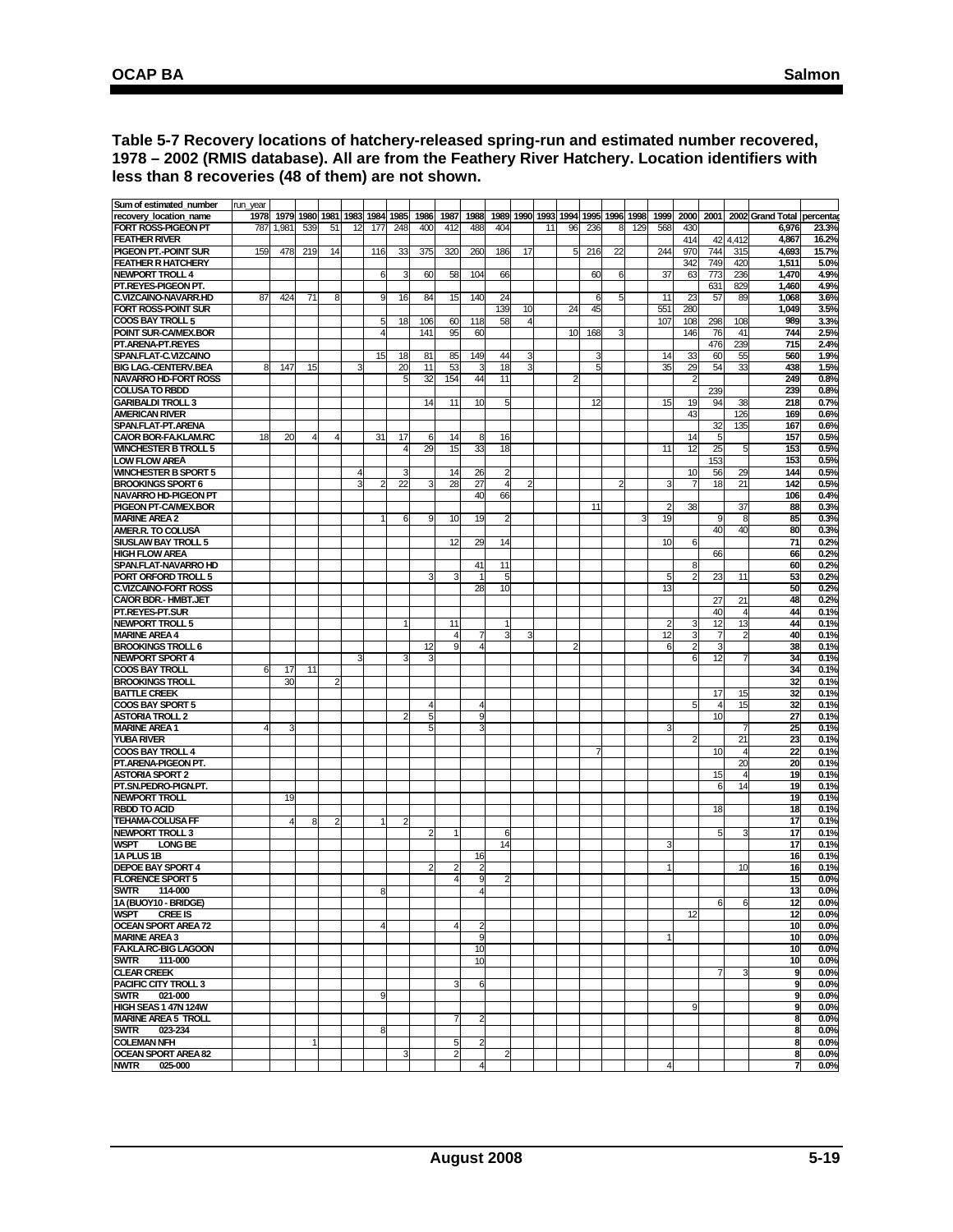# **Historical and Current Distribution and Abundance of Spring-Run Chinook Salmon**

Spring-run Chinook salmon populations once occupied the headwaters of all major river systems in the Central Valley up to any natural barrier (Yoshiyama et al. 1996, 1998). DFG (1998) reported that historically spring-run abundance was second only to fall-run abundance in the Central Valley, but NMFS (1998) indicated spring-run may actually have been the most abundant run in the Central Valley during the nineteenth Century. The gill-net fishery, established around 1850, operated in the Delta and initially targeted spring- and winter-run Chinook salmon due to their fresher appearance and better meat quality than fall-run, which return to freshwater in a more advanced spawning condition (Stone 1874, as cited in DFG 1998). Early gill-net landings reported in excess of 300,000 spring-run per year (CFC 1882, as cited in DFG 1998). Commercial fishing along with residual effects of mining probably contributed to spring-run declines by the early part of the twentieth century (DFG 1998).

Recent estimates indicate roughly 2,000 miles of salmon spawning and rearing habitat were available before dam construction and mining, but 82 percent of that habitat is unavailable or inaccessible today (Yoshiyama et al. 1996). The available habitat may be less when the quality of remaining habitat is considered. Stream reaches below major dams may be accessible to spring-run, but competition and/or introgression with fall-run may render these reaches marginally useful to the spring-run. Moreover, it is possible that spring-run prefer to spawn in smaller channels similar to their historical upstream habitat, rather than the existing broad, lowelevation reaches available below dams. Most of these habitat modifications were in place before more recent declines occurred however, suggesting other factors and gradual habitat degradation below dams have also affected spring-run abundance in the Central Valley.

Currently, the bulk of the remaining spring-run Chinook are produced in Deer, Mill, and Butte creeks, the Feather River, and perhaps the mainstem Sacramento River. Small numbers of spring-run have intermittently been observed in the recent past in other Sacramento River tributaries as well (DFG 1998). Of the three tributaries producing naturally spawned spring-run (Mill, Deer, and Butte Creek), Butte Creek has produced an average of two-thirds of the total production over the past 10 years. Some distribution and abundance data are presented below for current spring-run producing streams. Additional details on these and other streams can be found in DFG (1998) and NMFS (1998).

Estimation methods for spring-run in the tributaries have varied through the years. Confidence intervals are usually not developed on the escapement estimates making comparison of estimates between years problematic. The recent (last 10 years) preferred method is a snorkel survey in tributaries other than Mill Creek. Snorkel surveys are good for identifying population trends when experienced observers use consistent methods, but they usually underestimate the actual number of fish present. Comparisons during 2001 and 2002 on Butte Creek of the snorkel survey with a rigorous Schaefer carcass survey suggest that the snorkel survey underestimates by as much as 50 percent (DFG 2003). The underestimate is probably greater on a stream like Butte Creek with fish in higher densities than in some of the other tributaries.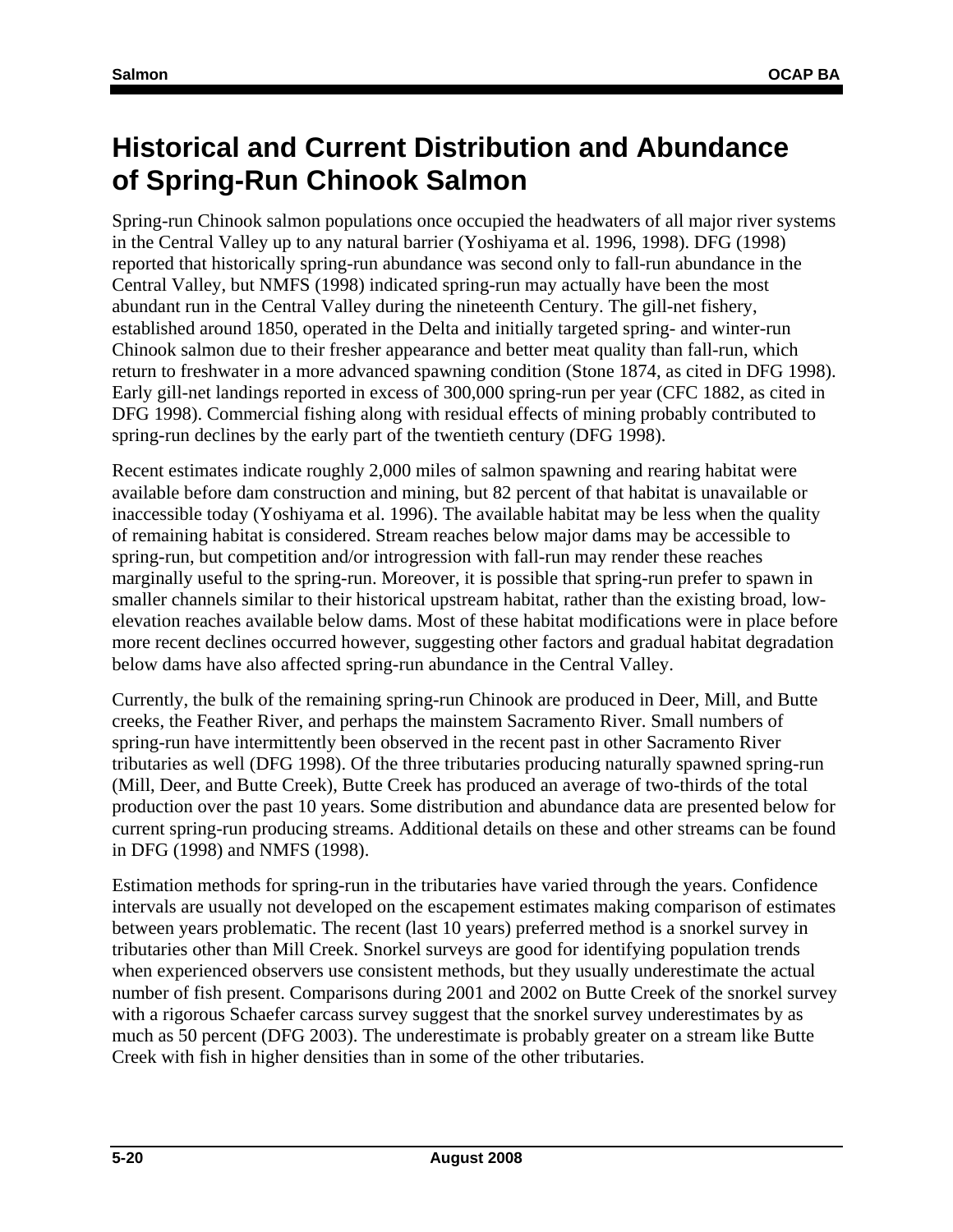### **Clear Creek**

Prior to European settlement, Clear Creek supported spring-run, fall-run, and late-fall-run Chinook salmon and steelhead. Absent from Clear Creek for 30 years, approximately 30 adult spring-run Chinook salmon reappeared in the lower reaches of Clear Creek in 1999. Historical accounts of spring-run Chinook in Clear Creek are sparse and population estimates are nonexistent. Spring-run were observed in Clear Creek upstream of Saeltzer Dam in 1956 for the first time since 1948. Construction of Whiskeytown Dam in 1963 permanently eliminated access to the upper reaches of the creek to salmon. Previous observations of spring-run indicate that they likely held over and spawned in cooler water present in the upper watershed upstream of Whiskeytown Dam. A waterfall at French Gulch restricted upstream migration to periods of high runoff in the spring.

Attempts to re-establish the spring-run Chinook on Churn Creek have been made. In 1991, 1992, and 1993, 200,000 juvenile spring-run Chinook salmon from the Feather River Hatchery were planted in Clear Creek. A number of these fish returned to Clear Creek in the fall of 1995 rather than in the spring as expected. They may have remained in the cooler Sacramento River until Clear Creek cooled or they may be offspring of hybrid spawning of spring- and fall-run for several generations at Feather River Hatchery. FWS conducts snorkel surveys for spring run in Clear Creek (Table 5-8).

#### **Table 5-8 Clear Creek adult spring-run Chinook escapement, 1999-2006 (Source: FWS, unpublished data).**

| 1999 | 2000 | 2001 | 2002 | 2003     | 2004 | 2005 | 2006 |
|------|------|------|------|----------|------|------|------|
| 30   | 19   |      | 66   | າເ<br>رے | 98   | 69   | 70   |

The FWS operates a rotary screw trap at river mile 1.7 on Clear Creek, upstream of the sheet pile dam associated with the ACID canal siphon crossing. Spring-run-sized juvenile Chinook salmon are enumerated in the trap according to length criteria developed for the upper Sacramento River. In late 1999, approximately 2,300 spring-run sized juvenile Chinook were collected in the trap after many Chinook had spawned in lower Clear Creek during September. In late 2000, 41 spring Chinook juveniles were collected in the trap. During 2001, the first spring-run-sized juvenile was captured in the trap on November 14. The estimated number of potential spring-run captured in the trap in 2001 was 1,083 in November and December (DFG 2002). The estimate for 2002 was 7,722 and the estimate in 2003 was 11,144 (DFG 2004). Currently a segregation weir is installed yearly after spring run have migrated upstream. This weir prevents fall run from migrating upstream to the spawning area used by spring run, thereby preventing fall run from spawning over the top of spring run redds.

Denton (1986) used the PHABSIM module of the IFIM approach to estimate optimal Clear Creek flows for salmon and steelhead. The resultant estimate of optimal flows from the IFIM study is shown in Figure 5-4. The timing of these flows was based on the fall-run Chinook life cycle, but the recommended steelhead flows would provide the needed flows for spring-run, except potentially in April and May when an extra 25 cubic feet per second (cfs) would be required to bring the flows up to the salmon recommendation. The recommended spawner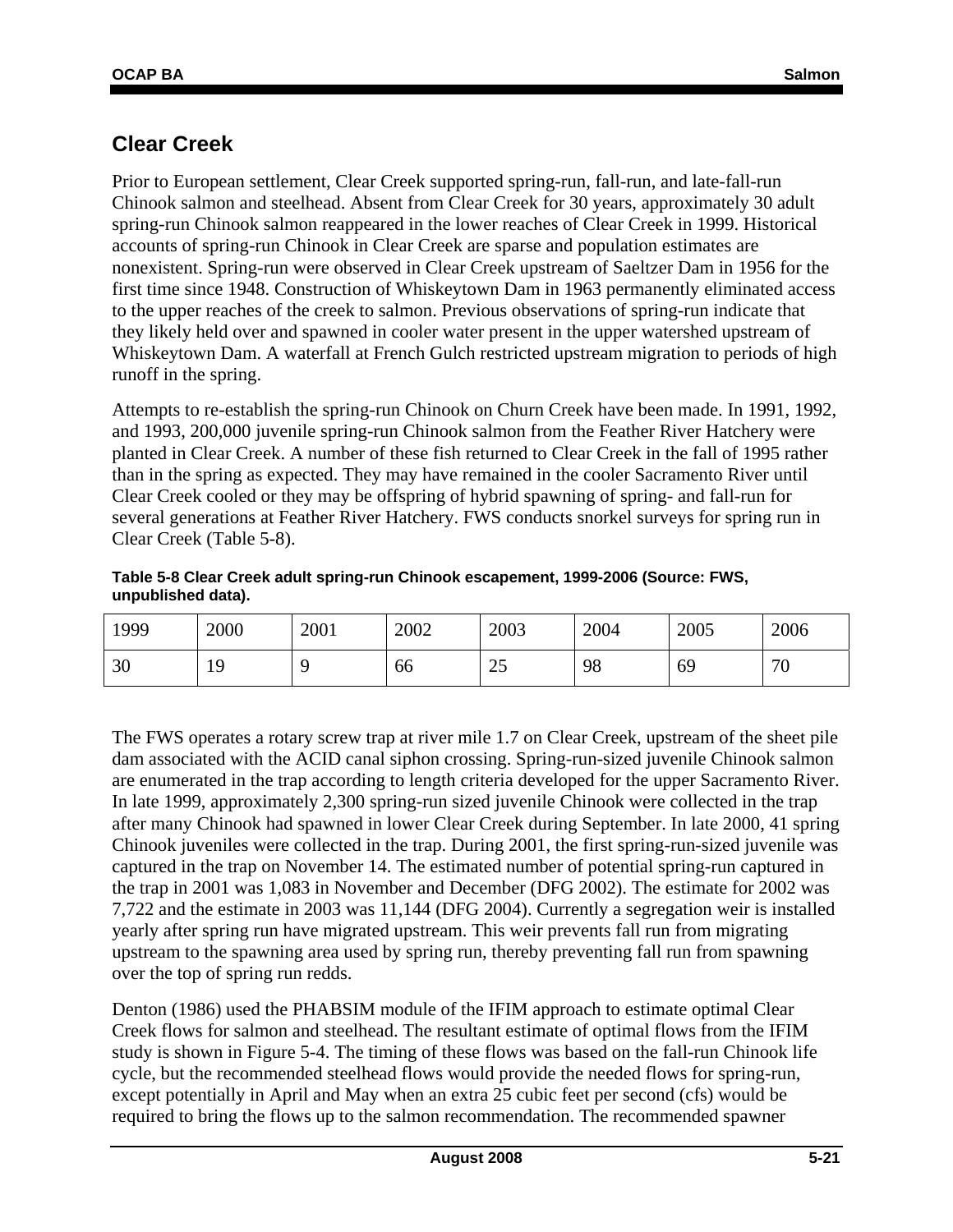attraction flow releases shown in October and November could be provided around April and May for spring-run.

Although the optimum flows that were recommended for fall-run of 250 cfs may provide a maximum amount of suitable spring-run spawning and rearing habitat because the number of spring-run in Clear Creek is low, the population does not appear to be currently habitat-limited as long as temperatures are suitable. The section of Clear Creek from the mouth to the former Saeltzer Dam is fall and late-fall Chinook habitat. The Clear Creek Road Bridge to Whiskeytown Dam reach is the section of creek more suitable for spring-run Chinook because temperatures are cooler than in the downstream reach in the summer. The IFIM study showed higher flow needs in the downstream habitat than in the upstream habitat. Optimal flows for salmon in the upstream reach where spring-run are located were 62 cfs for spawning and 75 cfs for rearing from the IFIM study (Denton 1986). Optimal steelhead flows in the same upstream reach were 87 cfs for spawning and 112 cfs for juvenile rearing.

Flows in Clear Creek likely resulted from a general flow schedule developed for salmon and steelhead maintenance. The schedule was intended as an interim flow release schedule for monitoring purposes to be fine-tuned as the fishery effects were determined (Denton 1986). Studies are underway by a Clear Creek flow group to fine-tune the flow schedule.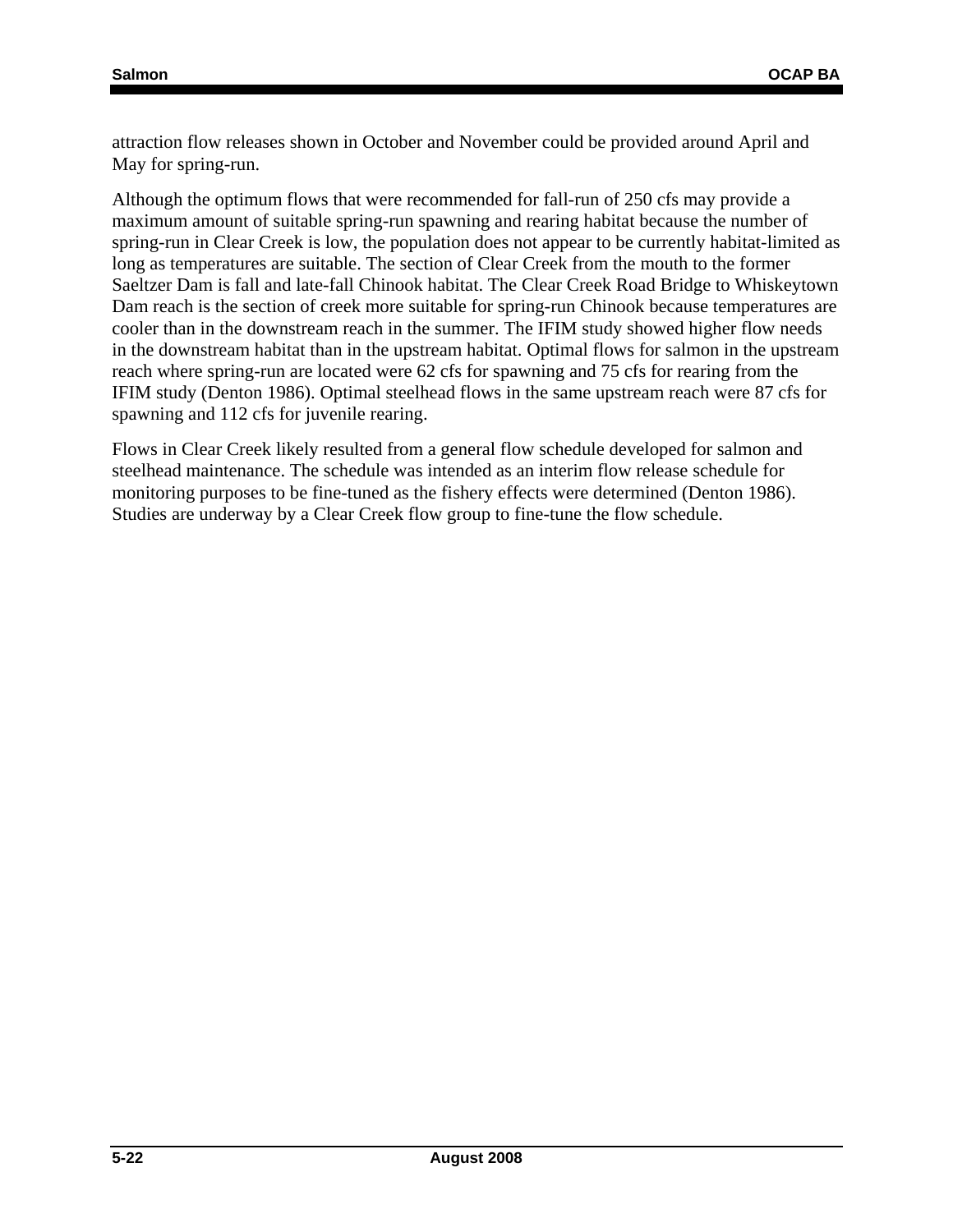

**Figure 5-4 Clear Creek flows for optimum salmon and steelhead habitat.** 

### **Sacramento River Mainstem**

Some spring-run Chinook may spawn in the Sacramento River between RBDD and Keswick Dam. Sacramento River main-stem spring-run abundance has declined sharply since the mid-1980s (Figure 5-5). The criteria for run classification at RBDD have changed so no conclusions can be reached about spring-run abundance changes in the Sacramento River. The variable abundance estimates may be an artifact of the counting methods used in different years and categorization of fish between runs. The 5-year geometric mean abundance reported by NMFS (1998) was 435 fish. There is evidence that the spring-run that pass RBDD are spring-run/fallrun hybrids (Figure 5-6). Historically, the onset of fall-run spawning occurred well after springrun had completed spawning. The increasing overlap in spring-run and fall-run spawning periods is evidence that introgression is occurring. Because spring-run and fall-run Chinook now use the same spawning riffles, fall-run spawners may reduce survival of eggs in the spring-run redds. This redd displacement is called superimposition. The criteria used to distinguish spring-run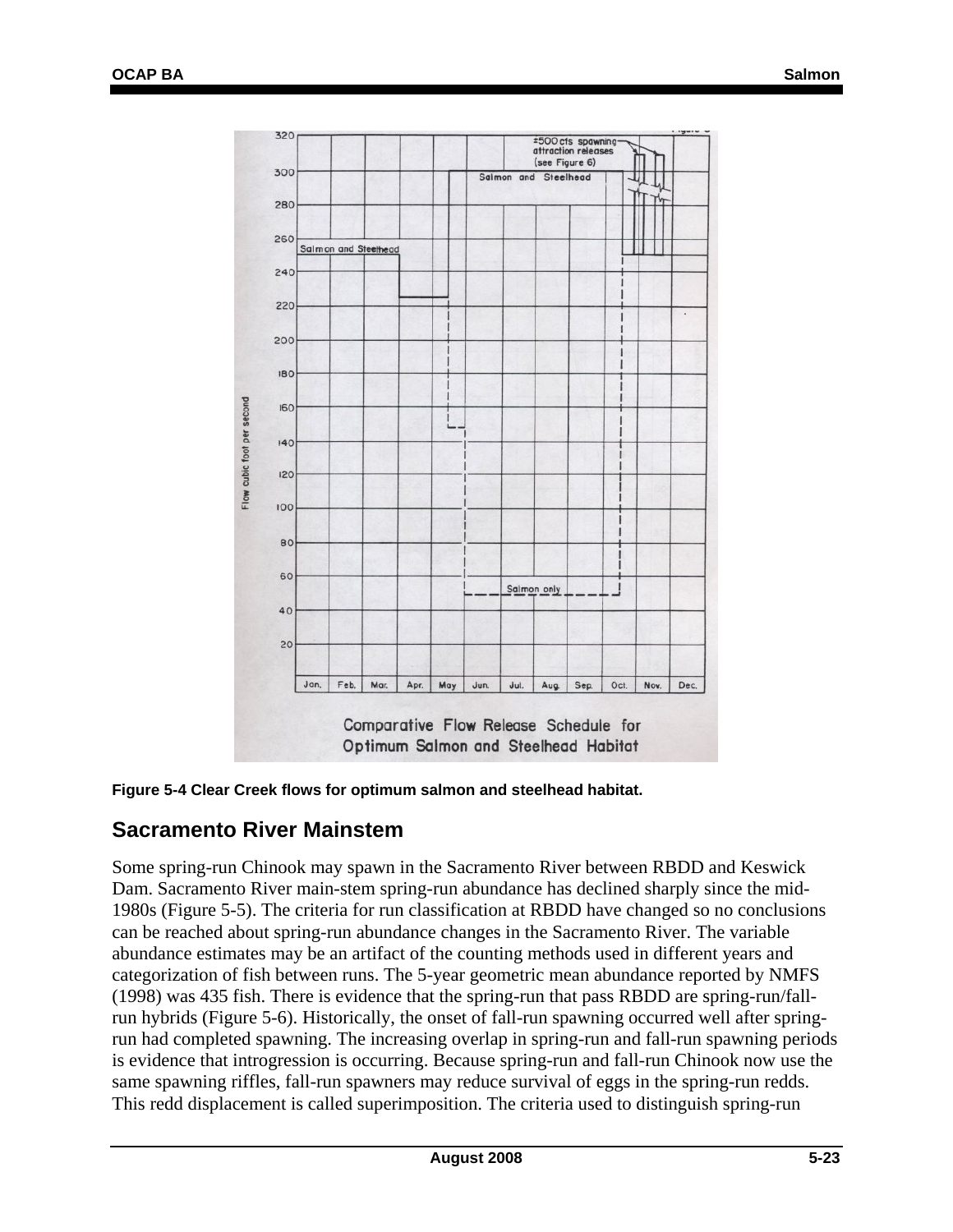from fall-run between 1970 and 1988 (timing) probably resulted in many fall-run fish being classified as spring-run (DFG 2003), so the increasing overlap may be simply an artifact of the variable run classification.



**Figure 5-5 Estimated adult spring-run Chinook salmon population abundance in the upper Sacramento River. Brackets indicate the data for that year is preliminary.**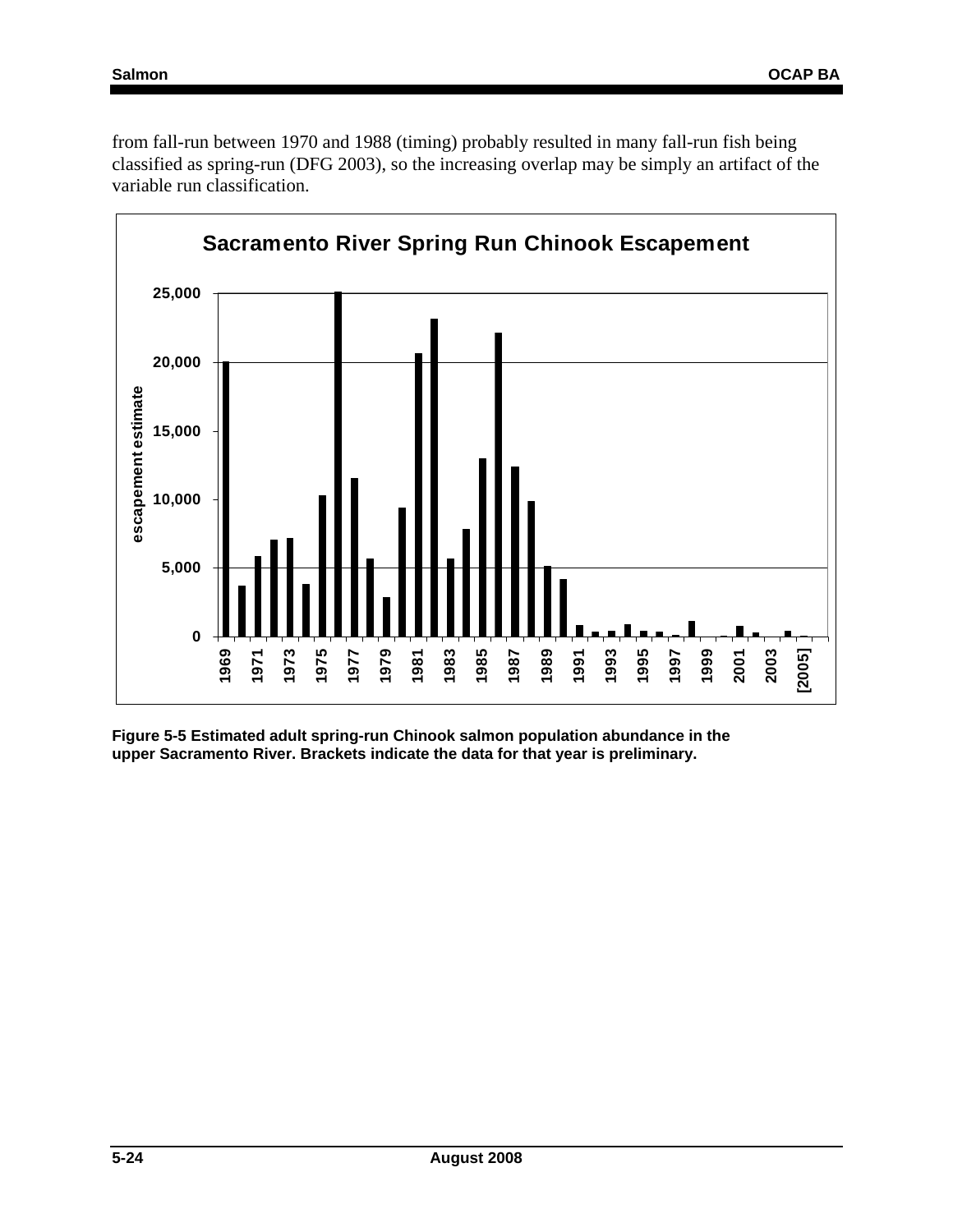

**Figure 5-6 Migration timing of spring-run and fall-run Chinook salmon.**

*Historical distribution of timing is based on composite data from Mill and Deer Creeks, Feather River, and the upper Sacramento River prior to Shasta Dam. Present distributions are for spring-run and fall-run timing past RBDD (1970-1988). Data were taken from DFG 1998.* 

# **Cohort Replacement Rates Used for Mill, Deer, and Butte Creeks**

DFG (1998) evaluated spring-run Chinook population trends by examining the strength of BY lineages with a CRR. The varied methods used over the years to estimate population abundance in each tributary left few data adequate for such analyses. DFG (1998) considered the more recent data for Mill, Deer, and Butte Creeks to be the most consistent and robust. Individual brood year data are lacking altogether on rates of grilse (2-year old) returns, age structure, and sex ratio of returning adults. In estimating CRR, DFG (1998) assumed the following: (1) spawning adults return as 3-year olds; (2) there is a 1:1 male to female sex ratio; and (3) there is not much variation in these factors between BYs. The CRR for spring-run was estimated by dividing the number of returning adults in a given BY by the number of returning adults 3 years prior. Values greater than 1.0 suggest the cohort abundance is increasing, while values less than 1.0 indicate cohort abundance is decreasing. A value around 1.0 suggests the cohort has replaced itself. CRR data are provided in the discussions of abundance in Mill, Deer, and Butte Creeks, and also for the Feather River.

### **Mill Creek**

The present range and distribution of spring-run Chinook salmon in Mill Creek is the same as it was historically (DFG 1998). Adults migrate upstream and hold in a 20-mile reach from the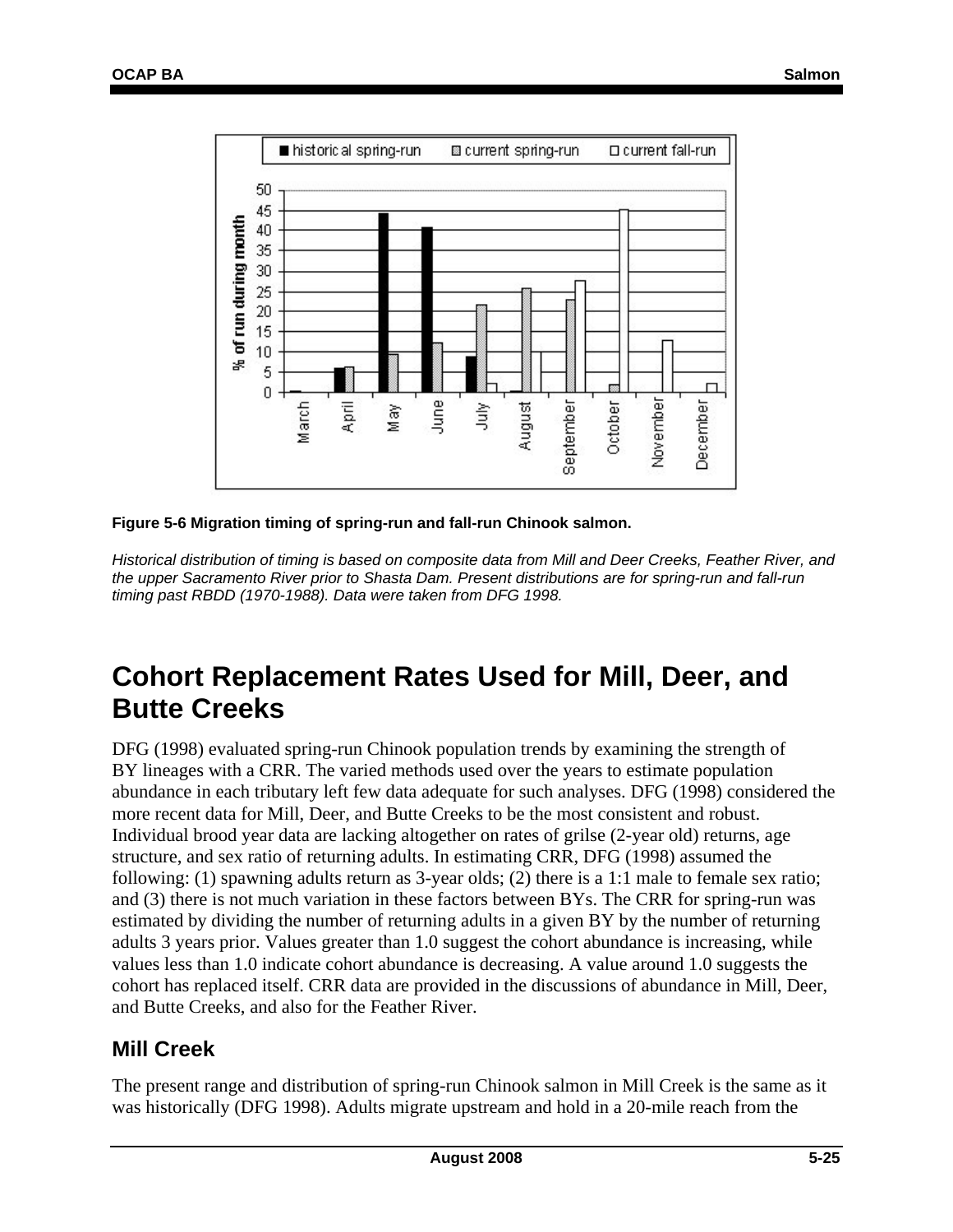Lassen National Park boundary downstream to the confluence of Little Mill Creek. There are no early records of population size for Mill Creek. Spring-run counts were initiated by FWS in 1947 (DFG 1998). Although some of these counts were incomplete, they ranged from 300 to 3,500 fish from 1947 to 1964. The average run size for the 1947 to 1964 period was about 1,900 fish (geometric mean = 1,717).

During the 1990s, the geometric mean spring-run escapement to Mill Creek was 299, an order of magnitude lower than 1947 to 1964 (Figure 5-7). The Mill Creek spring-run population trend during the 1990s was somewhat uncertain. The mean CRR for 1990-99 was 2.2, indicating a population increase (Table 5-9). However, the more conservative geometric mean CRR was only 1.05, suggesting the population was merely replacing itself. More recent cohorts show a trend of CRR less than 1.0 (Table 5-9) reflecting a declining trend in recent adult abundance.This agrees with the 1990 through 1999 3-year running average escapement, which shows no consistent trend of either increase or decrease (Figure 5-8). The escapement has increased since the 1990s.





**Figure 5-7 Adult spring-run Chinook counts in Mill Creek. Figure on top shows escapement back to 1947.**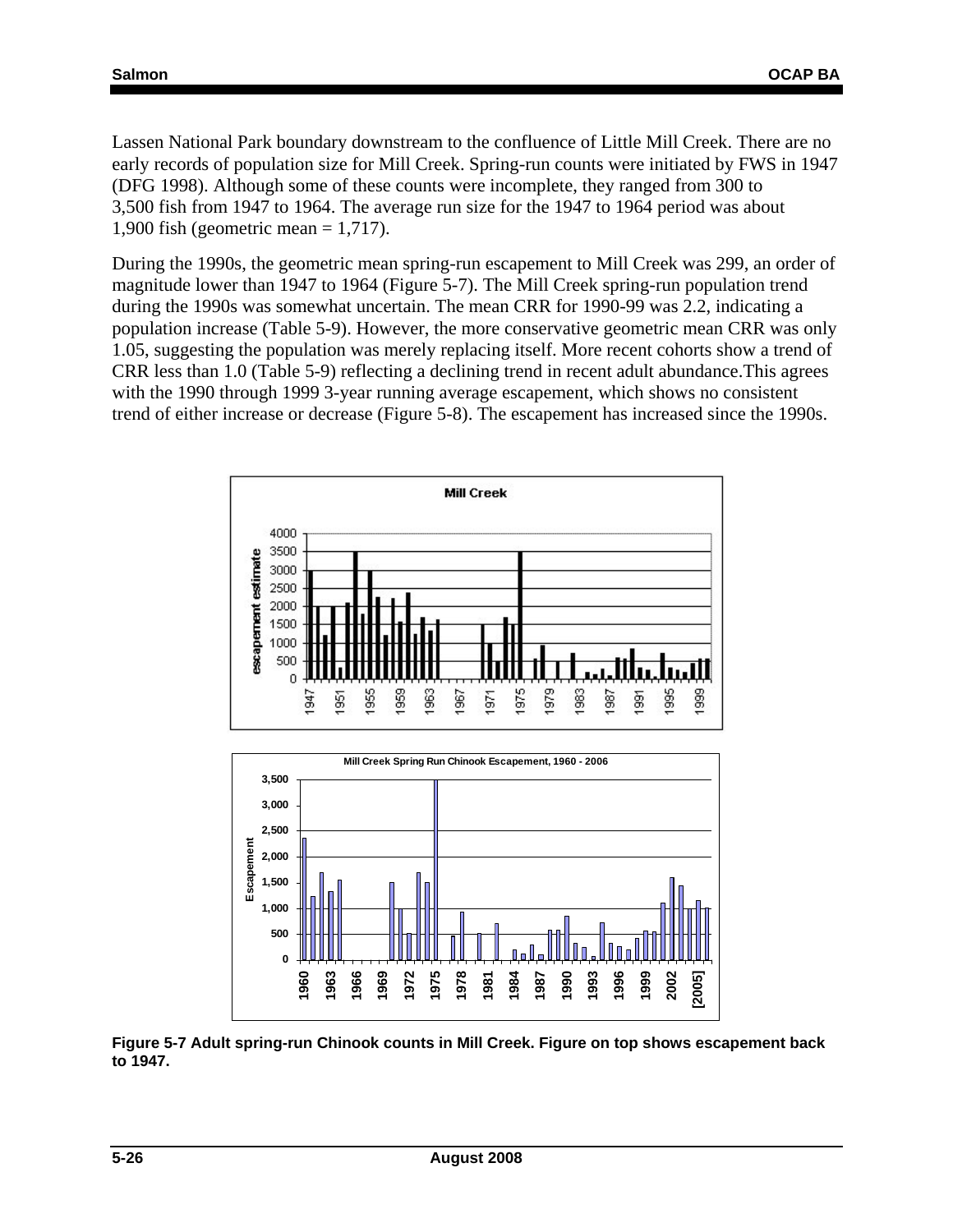| <b>Cohort</b>  | <b>BY</b> | <b>CRR</b>          |  |  |  |  |  |
|----------------|-----------|---------------------|--|--|--|--|--|
| 1              | 1957      | $1203/1789 = 0.7$   |  |  |  |  |  |
| $\overline{2}$ | 1958      | $2212/2967 = 0.7$   |  |  |  |  |  |
| 3              | 1959      | $1580/2233 = 0.7$   |  |  |  |  |  |
| 1              | 1960      | $2368/1203 = 2.0$   |  |  |  |  |  |
| $\overline{2}$ | 1961      | $1245/2212 = 0.6$   |  |  |  |  |  |
| $\mathfrak{S}$ | 1962      | $1692/1580 = 1.1$   |  |  |  |  |  |
| 1              | 1963      | $1315/2368 = 0.6$   |  |  |  |  |  |
| $\overline{2}$ | 1964      | $1628/1245 = 1.3$   |  |  |  |  |  |
| 3              | 1990      | $844/89 = 9.5$      |  |  |  |  |  |
| 1              | 1991      | $319/572 = 0.6$     |  |  |  |  |  |
| $\overline{2}$ | 1992      | $237/563 = 0.4$     |  |  |  |  |  |
| 3              | 1993      | $61/844 = 0.1$      |  |  |  |  |  |
| 1              | 1994      | $723/319 = 2.3$     |  |  |  |  |  |
| $\overline{2}$ | 1995      | $320/237 = 1.4$     |  |  |  |  |  |
| 3              | 1996      | $252/61 = 4.1$      |  |  |  |  |  |
| 1              | 1997      | $200/723 = 0.3$     |  |  |  |  |  |
| $\overline{2}$ | 1998      | $424/320 = 1.3$     |  |  |  |  |  |
| $\mathfrak{S}$ | 1999      | $560/252 = 2.2$     |  |  |  |  |  |
| 1              | 2000      | $544/200 = 2.7$     |  |  |  |  |  |
| $\overline{2}$ | 2001      | $1100/424 = 2.6$    |  |  |  |  |  |
| $\sqrt{3}$     | 2002      | $1,594/560 = 2.8$   |  |  |  |  |  |
| 1              | 2003      | $1,426/544 = 2.6$   |  |  |  |  |  |
| $\overline{2}$ | 2004      | $998/1,100 = 0.9$   |  |  |  |  |  |
| 3              | 2005      | $1,150/1,594 = 0.7$ |  |  |  |  |  |
| 1              | 2006      | $1,002/1,426 = 0.7$ |  |  |  |  |  |
|                |           |                     |  |  |  |  |  |

#### **Table 5-9 Mill Creek spring-run Chinook salmon CRR.**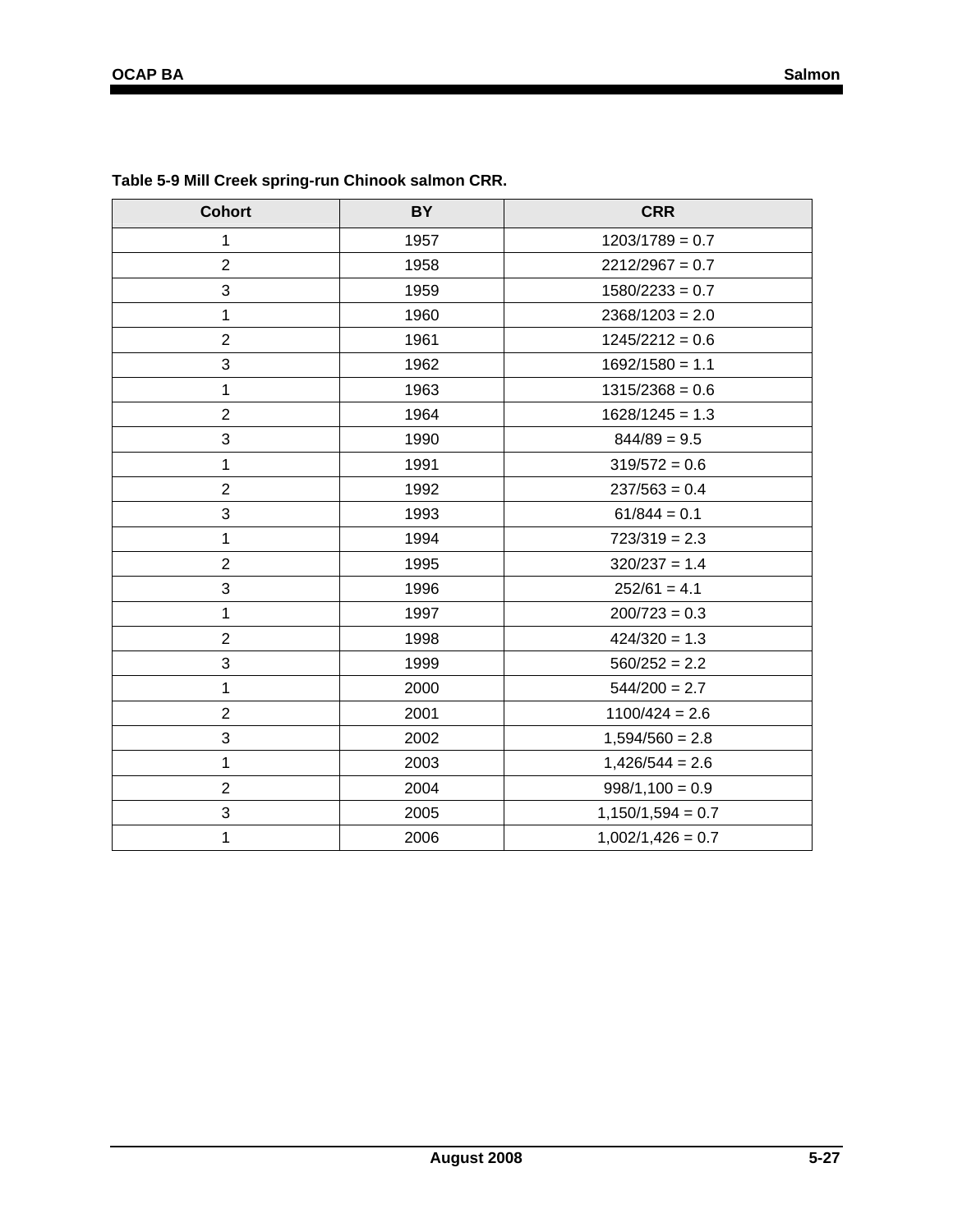

**Figure 5-8 Three-year running average abundance of returning adult spring-run Chinook salmon in highest producing Central Valley spring run streams.** 

### **Deer Creek**

The present spring-run range in Deer Creek has been extended beyond the historical range (DFG 1998). A fish ladder was constructed around Lower Deer Creek Falls in 1943, opening an additional 6 miles of holding and spawning habitat. The present habitat is a 22-mile reach extending from Dillon Cove to Upper Deer Creek Falls. Approximately 20 percent of the spawning now occurs in the 6-mile extension. A fish ladder constructed around Upper Deer Creek Falls allows steelhead passage, but not spring-run passage. Spring-run are excluded because the reach lacks the large holding pools needed to sustain a large salmon population. There are no early records of spring-run population size for Deer Creek either, but counts were initiated by FWS in 1940 (DFG 1998). As with Mill Creek, some counts were incomplete, but ranged from 268 to 4,271 fish between 1940 and 1964. The average run size for the 1940 through 1964 period was about 2,200 fish (geometric mean of 2,290). Again, as in Mill Creek, recent counts are lower, with a geometric mean escapement of 906 for the 1990 through 2006 period.

The mean Deer Creek CRR was 1.9 during 1990 through 2006, suggesting that, like Mill Creek, the population may be rebounding (Table 5-10). In addition, the geometric mean CRR of 1.5, and the 1990 through 2006 3-year running average escapement (Figure 5-8) also suggest a slight population increase during since the 1980's.

| <b>Cohort</b> | BY   | <b>CRR</b>      |
|---------------|------|-----------------|
|               | 1990 | $458/200 = 2.3$ |
|               | 1991 | $448/371 = 1.2$ |
|               | 1992 | $209/77 = 2.7$  |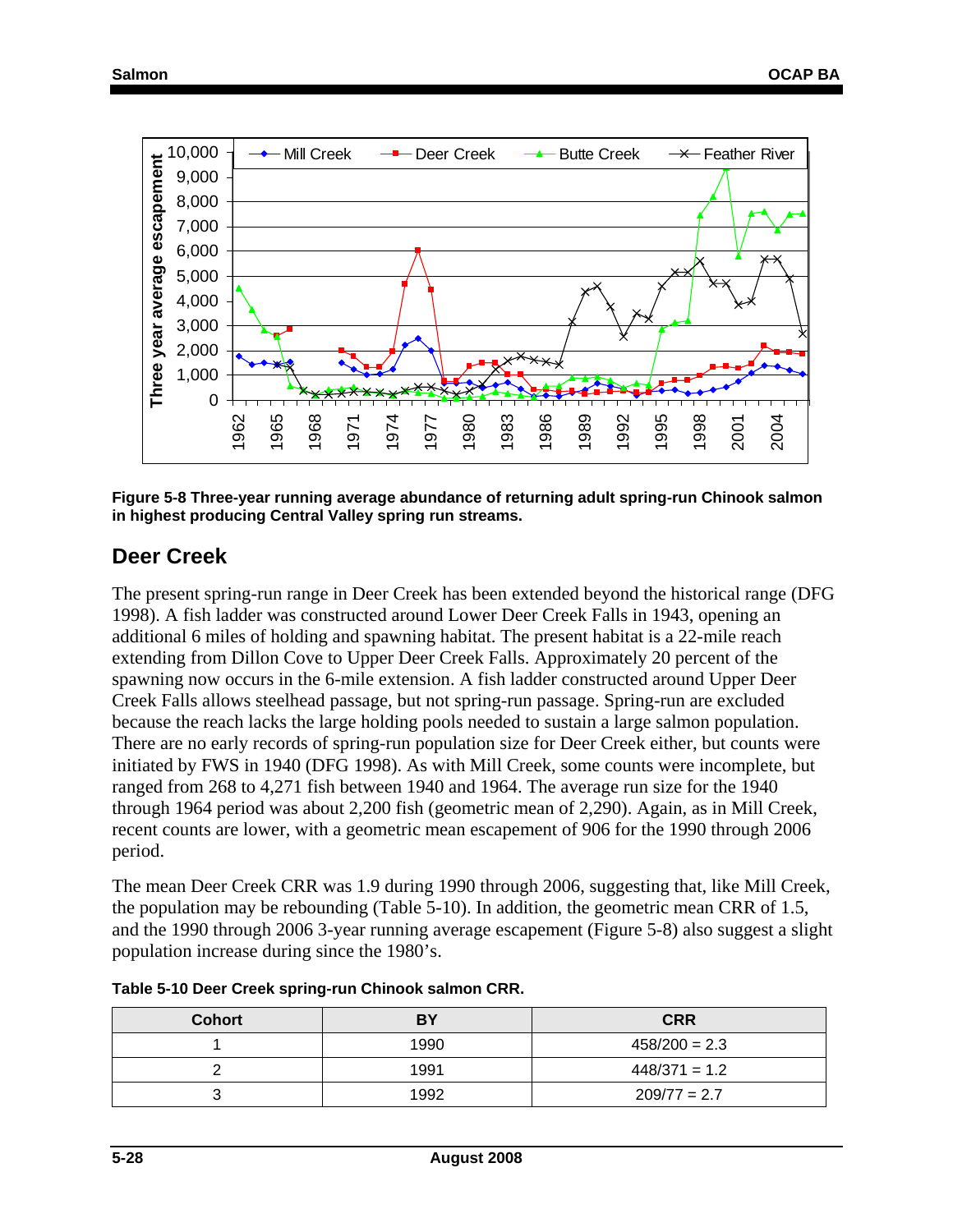| <b>Cohort</b>  | <b>BY</b> | <b>CRR</b>          |  |  |  |  |
|----------------|-----------|---------------------|--|--|--|--|
|                | 1993      | $259/458 = 0.6$     |  |  |  |  |
| $\overline{2}$ | 1994      | $485/448 = 1.1$     |  |  |  |  |
| 3              | 1995      | $1295/209 = 6.2$    |  |  |  |  |
| 1              | 1996      | $614/259 = 2.4$     |  |  |  |  |
| $\overline{2}$ | 1997      | $466/485 = 1.0$     |  |  |  |  |
| 3              | 1998      | $1879/1295 = 1.5$   |  |  |  |  |
| 1              | 1999      | $1591/614 = 2.6$    |  |  |  |  |
| $\overline{2}$ | 2000      | $637/466 = 1.4$     |  |  |  |  |
| 3              | 2001      | $1622/1879 = 0.9$   |  |  |  |  |
| 1              | 2002      | $2,185/1,591 = 1.4$ |  |  |  |  |
| $\overline{2}$ | 2003      | $2,759/637 = 4.3$   |  |  |  |  |
| 3              | 2004      | $804/1,622 = 0.5$   |  |  |  |  |
| 1              | 2005      | $2,239/2,185 = 1.0$ |  |  |  |  |
| $\overline{2}$ | 2006      | $2,432/2,759 = 0.9$ |  |  |  |  |

### **Butte Creek**

The present range of spring-run Chinook salmon in Butte Creek does not differ substantially from its historical range and is limited to the reach below the PG&E Centerville Head Dam downstream to the Parrott-Phelan Diversion Dam (DFG 1998). It is likely the historical limit of travel for spring-run salmon and steelhead during most years was a natural barrier (Quartz Bowl Barrier) 1 mile below the PG&E Centerville Head Dam. The only time recent DFG surveys have found fish above the Quartz Bowl barrier is when flows were atypically high into late-May. Even then, there were only 25 fish noticed out of an estimated total population of 22,000 (DFG 2003). There are numerous additional large impassable natural barriers immediately above the Centerville Head Dam. As with the above-mentioned streams, there are no early accounts of the number of spring-run in Butte Creek. During 1954, a counting station was maintained at the Parrott-Phelan Diversion Dam to record adult spring-run salmon passing through the fish ladder (Warner 1954 as cited in DFG 1998). From May 7 through 27, 1954, 830 fish were observed. Various census techniques have been employed to evaluate the Butte Creek spring-run population since 1954 (DFG 1998). The population has fluctuated significantly, from a low of 10 in 1979 to a high of 20,259 in 1998. The fluctuation may be explained in part by the variety of survey techniques used, but the population appears to have been nearly extirpated numerous times between the 1960s and the early 1990s.

The Butte Creek spring-run increased dramatically during the last decade. CRRs have been highly variable, but usually greater than 1.0 since 1993, ranging from 0.5 to 10.3, with a mean of 3.1 and a geometric mean of 2.2 (Table 5-11). The 3-year running average escapement for 1990 through 2006 suggests a comparatively rapid abundance increase as well (Figure 5-8).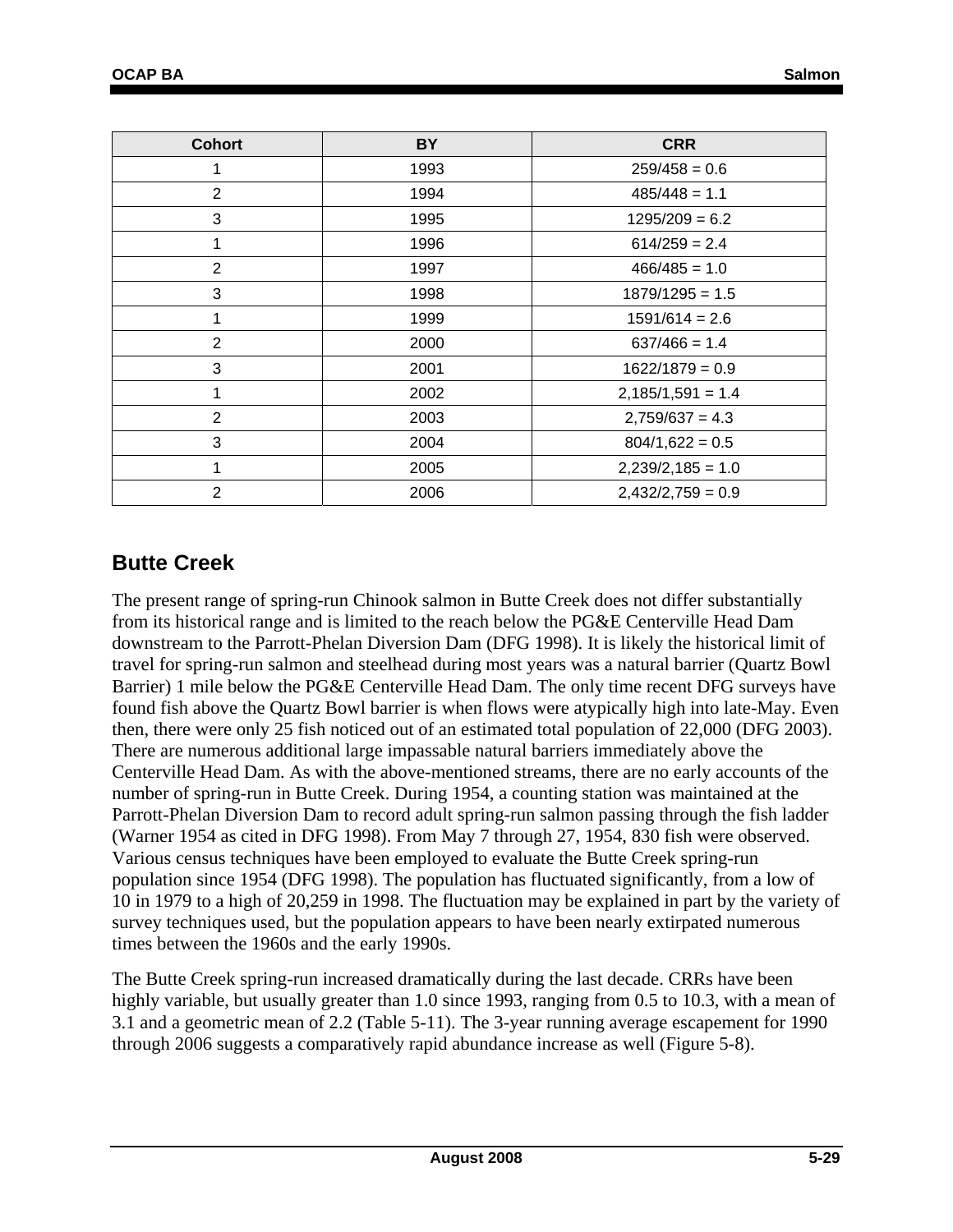| <b>Cohort</b>  | <b>BY</b> | <b>CRR</b>           |  |  |  |  |
|----------------|-----------|----------------------|--|--|--|--|
|                | 1993      | $650/100 = 6.5$      |  |  |  |  |
| 2              | 1994      | $474/100 = 4.7$      |  |  |  |  |
| 3              | 1995      | $7,500/730 = 10.3$   |  |  |  |  |
| 1              | 1996      | $1,413/650 = 2.2$    |  |  |  |  |
| $\overline{2}$ | 1997      | $635/474 = 1.3$      |  |  |  |  |
| 3              | 1998      | $20,259/7,500 = 2.7$ |  |  |  |  |
| 1              | 1999      | $3,600/1,413 = 2.5$  |  |  |  |  |
| 2              | 2000      | $4,118/635=6.5$      |  |  |  |  |
| 3              | 2001      | $9,605/20,259 = 0.5$ |  |  |  |  |
| 1              | 2002      | $8,785/3,600 = 2.4$  |  |  |  |  |
| $\overline{2}$ | 2003      | $4,398/4,118 = 1.1$  |  |  |  |  |
| 3              | 2004      | $7,390/9,605 = 0.8$  |  |  |  |  |
| 1              | 2005      | $10,625/8,785 = 1.2$ |  |  |  |  |
| $\overline{2}$ | 2006      | $4,579/4,398 = 1.0$  |  |  |  |  |

**Table 5-11 Butte Creek spring-run Chinook salmon CRR.** 

# **Feather River**

Historically, the Feather River spring-run population was similar in magnitude to the size of the present hatchery run (Figure 5-9). Spring-run ascended the very highest streams and headwaters of the Feather River watershed prior to the construction of hydropower dams and diversions (Clark 1929, as cited in DFG 1998). Prior to Oroville Dam (1946-63), available population estimates ranged from 500 to 4,000 fish and averaged 2,200 per year (Painter et al. 1977, Mahoney 1958, 1960, all as cited in DFG 1998; DFG 1998). However, Feather River spring-run had probably been significantly affected by hydropower facilities in the upper watershed well before the completion of Oroville Dam. For instance, DFG (1998) found substantial overlap in the spawning distributions of fall-run and spring-run Chinook upstream of the Oroville Dam site.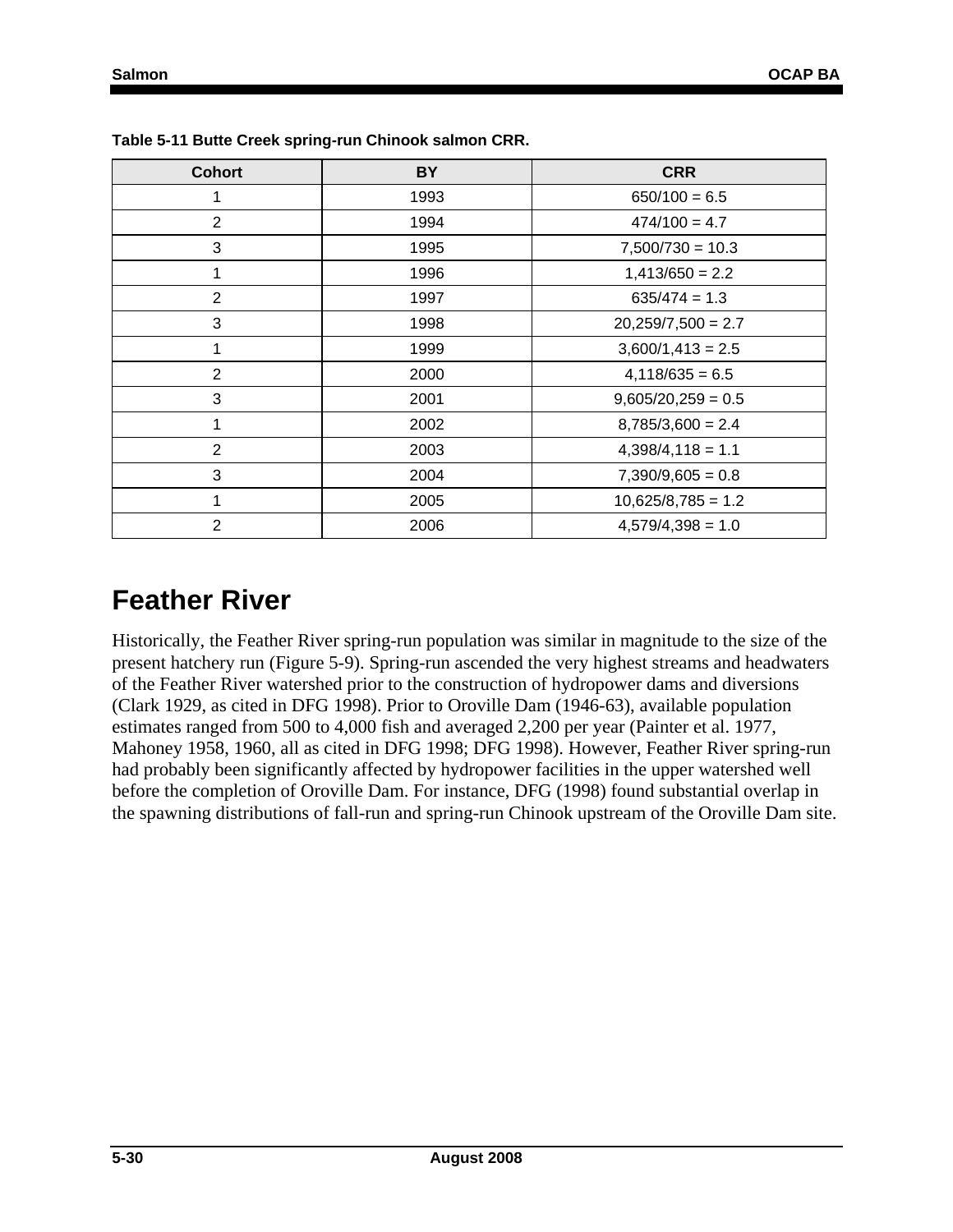

#### **Figure 5-9 Estimated adult spring-run Chinook salmon population abundance in Feather River. Brackets indicate data is preliminary.**

Following construction of Oroville Dam in 1967, the spring-run population dropped to 146 fish, but averaged 312 fish per year between 1968 and 1974 (Menchen 1968; Painter et al. 1977, both as cited in DFG 1998). The highest post-Oroville Dam population estimate was recorded in 1998 (8,430 adults) based on numbers of fish returning to Feather River Hatchery (FRH). The Feather River spring-run Chinook salmon CRR is presented in Table 5-10. All post-Oroville spring-run population estimates are based on counts of salmon entering FRH. The 10-year average from 1992 to 2002 was 4,727 adults returning to the FRH (NMFS 2004).

DWR initiated fish studies in the lower Feather River in 1991. The focus and methods used for these studies were altered in 2003 as a result of consultations with NMFS, DFG, and others to gather information needed to relicense the Oroville facilities with the Federal Energy Regulatory Commission (FERC) http://orovillerelicensing.water.ca.gov/documents.html.

Since the signing in 2006 of the Settlement Agreement for the FERC relicensing process, the monitoring program refocused on increasing our understanding of the listed fish species in the Lower Feather River. The present program consists of several elements to monitor salmonid spawning, rearing, and emigration, including spring-run Chinook salmon, and to document any potential impacts of project operations on fish species. A wide variety of equipment and monitoring methods are used including rotary screw traps, fyke traps, snorkel surveys, electrofishing, radio and acoustic tagging, carcass surveys, redd mapping, etc. Reports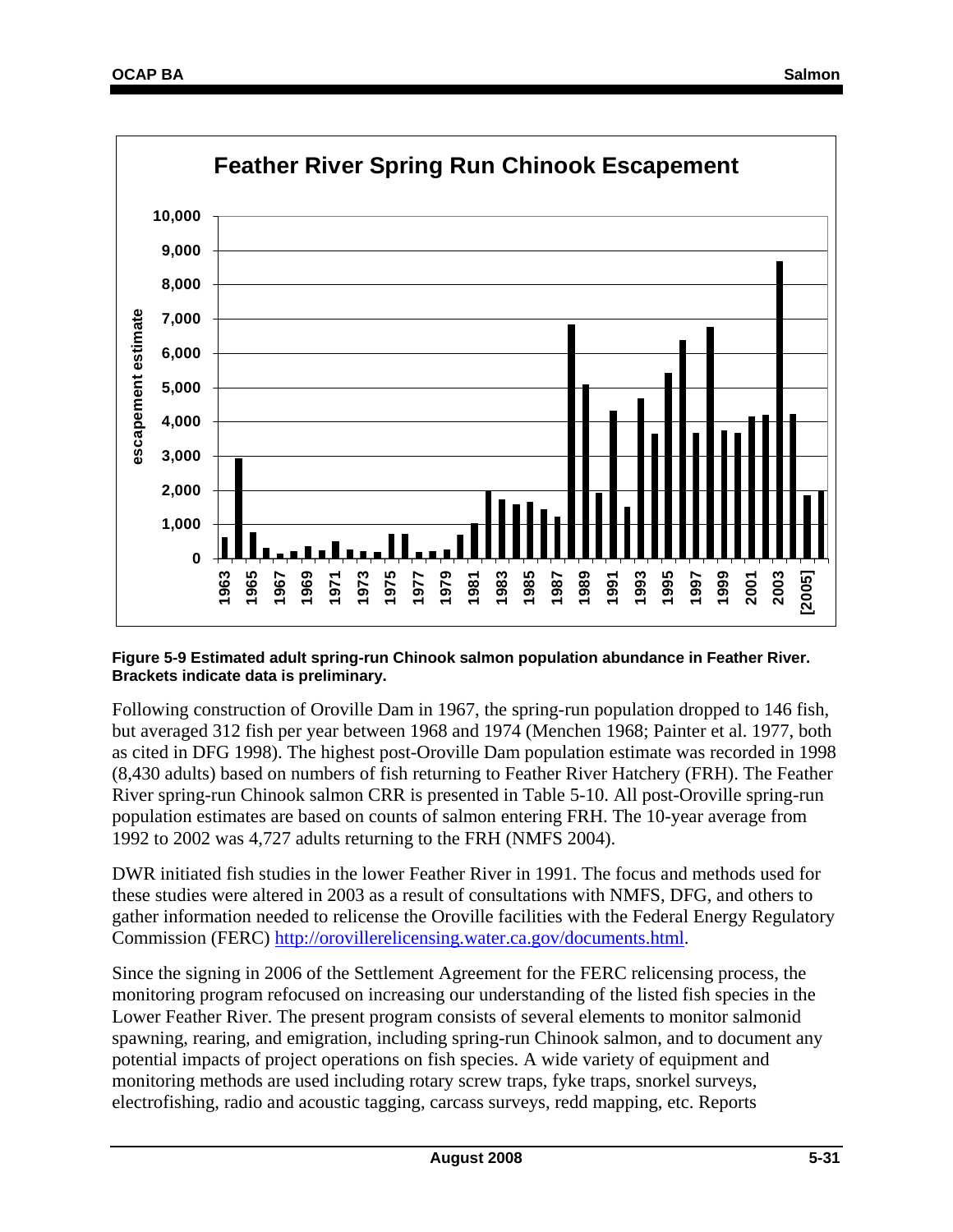summarizing the results and findings are prepared and submitted to the regulatory agencies annually.

http://wwwdes.water.ca.gov/ecological\_studies\_branch/frp\_program/technicalreports.htm.

Like several of the other spring-run streams, both the mean  $(1.4)$  and the geometric mean  $(1.2)$ CRR for FRH spring-run suggest the population has been increasing slightly in the recent past (Table 5-12). The 3-year running average escapement suggests the same (Figure 5-8).

| <b>Cohort</b>  | <b>BY</b> | <b>CRR</b>          |  |  |  |  |
|----------------|-----------|---------------------|--|--|--|--|
| 1              | 1991      | $3448/6833 = 0.50$  |  |  |  |  |
| $\overline{2}$ | 1992      | $1670/5078 = 0.33$  |  |  |  |  |
| 3              | 1993      | $4672/1893 = 2.50$  |  |  |  |  |
| 1              | 1994      | $3641/3448 = 1.06$  |  |  |  |  |
| $\overline{2}$ | 1995      | $5414/1670 = 3.24$  |  |  |  |  |
| 3              | 1996      | $6381/4672 = 1.37$  |  |  |  |  |
| 1              | 1997      | $3653/3641 = 1.00$  |  |  |  |  |
| $\overline{2}$ | 1998      | $8430/5414 = 1.56$  |  |  |  |  |
| 3              | 1999      | $3731/6381 = 0.59$  |  |  |  |  |
| 1              | 2000      | $3657/3653 = 1.00$  |  |  |  |  |
| $\overline{2}$ | 2001      | $2468/8430 = 0.29$  |  |  |  |  |
| 3              | 2002      | $4,189/3,731 = 1.1$ |  |  |  |  |
| 1              | 2003      | $8,662/3,657 = 2.4$ |  |  |  |  |
| $\overline{2}$ | 2004      | $4,212/2,468 = 1.7$ |  |  |  |  |
| 3              | 2005      | $1,835/4,189 = 0.4$ |  |  |  |  |
| 1              | 2006      | $1,952/8,662 = 0.2$ |  |  |  |  |

**Table 5-12 Feather River Spring-run Chinook Salmon CRR.** 

Since the construction of Oroville Dam however, spring-run salmon have been restricted to the area downstream of the fish barrier dam near Oroville, where the intermixing with the fall-run observed by DFG (1959, as cited in DFG 1998) has probably increased (Figure 5-10 and Figure 5-11). Based on an assessment of FRH operations, the Feather River population was considered a likely hybrid of spring- and fall-run populations (Brown and Greene 1993). However, initial genetic studies of spring- and fall-run from FRH and Feather River found no distinction between spring- and fall-run (Dr. Dennis Hedgecock, presentation at the 1999 Salmon Symposium in Bodega Bay).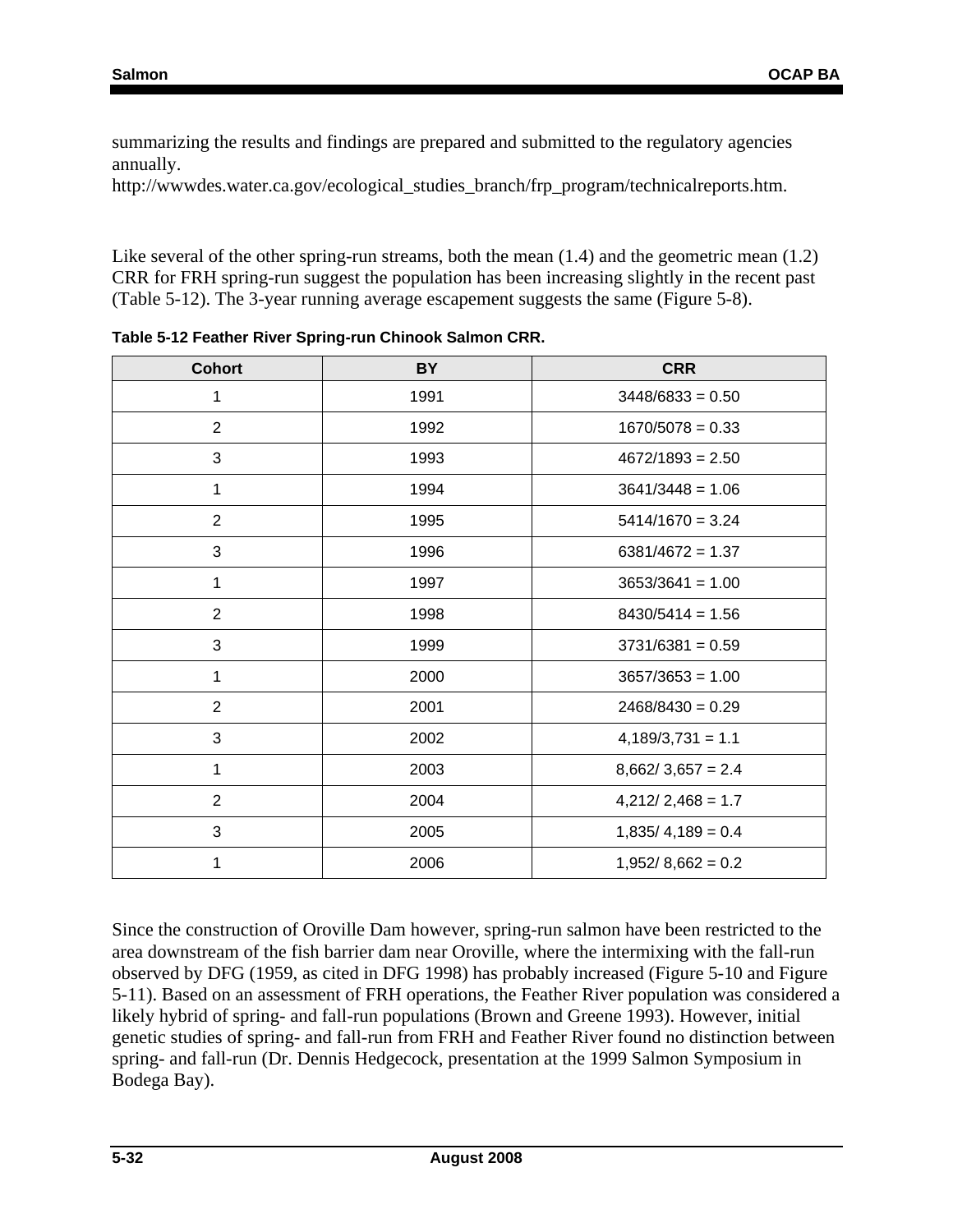

**Figure 5-10 The disposition of Chinook salmon spawned, tagged, and released as spring-run from FRH.** 



**Figure 5-11 The disposition of Chinook salmon spawned, tagged, and released as fall-run from FRH.** 

# **Trinity River Coho Salmon**

Coho Salmon (*Oncorhynchus kisutch*) in the Trinity River are in the Southern Oregon/Northern California Coast coho salmon ESU, which was listed as threatened under the ESA on June 18, 2005 (70 FR 37160). The Southern Oregon/Northern California Coast coho ESU extends from Punta Gorda on the south to Cape Blanco in Oregon.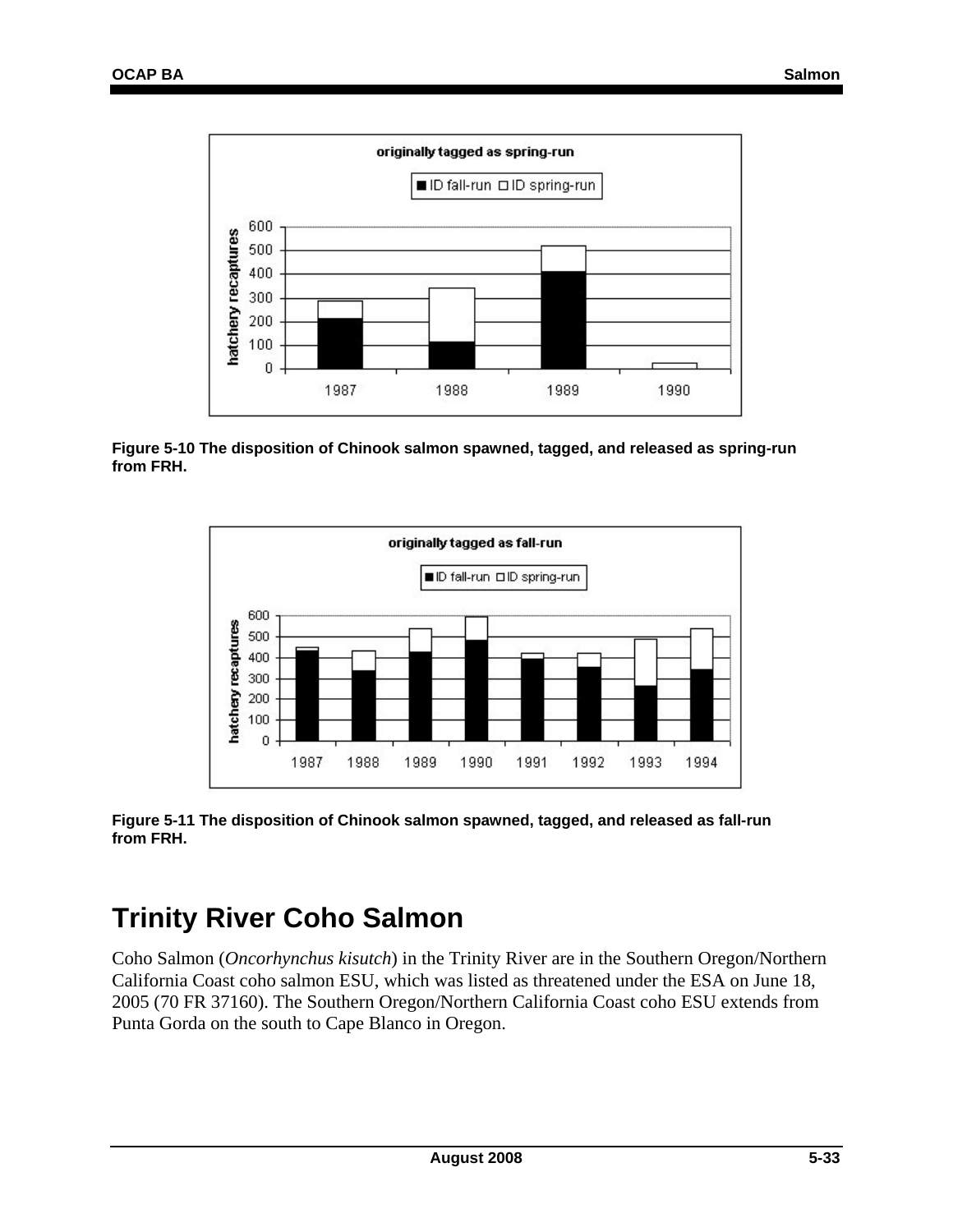## **Life History**

Coho salmon exhibit a 3-year life cycle in the Trinity River and are dependent on freshwater habitat conditions year round because they spend a full year residing in freshwater. Most coho salmon enter rivers between August and January with some more northerly populations entering as early as June. Coho salmon river entry timing is influenced by a number of factors including genetics, stage of maturity, river discharge, and access past the river mouth. Spawning is concentrated in riffles or in gravel deposits at the downstream end of pools with suitable water depth, velocity, and substrate size. Spawning in the Trinity River occurs mostly in November and December.

Coho salmon eggs incubate from 35 to more than 100 days depending on water temperature, and emerge from the gravel 2 weeks to 7 weeks after hatching. Coho eggs hatch after an accumulation of 400 to 500 temperature units measured in degrees Celsius and emerge from the gravel after 700 to 800 temperature units. After emergence, fry move into areas out of the main current. As coho grow they spread out from the areas where they were spawned.

During the summer, juvenile coho prefer pools and riffles with adequate cover such as large woody debris with smaller branches, undercut banks, and overhanging vegetation and roots. Juvenile coho overwinter in large mainstem pools, beaver ponds, backwater areas, and off-channel pools with cover such as woody debris and undercut banks. Most juvenile coho salmon spend a year in freshwater with some northerly populations spending 2 full years in freshwater. Coho in the Trinity River are thought be be exclusively three year lifecycle fish (one year in freshwater). Because juvenile coho remain in their spawning stream for a full year after emerging from the gravel, they are exposed the full range of freshwater conditions. Most smolts migrate to the ocean between March and June with most leaving in April and May.

Coho salmon typically spend about 16 to 18 months in the ocean before returning to their natal streams to spawn as 3- or 4-year olds, age 1.2 or 2.2. Trinity River coho are mostly 3-year olds. Some precocious males, called jacks, return to spawn after only 6 months in the ocean.

## **Trinity River Coho Population Trends**

Coho salmon were not likely the dominant species of salmon in the Trinity River before dam construction. Coho were, however, widespread in the Trinity Basin ranging as far upstream as Stuarts Fork above Trinity Dam. Wild coho in the Trinity Basin today are not abundant and the majority of the fish returning to the river are of hatchery origin. An estimated 2 percent (200 fish) of the total coho salmon run in the Trinity River were composed of naturally produced coho from 1991 through 1995 at a point in the river near Willow Creek (FWS 1998). This in part prompted the threatened status listing in 1997. Recapture estimates of coho salmon run size conducted since 1977 are shown in Figure 5-12. These estimates included a combination of hatchery produced and wild coho. Figure 5-13 shows the estimated natural and hatchery contribution to the coho run in  $1997 - 2005$ . About 10 percent of the coho were naturally produced since 1995.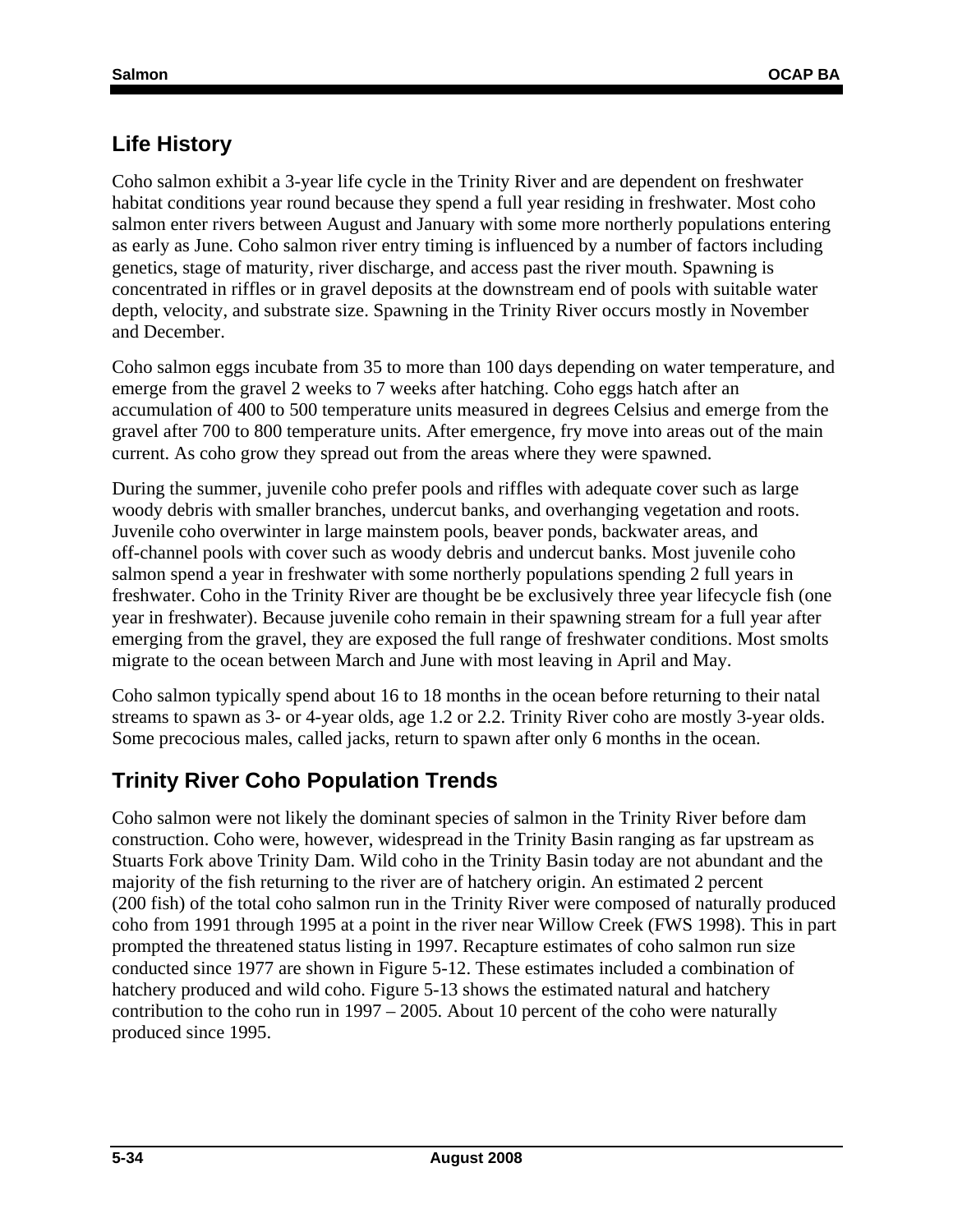

**Figure 5-12 Trinity River adult coho salmon escapement, 1977 – 2006.** 



**Figure 5-13 Trinity River adult coho salmon escapement 1997 – 2005 separated into hatchery and naturally spawned fish.**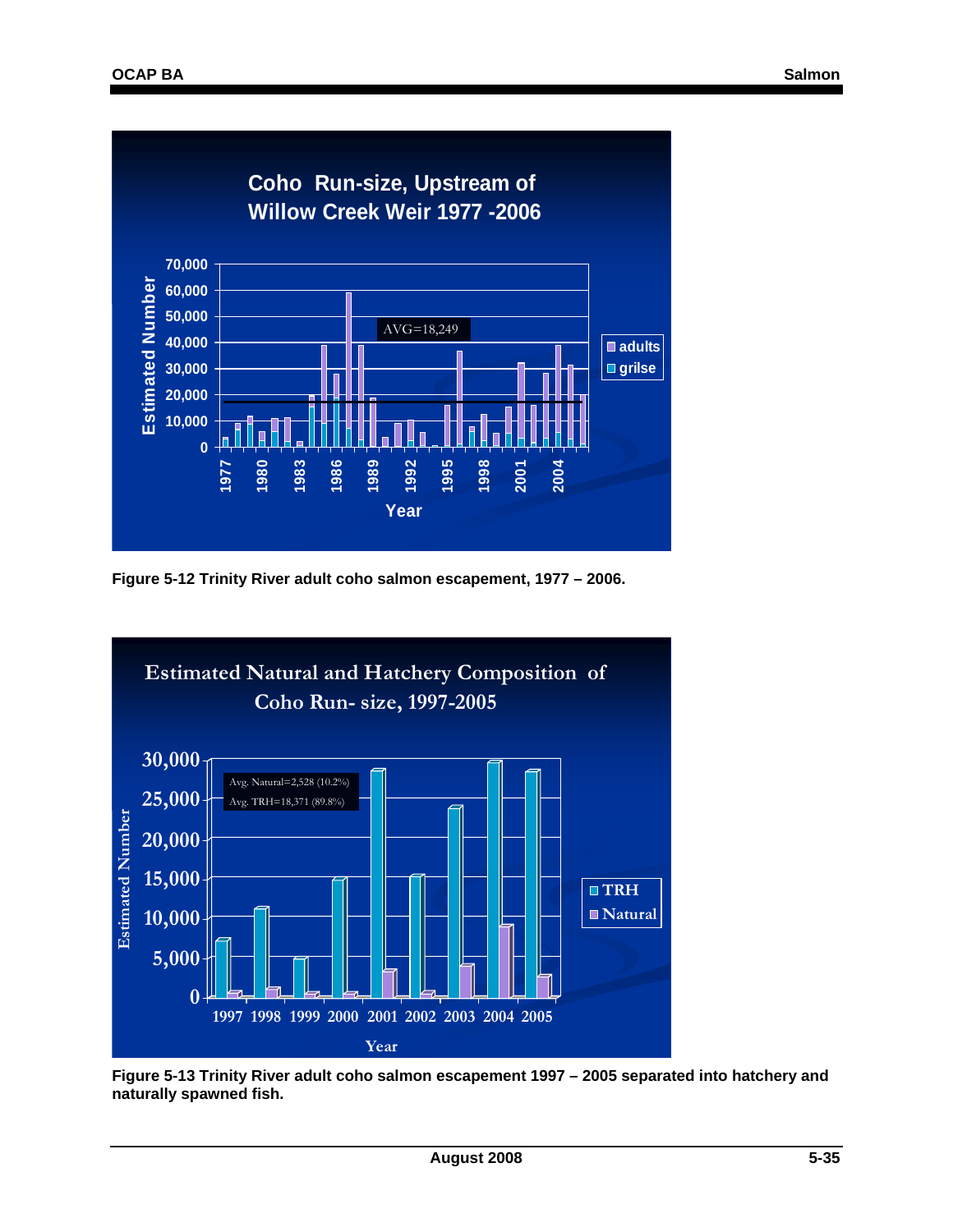# **Critical Habitat**

The spring run Chinook critical habitat potentially affected by CVP and SWP operations includes the Sacramento River up to Keswick Dam, Clear Creek up to Whiskeytown Dam, the Feather River up to the fish barrier dam, and the American River up to Watt Avenue. Winter run Chinook salmon critical habitat includes the Sacramento River from Keswick Dam downstream to the Delta and includes the northern Delta and northern part of San Francisco Bay to the Golden Gate Bridge (Figure 5-14).

## **Spawning Habitat**

Winter run Chinook in spawn only in the Sacramento River mostly (99%) upstream of Balls Ferry based on current aerial redd survey data collected since passage was provided past the ACID diversion dam. Spawning occurs May through July with the peak in early June.

Spring run Chinook in the Sacramento River spawn mostly (99%) upstream of Jellys Ferry bridge, based on current aerial redd survey data (2001-2004) that was collected under current river conditions. Spring run spawning is not as concentrated in the upstream area immediately above and below ACID Dam as is the winter run spawning distribution. Spring run in Clear Creek spawn mostly upstream of a weir that is installed each year near Igo to prevent putative spring run from spawning with fall run. Spring run in the Feather River spawn primarily in the low flow channel with the highest concentration in the uppermost mile, near the hatchery fish ladder (DWR 2006, Brad Cavallo personal communication). The section of the American River denoted as critical habitat (up to Watt Avenue) serves only as juvenile rearing habitat. There is no spring run spawning in the American River. The Stanislaus River and San Joaquin River contain no spring run critical habitat.

## **Freshwater Rearing Habitat**

Winter run begin to emerge in August and continue into October. A majority of the winter run fry move downstream past Red Bluff soon after emergence. A small proportion remains upstream into the winter and spring. The fry that move downstream early move slowly, and probably sporadically, stopping in suitable habitat to feed and grow. They begin to reach the Delta as early as November but generally peak past the first of the year.

Spring run in the Sacramento River start to emerge from the gravel in December. Many Chinook emigrate as fry but a small proportion of spring run rear for up to a year in the upstream portion of the river. Because of the timing overlap with the abundant fall run, separation of the juveniles of the run based on size is inaccurate, making spring run rearing habitats difficult to differentiate from fall run, but they likely use the same habitats. Rearing for most of the spring run occurs during the winter when water temperatures are suitable throughout the system. Some spring run hang out in the rivers near the spawning habitat until they are ready to emigrate. When they emigrate, either as fry or juveniles, they gradually make their way towards the ocean during winter and spring. Emigration from the upper rivers to the ocean generally takes about one to three months. The spring run juveniles that remain in the rivers over the summer are confined to the upstream areas of the rivers where cool water temperatures are maintained by dam releases. This includes over 100 miles of the Sacramento River, 10 miles in Clear Creek, and about 8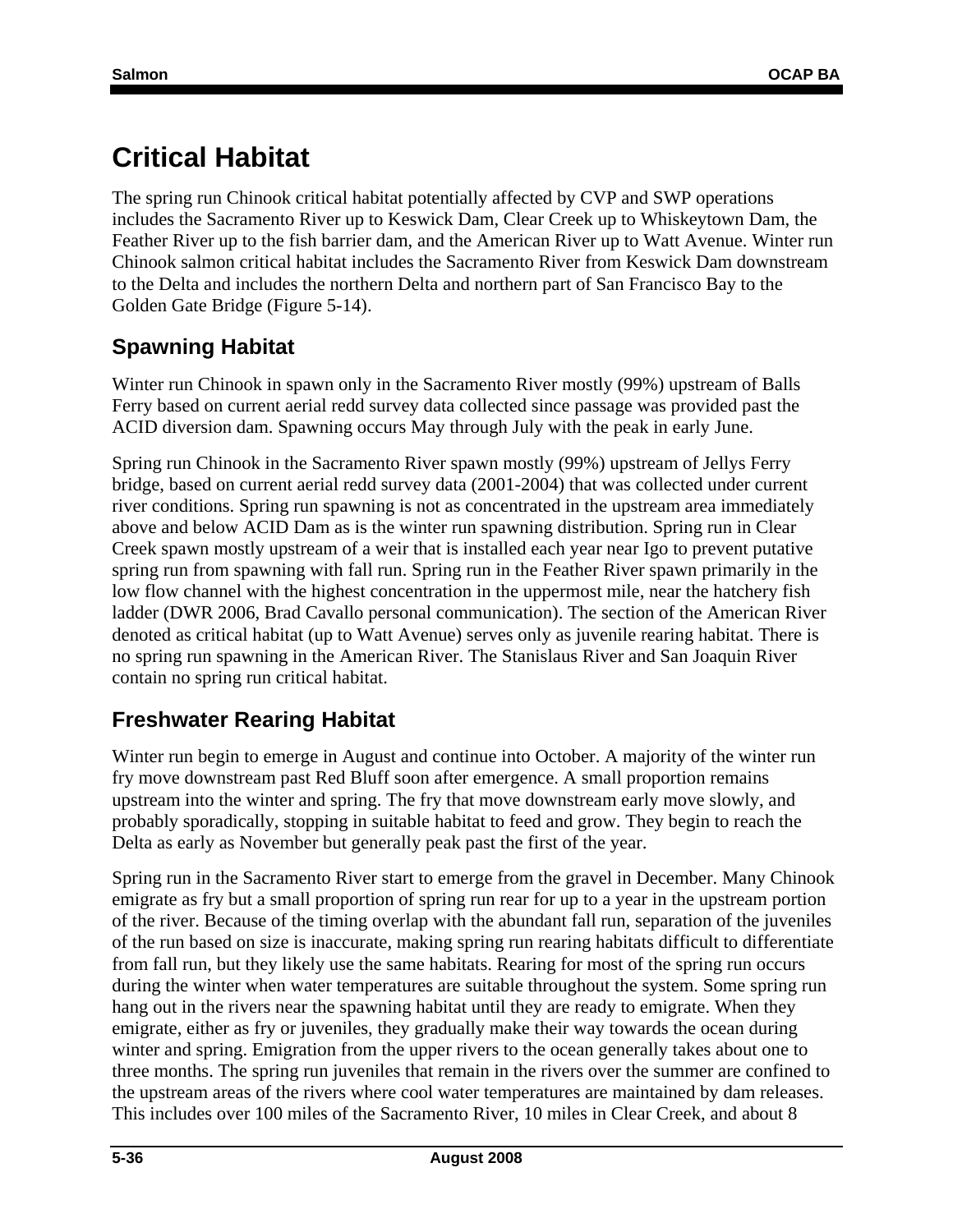miles in the Feather River. The lower American River is classified as critical habitat for spring run rearing up to Watt Avenue. This area contains suitable water temperatures for Chinook rearing from about December through April of most years.

### **Freshwater Migration Corridors**

Adult winter run migrate up to the spawning area during the winter and spring months. The juveniles emigrate downstream between August and May. Spring run Chinook emigrate during the winter and spring months (December through May). Strategic closure of the DCC gates, in tandum with river monitoring, helps facilitate the outmigration of juvinile Chinook salmon. Flows probably play a greater role in assisting emigration for spring run than for steelhead, due to their smaller size. Pulse flows that occur during precipitation events tend to stimulate downstream movement along the Sacramento River. The higher water velocities during the higher flow events assist juvenile Chinook in reaching the estuary safely. Once Chinook salmon reach the ocean their growth increases substantially in most years with abundant food resources.

### **Estuarine Areas**

Winter and spring run Chinook use the San Francisco estuary as a rearing area and migration corridor between their upstream rearing habitat and the ocean. The San Francisco Bay estuarine system includes the waters of San Francisco Bay, San Pablo Bay, Grizzley Bay, Suisuin Bay, Honker Bay, and can extend as far upstream as Sherman Island during dry periods. Chinook gradually make their way downstream moving with the tidal currents. At times, juvenile Chinook likely remain for extended periods in areas of suitable habitat when food such as anchovies, young herring, large zooplankters and other aquatic invertebrates is available.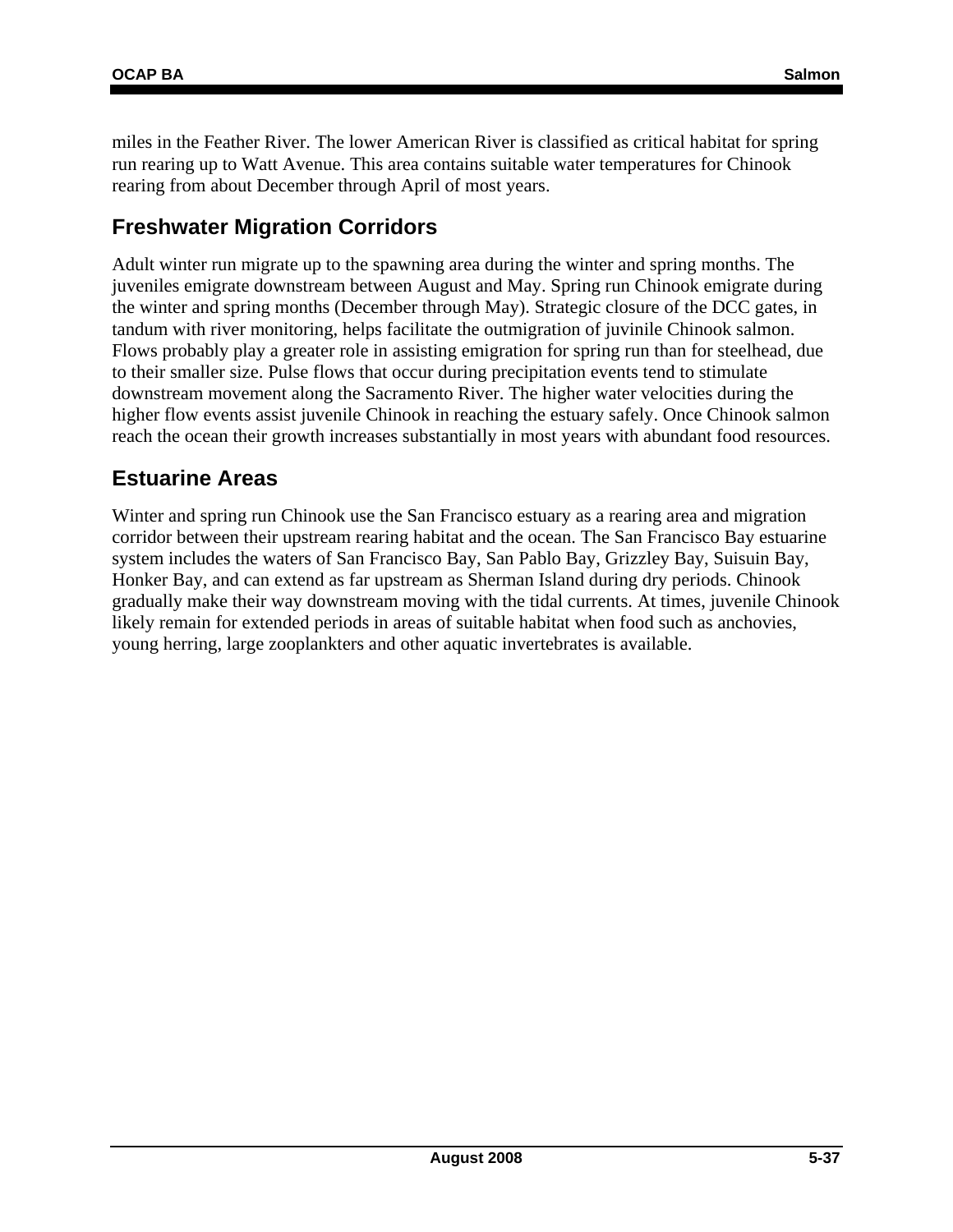

**Figure 5-14 Winter Run Chinook salmon critical habitat.**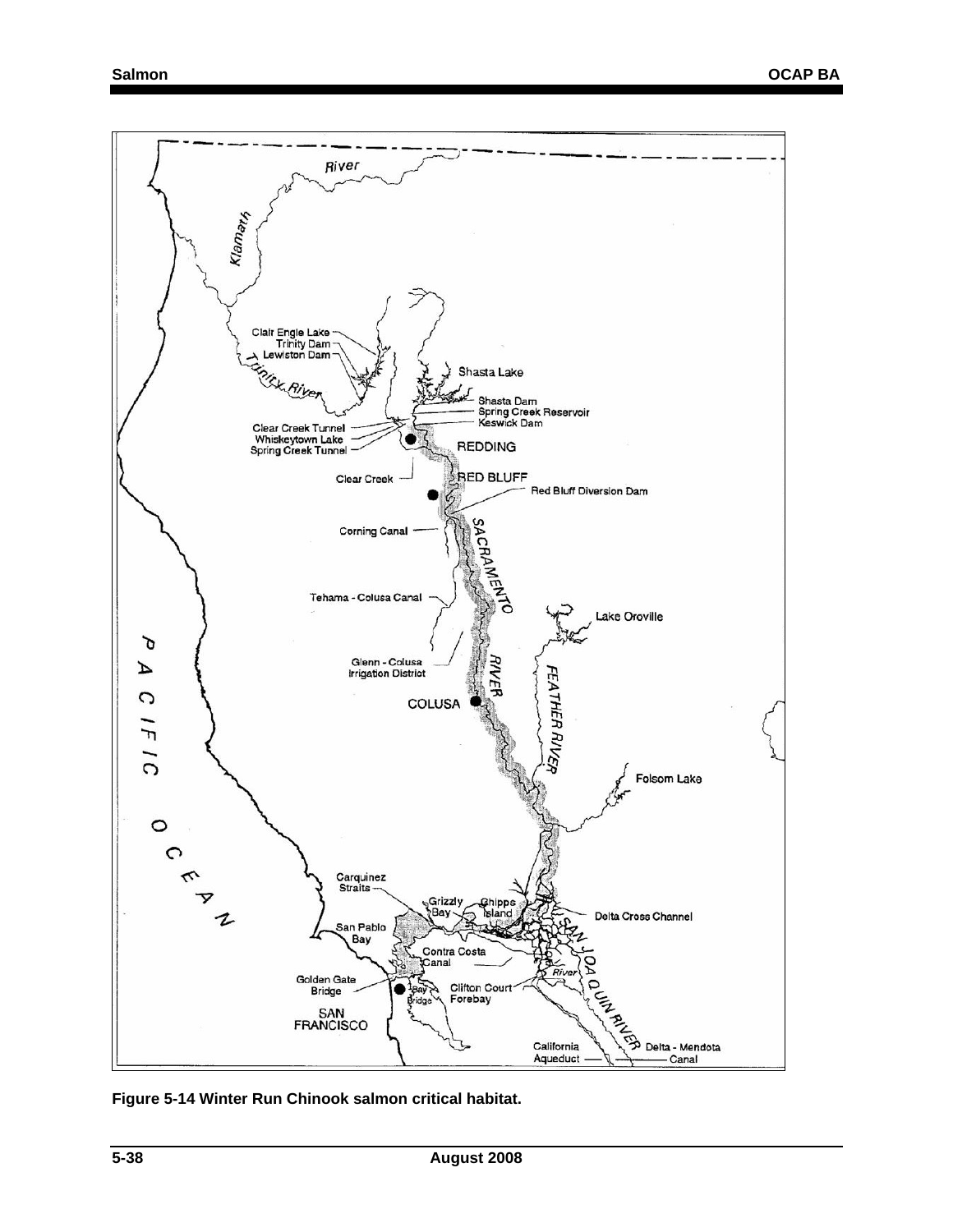#### **Effect of Reduced Trinity River Diversions on Clear Creek Critical Habitat for Spring-run and Steelhead**

Implementation of the Trinity River Restoration Program Record of Decision increased flows in the lower Trinity River and decreased diversions into the Sacramento River Basin. Now less water passes through Whiskeytown Reservoir than prior to the Trinity decision. Because less cool Trinity River water passes through Whiskeytown Reservoir there may be increased heating of the water as it passes through with the lower thermal mass. This appeared to result in a slightly warmer release into lower Clear Creek in 2005 than in prior years. The warmer temperatures occurred primarily during September and October (Figure 5-15). This period coincides with the incubation period for spring run Chinook salmon when the target temperature is a mean daily average of 56 °F or below at Igo (NMFS 2004). The mean of the mean daily temperatures during the period June 1 through September 15 in 1996 through 2004 was 58.1 °F and in 2005 it was also 58.1 °F. The mean of the mean daily temperatures during the period September 15 through October 31 in 1996 through 2004 was 54.2 °F. The mean of the mean daily temperatures for this same period in 2005 was 56.7 °F. The warmer temperatures that occurred in the latter part of the temperature control season in 2005 are a tradeoff for the improved flow and temperature conditions being provided in the Trinity River.

The higher temperatures occurred during the spring run incubation period and on average exceeded the 56 °F target temperature by 0.7 °F. Chinook salmon eggs in other rivers (eg. American River) survive at high rates, at least in the hatchery, when spawned at 60 °F as long as the water temperature quickly declines to 56°F. Temperatures in Clear Creek dropped to 50 °F by the end of November in 2005. Therefore, effects of the slightly higher temperatures during early incubation for spring run Chinook in 2005 were expected to be negligible. Similar temperature conditions will likely occur in future years. A larger volume of water from the Trinity River goes to the Sacramento River through the Spring Creek tunnel than goes to Clear Creek. The Spring Creek tunnel water is used primarily to help cool the Sacramento River during the heat of the summer for winter run Chinook spawning and incubation. The higher volume going to the Sacramento River necessitates operating the system primarily for Sacramento River temperature targets. Clear Creek receives the same temperature water as what goes to the Sacramento. This has generally provided suitable Clear Creek temperature conditions most of the time in the past. Daily temperature fluctuation in Clear Creek at Igo peaks in June and July when days are the longest at around 8 °F difference between the high and low temperature for the day (Figure 5-15).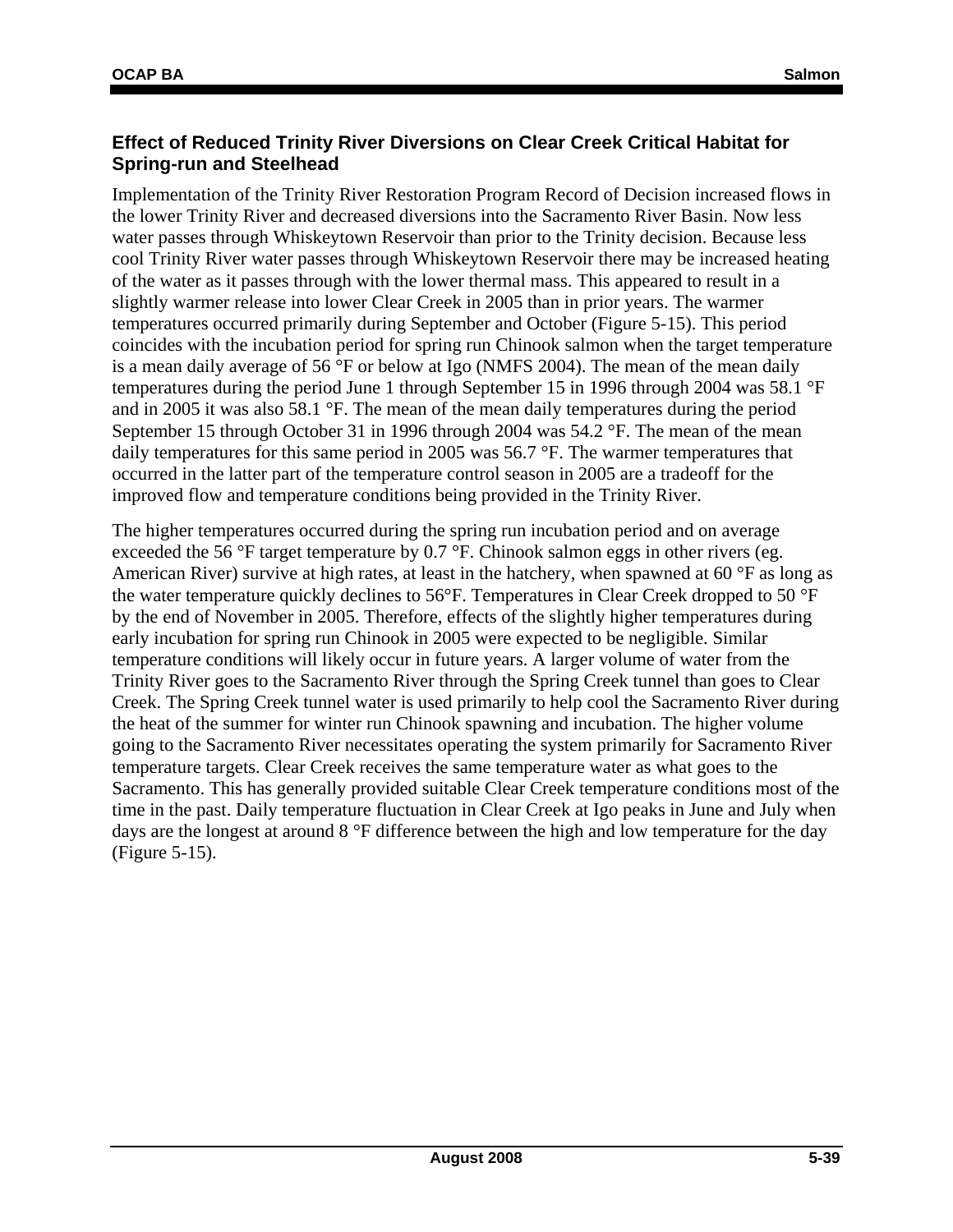

**Whiskeytown Lake Isothermobaths - 2004**

**Figure 5-15 Whiskeytown Lake Isothermobaths, 2004 (top) and 2005 (bottom).**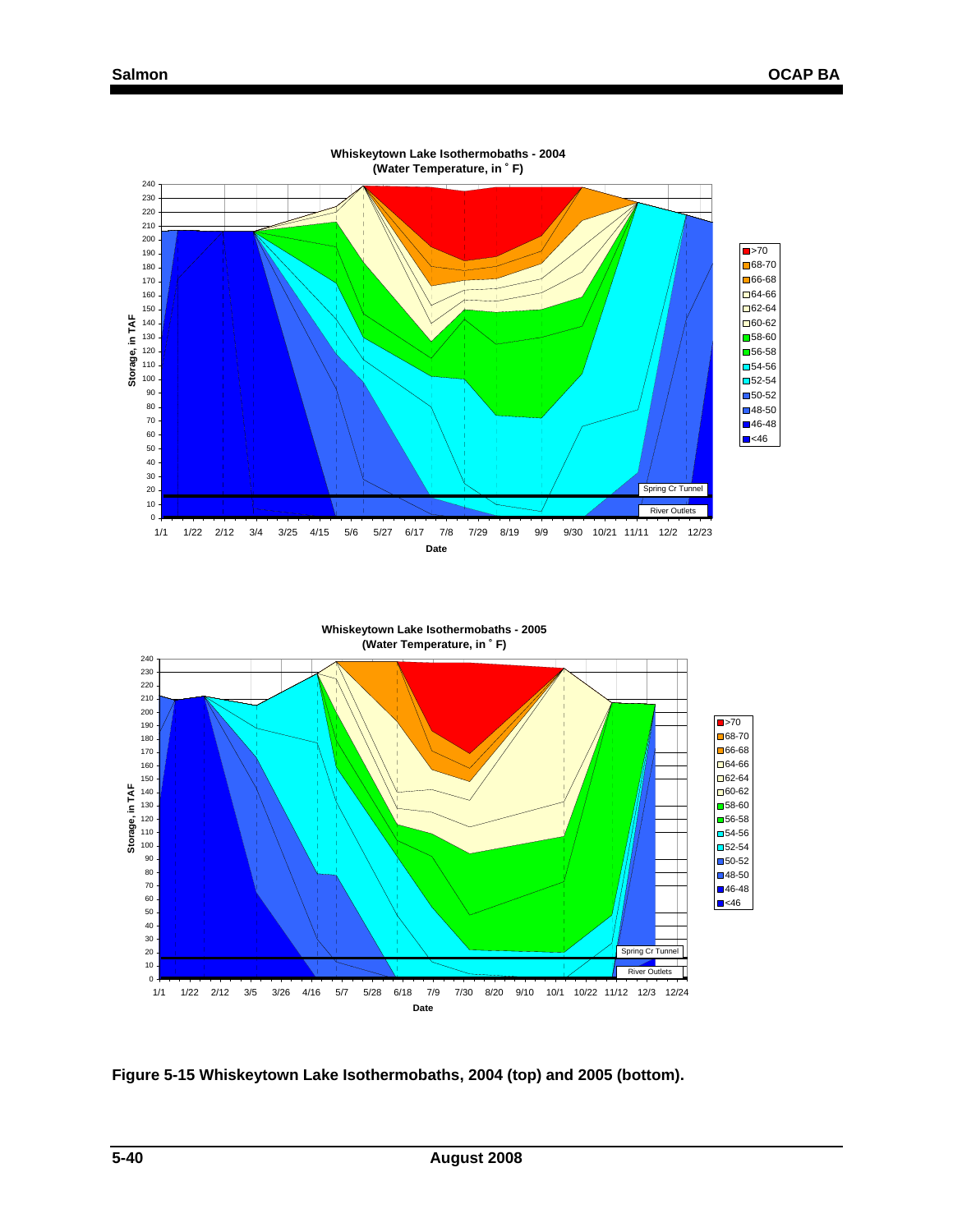| Spring Creek Tunnel Volume (thousand acre feet) |        |            |            |            |            |            |            |            |            |        |                  |            |               |
|-------------------------------------------------|--------|------------|------------|------------|------------|------------|------------|------------|------------|--------|------------------|------------|---------------|
|                                                 | JAN    | <b>FEB</b> | <b>MAR</b> | <b>APR</b> | <b>MAY</b> | <b>JUN</b> | <b>JUL</b> | <b>AUG</b> | <b>SEP</b> | Іост   | <b>NOV</b>       | <b>DEC</b> | <b>ANNUAL</b> |
| 2005                                            | 28.7   | 26.2       | 60.2       | 10.0       | 60.2       | 47.7       | 51.7       | 70.2       | 68.7       | 62.6   |                  |            |               |
| 2004                                            | 54.4   | 111.7      | 202.6      | 123.8      | 19.4       | 89.0       | 133.6      | 89.8       | 95.0       | 156.3  | 8.7              | 26.3       | 1110.6        |
| 2003                                            | 84.0   | 84.1       | 86.7       | 47.7       | 114.2      | 109.4      | 92.8       | 150.7      | 137.1      | 122.4  | 65.9             | 49.5       | 1144.5        |
| 2002                                            | 71.1   | 27.6       | 23.2       | 7.2        | 41.1       | 103.8      | 131.2      | 131.0      | 57.8       | 80.8   | 16.4             | 84.0       | 775.2         |
| 2001                                            | 36.9   | 68.9       | 75.2       | 18.7       | 32.0       | 92.4       | 159.2      | 154.0      | 108.2      | 121.6  | 0.0 <sub>l</sub> | 53.9       | 921.0         |
| 2000                                            | 42.0   | 89.8       | 148.9      | 122.3      | 158.7      | 167.6      | 193.8      | 203.4      | 117.5      | 31.6   | 5.4              | 16.8       | 1297.8        |
| 1999                                            | 102.0  | 86.0       | 130.6      | 100.0      | 95.1       | 128.9      | 142.0      | 95.5       | 91.0       | 31.7   | 45.8             | 38.8       | 1087.4        |
|                                                 |        |            |            |            |            |            |            |            |            |        |                  |            |               |
| $AVG$ 99-04 =                                   | 65.1   | 78.0       | 111.2      | 70.0       | 76.8       | 115.2      | 142.1      | 137.4      | 101.1      | 90.7   | 23.7             | 44.9       | 1056.1        |
|                                                 |        |            |            |            |            |            |            |            |            |        |                  |            |               |
| 2005 % Diff                                     | $-56%$ | $-66%$     | $-46%$     | $-86%$     | $-22%$     | $-59%$     | $-64%$     | $-49%$     | $-32%$     | $-31%$ |                  |            |               |

**Table 5-13 Spring Creek tunnel release volume, 1999-2004 compared to 2005.** 

**Spring Creek Tunnel Volume (thousand acre feet)**

### **Consideration of the Risks Associated with Hatchery Raised Mitigation Fish**

Reclamation funds the operation of Coleman Hatchery, Livingston Stone Hatchery, Nimbus Hatchery, and Trinity River Hatchery. DWR funds the operation of the Feather River Hatchery. The FWS operates Coleman and Livingston Stone Hatcheries and DFG operates Feather River, Nimbus, and Trinity Hatcheries. These hatcheries are all operated to mitigate for the anadromous salmonids that would be produced by the habitat if not for the dams on each respective river. Reclamation and DWR have discretion over how the hatcheries are operated but generally leave operational decisions on how to meet mitigation goals up to the operating agency.

Most hatchery production releases from the American and Feather Rivers are released in San Pablo Bay. The bay releases have been suspected of causing increased rates of returning adults straying into tributaries other than their tributary of origin. Examination of CWT data from the American River from 2001 and 2002 shows that straying was not as high as was suspected. Out of a contribution from Nimbus Hatchery to the Central Valley escapement of nearly 80,000 Chinook in run years 2002-2004 only about 2.8 percent (2,193 fish) returned to rivers other than the American (Table 5-14). This is well within a straying rate that could be considered normal for wild fish. The highest percentage of strays from the American (0.7%) occurred in the Feather/Yuba River system.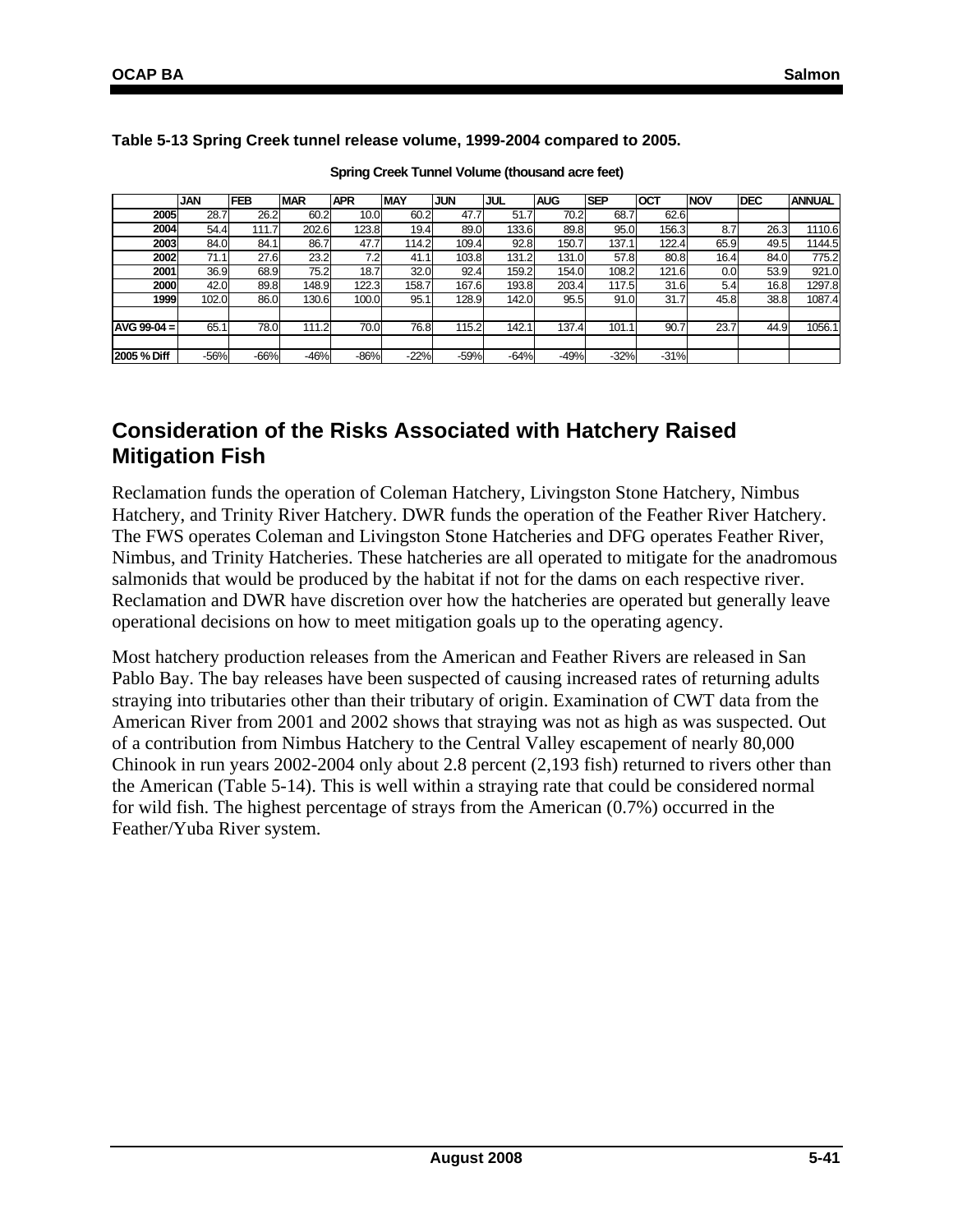**Table 5-14 Contribution of Nimbus Hatchery Chinook from brood year 2000 and 2001 to Central Valley rivers.** 

| Sum of Contribution Trunyr |      |       |        |        |                    |                                |
|----------------------------|------|-------|--------|--------|--------------------|--------------------------------|
| sampsite                   | 2002 |       | 2003   | 2004   | <b>Grand Total</b> | Percent of total               |
| <b>ABRB</b>                |      |       |        | 142    | 142                | 0.2% Sacramento River (abov    |
| <b>AMN</b>                 |      | 2,406 | 49,887 | 12,604 | 64,897             | 82.3% American River, in-river |
| Ibut                       |      |       | 25     | 21     | 46                 | 0.1% Butte Creek               |
| <b>FEA</b>                 |      | 214   |        |        | 214                | 0.3% Feather River             |
| IFRH                       |      |       | 14     | 3      | 17                 | 0.0% Feather River Hatchery    |
| <b>GUAD</b>                |      |       | 7      |        |                    | $0.0\%$ ?                      |
| ILFC                       |      |       |        | 90     | 90                 | 0.1% Feather Low Flow Chan     |
| MER                        |      |       | 76     | 52     | 128                | 0.2% Merced                    |
| <b>MOK</b>                 |      | 166   | 564    | 55     | 784                | 1.0% Mokelumne                 |
| IMRFI                      |      |       |        | 65     | 65                 | 0.1% Mokelumne River hatch     |
| <b>IMRH</b>                |      | 116   | 50     | 22     | 188                | 0.2% Merced Hatchery?          |
| <b>INFH</b>                |      | 1,797 | 6,769  | 2,777  | 11,343             | 14.4% Nimbus Hatchery          |
| <b>SAA</b>                 |      | 397   |        |        | 397                | 0.5% Carquinez to American     |
| <b>STA</b>                 |      |       | 110    | 56     | 166                | 0.2% Stanislaus                |
| ltuo                       |      |       | 81     | 11     | 99                 | 0.1% Tuolumne                  |
| <b>YUB</b>                 |      | 27    | 220    |        | 247                | $0.3\%$ Yuba                   |
| <b>Grand Total</b>         |      | 5,130 | 57,802 | 15,897 | 78,829             | 100.0%                         |

**Contribution of Nimbus Hatchery Fish from BY 2000 and BY 2001 to Central Valley Rivers**

#### **Total straying of Nimbus hatchery fish 2002-2004**

(sum of contribution recovered in rivers other than American)

2,193

2.8% recovered in other rivers compared to American

### **Feather River Spring-Run Chinook Straying and Genetic Introgression**

Prior to the construction of numerous dams (including the Oroville Dam) on the Feather River, spawning spring- and fall-run Chinook salmon were temporally and spatially separated—i.e., spring-run Chinook salmon spawned earlier and in higher reaches of the watershed compared to fall-run Chinook salmon. Although data are limited, there is a general consensus that there were once genetically distinct Chinook salmon runs in the Feather River system (Lindley et al. 2004; Yoshiyama et al. 2001).

Today, the Fish Barrier Dam blocks the early-returning (arriving in April through June) run of sexually immature adult Chinook salmon in the Feather River from moving upstream to historical spawning habitat. As there is overlap in the timing of spawning, this spring-run Chinook salmon now spawns in the same location as the more numerous later-returning fall-run Chinook salmon. Findings of recent genetic studies using microsatellite markers suggest that: (1) Feather River Hatchery (FRH) produced spring-run Chinook salmon are genetically similar to fall-run Chinook salmon and (2) phenotypic in-river spring-run Chinook salmon are genetically more similar to fall-run Chinook salmon than to spring-run Chinook salmon populations in Mill, Deer, and Butte creeks (Banks et al. 2000; Hedgecock et al. 2001; DWR 2004a).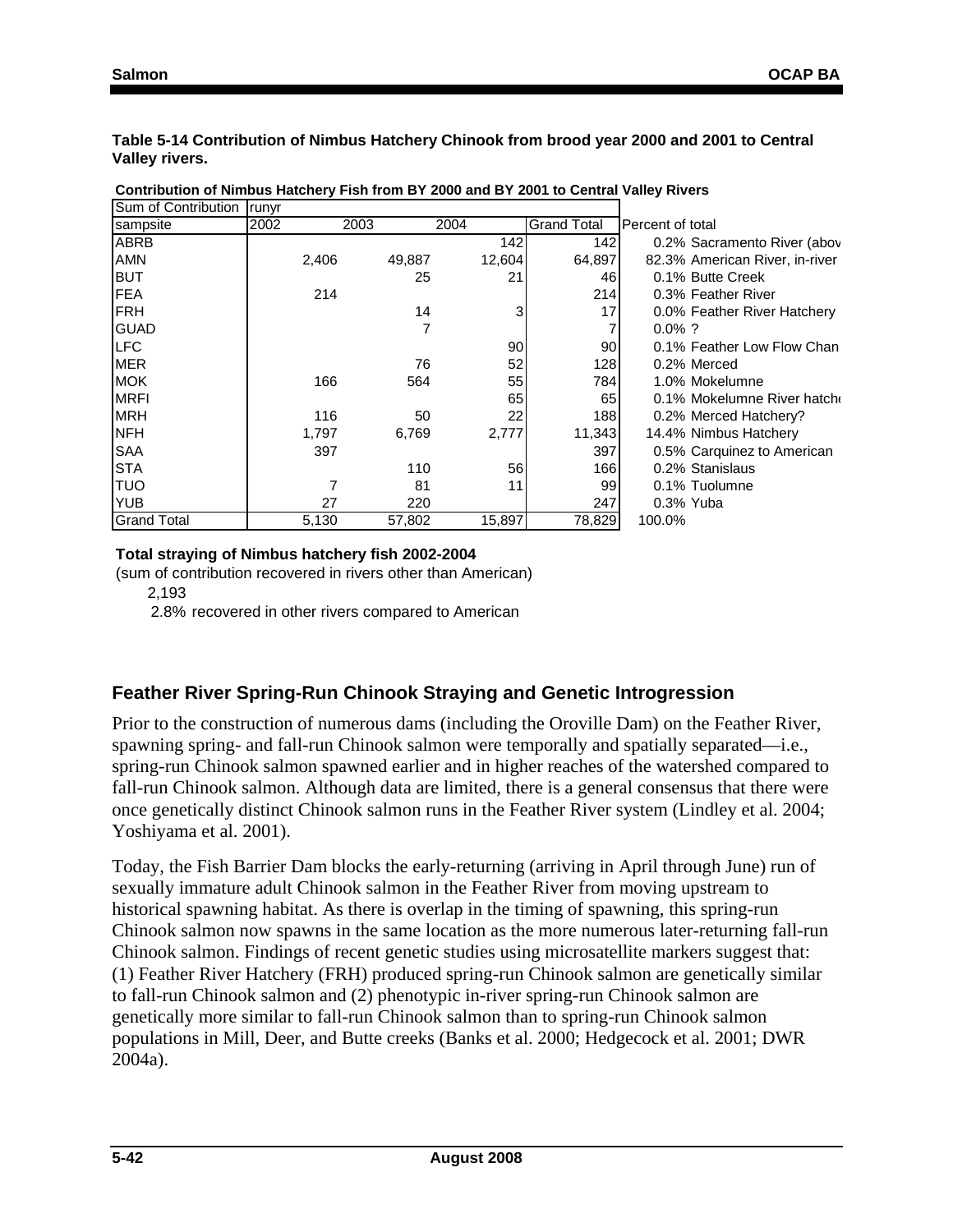A review of available literature suggests two opportunities for genetic introgression in the Feather River:

- Introgression between spring- and fall-run Chinook salmon in the Feather River;
- Introgression between hatchery-produced and wild spring-run Chinook salmon in the Feather River; and
- Straying and introgression between Feather River spring-run Chinook salmon and springrun Chinook salmon in other systems.

#### **Introgression Between Spring- and Fall-Run Chinook Salmon.**

Under the No-Action Alternative, conditions will continue to promote the commingling of spring-run and early maturing fall-run Chinook salmon on common spawning grounds, leading to increased opportunities for genetic introgression (hybridization) between spring- and fall-run Chinook salmon in the Feather River. In fact, data collected over the past 5 years by DWR on spawning populations of Chinook salmon in the Feather River do not show a bimodal peak that would be expected if there were temporally distinct spawning populations (DWR 2004a). In addition, under the No-Action Alternative, continued hatchery practices—specifically, the inability to distinguish between spring- and fall-run Chinook salmon when artificially spawning—will continue to be an additional contributor to the observed genetic introgression. Data on the returns of tagged fish suggest that there may have been considerable crossfertilization between nominal spring- and fall-run Chinook salmon at the FRH (DWR 2004a) over the past several years, and probably since the hatchery began operation in 1967.

#### **Introgression Between Hatchery-Produced and Wild Spring-Run Chinook Salmon.**

One of the key questions about Feather River Chinook salmon involves the genetic and phenotypic existence of a spring run, and the potential effects of the FRH on this run. The Feather River's nominal spring run is part of the spring-run ESU and is thus listed as threatened. Conversely, the hatchery population is not included in the ESU. The nominal spring- and fall-run Chinook salmon in the Feather River are genetically similar and are most closely related to CV fall-run Chinook salmon. There is a significant phenotypic spring run that arrives in the Feather River in May and June and enters the FRH when the ladder to the hatchery was opened. Observations of these early arriving Chinook salmon cast doubt on the presence of a Feather River spring-run, as opposed to a hatchery spring-run. Nonetheless, under the No-Action Alternative, conditions will continue the commingling of hatchery-produced and wild spring-run Chinook salmon, leading to increased opportunities for domestication of wild populations.

Due to the lack of pre-Oroville Facilities genetic data, the genetic identity of the historic Feather River spring-run Chinook salmon cannot be definitively ascertained. However, it appears that the early arriving, immature Chinook salmon run in the Feather River does not resemble current day spring-run populations in Mill, Deer, and Butte creeks. There are no data on the potential effects (e.g., reduced fitness) of inbreeding or outbreeding of FRH-produced Chinook salmon. In addition, there are no data indicating that spring-run timing on the Feather River is an inheritable trait and the loss of this phenotype would adversely affect the recovery of the CV spring-run Chinook salmon ESU (DWR 2004a). Nonetheless, under the No-Action Alternative, continued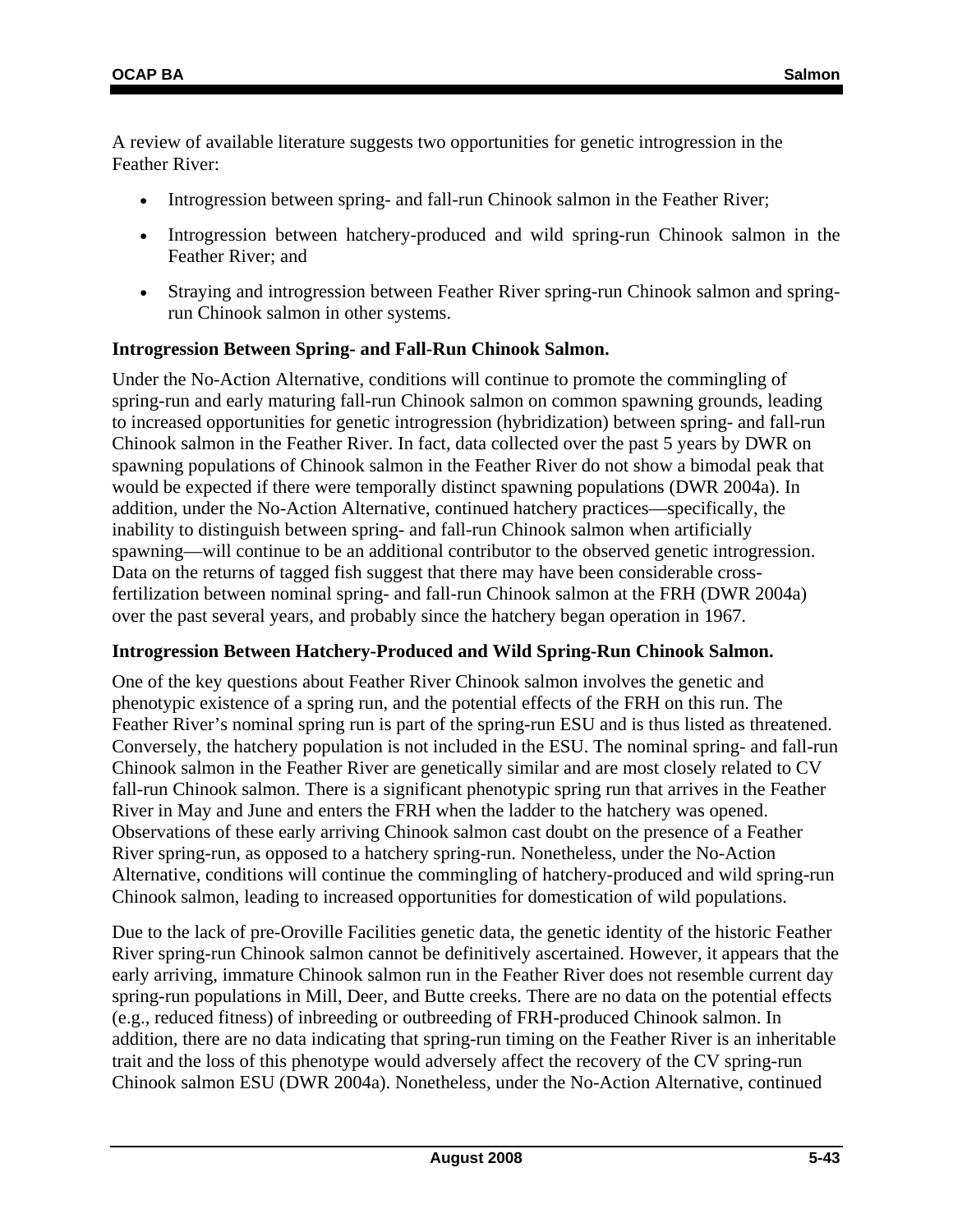operation of the Oroville Facilities is anticipated to continue to contribute to the ongoing genetic introgression currently observed under existing conditions.

#### **Straying and Introgression with Spring-Run Chinook Salmon in Other Systems.**

As part of existing operations, FRH-produced Chinook salmon are transported and released into San Pablo Bay. This hatchery practice was intended to reduce/avoid the mortality associated with migrating through the Sacramento-San Joaquin Delta. However, data suggest that the practice of releasing to San Pablo Bay increased the incidence of straying of FRH-produced Chinook salmon (DWR 2004a). Straying can lead to increased competition for spawning habitat and exchange of genetic material between hatchery and naturally spawning Chinook salmon (Busack and Currens 1995).

To analyze the role that hatcheries play in influencing straying rates, DFG used mark-andrecapture data (coded wire recoveries) in the ocean fisheries to reconstruct the 1998 fall-run Chinook salmon cohort from the FRH (Palmer-Zwahlen et al. 2004). This analysis was used to determine the rate at which fish released in the estuary return to the Feather River and to other streams (the stray rate). DFG estimated that of the approximately 44,100 FRH-produced fish that returned to the Central Valley, 85 percent returned to the Feather River (including the FRH), 7 percent were caught in the lower Sacramento River sport fishery, and 8 percent strayed to streams outside the Feather River basin. If salmonids returned to the Feather River in the same proportion as observed in other river systems, the straying rate would be estimated to be approximately 10 percent (DWR 2004a). Although tags from FRH-produced fish were collected in most Central Valley streams sampled, about 96 percent of the 12,438 tags recovered during the 1997 to 2002 period were collected in the Feather River or at the FRH.

A lower percentage of in-basin releases than bay releases survived to reenter the estuary as adults (0.3 percent versus 0.9 percent); however, these fish returned to the Feather River with greater fidelity (approximately 95 percent as compared to around 90 percent for bay releases). Although the straying rate from bay releases is less than might be expected based on earlier studies, it is still higher than natural straying rates and higher than the 5 percent straying rate recommended as a maximum by NMFS. Before rendering definitive conclusions, it should be noted that there are several limitations in the existing data:

- Cohort analysis was only for one broodyear;
- Tag recovery efforts on most Central Valley streams do not provide statistically reliable estimates of the number of tagged fish in the spawning populations; and
- There is a significant inland sport fishery and, in recent years, sampling of this fishery and collecting tags has been spotty because of budget cuts.

It should be noted that based on tag return and genetic data, minimal interbreeding appears to have occurred between FRH spring-run Chinook salmon and spring-run Chinook salmon in Butte, Mill, and Deer creeks. Only a few FRH-produced Chinook salmon have been collected in the lower portions of Deer, Mill, and Butte creeks, in sections supporting fall-run spawning activity. In addition, the genetic structure of spring-run Chinook salmon in the Feather River is distinct from spring-run Chinook salmon from Deer, Mill, and Butte creeks.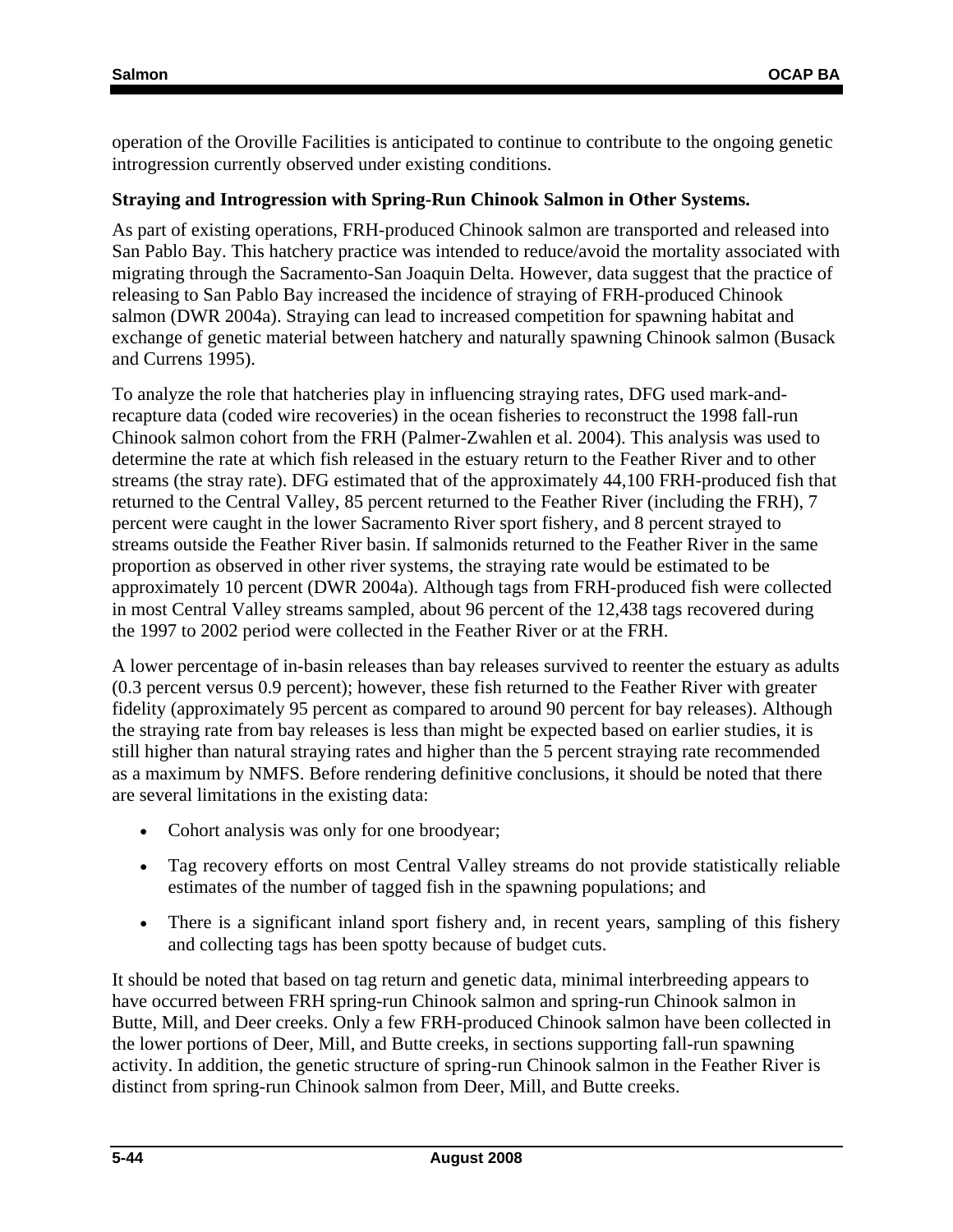#### **Feather River Spring-Run Chinook Susceptibility to Disease**

Susceptibility to disease is related to a variety of factors, including fish species, fish densities, the presence and amounts of pathogens in the environment, and water quality conditions such as temperature, DO, and pH. Oroville Facilities operations have the potential to affect all of these factors at the FRH and in the Feather River downstream of the Oroville Facilities.

Several endemic salmonid pathogens occur in the Feather River basin, including *Ceratomyxa shasta* (salmonid ceratomyxosis), *Flavobacterium columnare* (columnaris), the infectious hematopoietic necrosis (IHN) virus, *Renibacterium salmoninarum* (bacterial kidney disease [BKD]), and *Flavobacterium psychrophilum* (cold water disease) (DWR 2003a). Of the fish pathogens occurring in the Feather River basin, those that are main contributors to fish mortality at the FRH (IHN and ceratomyxosis) are of highest concern for fisheries management in the region. Although all of these pathogens occur naturally, the Oroville Facilities have the opportunity to produce environmental conditions that are more favorable to these pathogens than under historic conditions:

- Impediments to fish migrations may have altered the timing, frequency, and duration of exposure of anadromous salmonids to certain pathogens;
- Out-of-basin transplants may have inadvertently introduced foreign diseases; and
- Water transfers, pumpback operations, and flow manipulation can result in water temperature changes, which potentially increase the risk of disease.

The transmission of disease from hatchery fish to wild fish populations is often cited as a concern in fish stocking programs. There is, however, little evidence of disease transmission between hatchery fish and wild fish (Perry 1995). Further, the FRH has implemented disease control procedures (e.g., disinfecting procedures) that are intended to minimize both the outbreak of disease in the hatchery and the possibility of disease transmission to wild fish populations.

Field surveys indicated that IHN was not present in juvenile salmonids or other fish in the Feather River watershed (DWR 2004a). Eighteen percent of the adults returning to the Feather River watershed were infected with IHN, but there were no clinical signs of disease in these fish. The hypothesis advanced by DFG pathologists for the cause of the recent IHN epizootics at the FRH is that planting Chinook salmon in Lake Oroville (in the hatchery water supply) resulted in the virus entering the hatchery. Hatchery conditions can then lead to stress and the infections can rapidly escalate to clinical disease, as evidenced by high mortality. No additional epizootics have been observed since the plantings of Chinook salmon in the reservoir were brought to an end. Whether the cessation of stocking Chinook salmon will prevent future IHN outbreaks at the FRH is uncertain, as the cause of specific disease outbreaks in Oroville Facilities waters is poorly understood (DWR 2004a).

Under the No-Action Alternative, continued operations of the Oroville Facilities are anticipated to result in potential exposures to pathogens similar to that currently observed under existing conditions.